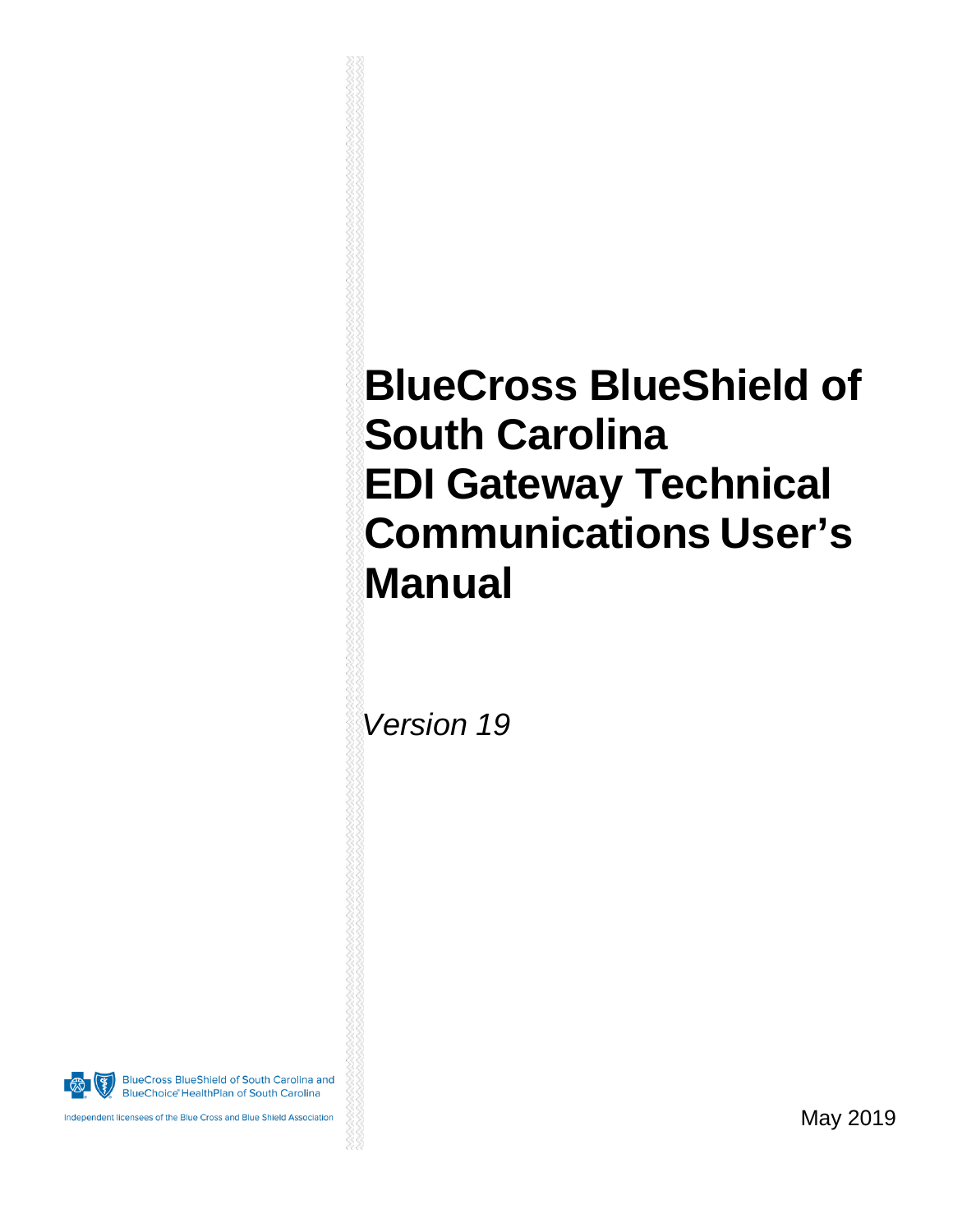## **Disclaimer**

We publish this manual for informational use only. We periodically make changes to the information in this manual. We will incorporate these changes in new editions of this publication. EDI Gateway may make improvements and/or changes to this publication at any time.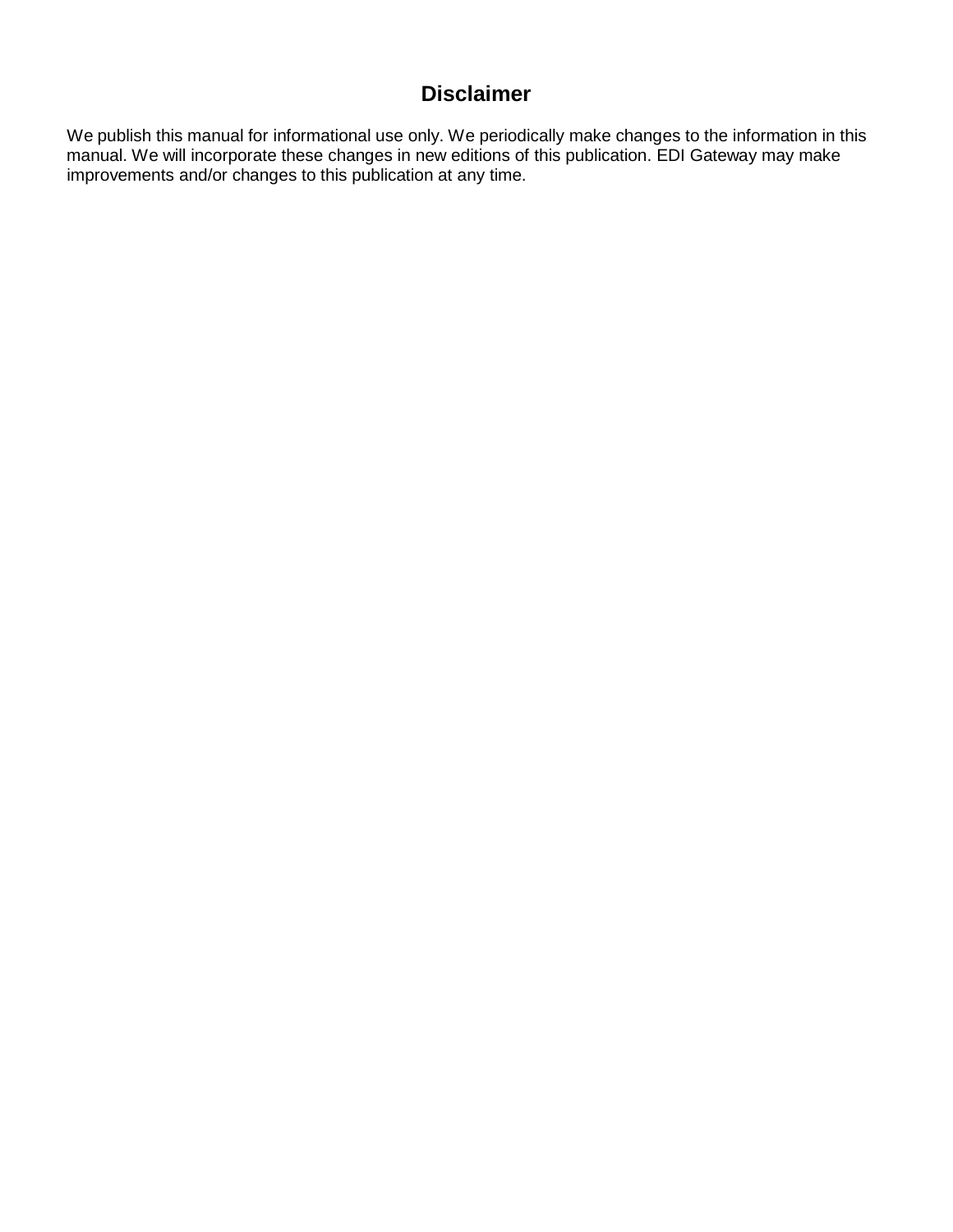## **Revision Log**

We have recorded revision numbers, version numbers, dates and brief descriptions of the purpose for revision. Following a thorough review of any new version of this document, please discontinue use of prior versions.

|   | 13.2 | May-13   | Updated mailing address for prospective PGBA LLC<br>trading partners. Added field in VPN Information<br>portion of SFTP/VPN Customer Connectivity<br>Parameter Survey.                                                                                                                                                                                                                                                                                                                                                                                                                                                                                                                                                                                                                                                                                 |
|---|------|----------|--------------------------------------------------------------------------------------------------------------------------------------------------------------------------------------------------------------------------------------------------------------------------------------------------------------------------------------------------------------------------------------------------------------------------------------------------------------------------------------------------------------------------------------------------------------------------------------------------------------------------------------------------------------------------------------------------------------------------------------------------------------------------------------------------------------------------------------------------------|
| 2 | 14.0 | Aug-14   | Updated PGBA logo. Updated connectivity options<br>table to include HTTPS for ASC X12N 835.<br>Updated dial-up screens. Added HTTPS protocol<br>selection to enrollment form. Added a note stating<br>dial-up interface is not an available connectivity<br>option for new trading partners, and removed dial-<br>up options from enrollment form.                                                                                                                                                                                                                                                                                                                                                                                                                                                                                                     |
| 3 | 16.0 | Apr-16   | Removed all dial-up connectivity related verbiage.<br>Removed PGBA Humana Veteran Healthcare<br>Services from payer list. Updated BlueCross<br>BlueShield of South Carolina mailing address.<br>Added 2048 Bit to SFTP / VPN requirements.                                                                                                                                                                                                                                                                                                                                                                                                                                                                                                                                                                                                             |
| 4 | 17.0 | Sep-17   | Additional information for SFTP setup connectivity.<br>Created separate SFTP and SFTP/VPN<br>Connectivity Survey for PGBA, LLC. Updated<br>Concentrator IP on "PGBA, LLC TCPIP via VPN<br><b>Customer Connectivity Parameter Survey." Updated</b><br>email address to<br>EDIG.OPS@PalmettoGBAServices.com,                                                                                                                                                                                                                                                                                                                                                                                                                                                                                                                                             |
| 5 | 18   | Apr - 18 | Updated PGBA website from 'www.myTricare.com'<br>to 'www.tricare-west.com'. Change logo from<br>BlueCross BlueShield of South Carolina to the<br>combination BlueCross BlueShield of South<br>Carolina and BlueChoice <sup>®</sup> HealthPlan                                                                                                                                                                                                                                                                                                                                                                                                                                                                                                                                                                                                          |
| 6 | 19   | May - 19 | Updated 'About Us/Introduction'.<br>Updated 'Trading Partner Onboarding', adding the<br>need to provide appropriate public key.<br>'Additional information for Enrollment Testing<br>Procedures'. Added 'with the exception of 270<br>transactions'. Updated 'Secure File Transfer<br>Protocol (SFTP)' to remove specific vendors.<br>Updated 'Choosing SFTP Client' to remove PGP<br>encryption non-support. Updated 'Testing Network<br>Connectivity Via Telnet'. Changed VShell response<br>from $_4_0_1_4$ 78 to $_x_x_x_x$ XXX. Updated<br>'Configuration of SFTP Client'. Revised paragraph<br>3 and added paragraph four to include Configure<br>the client to use PGP Encryption. Removed<br>paragraph 5 from Additional Information for Trading<br>Partners. Removed 's from contact information on<br><b>Connectivity Parameter Surveys.</b> |

Page | 3 **BlueCross BlueShield of South Carolina EDI Gateway**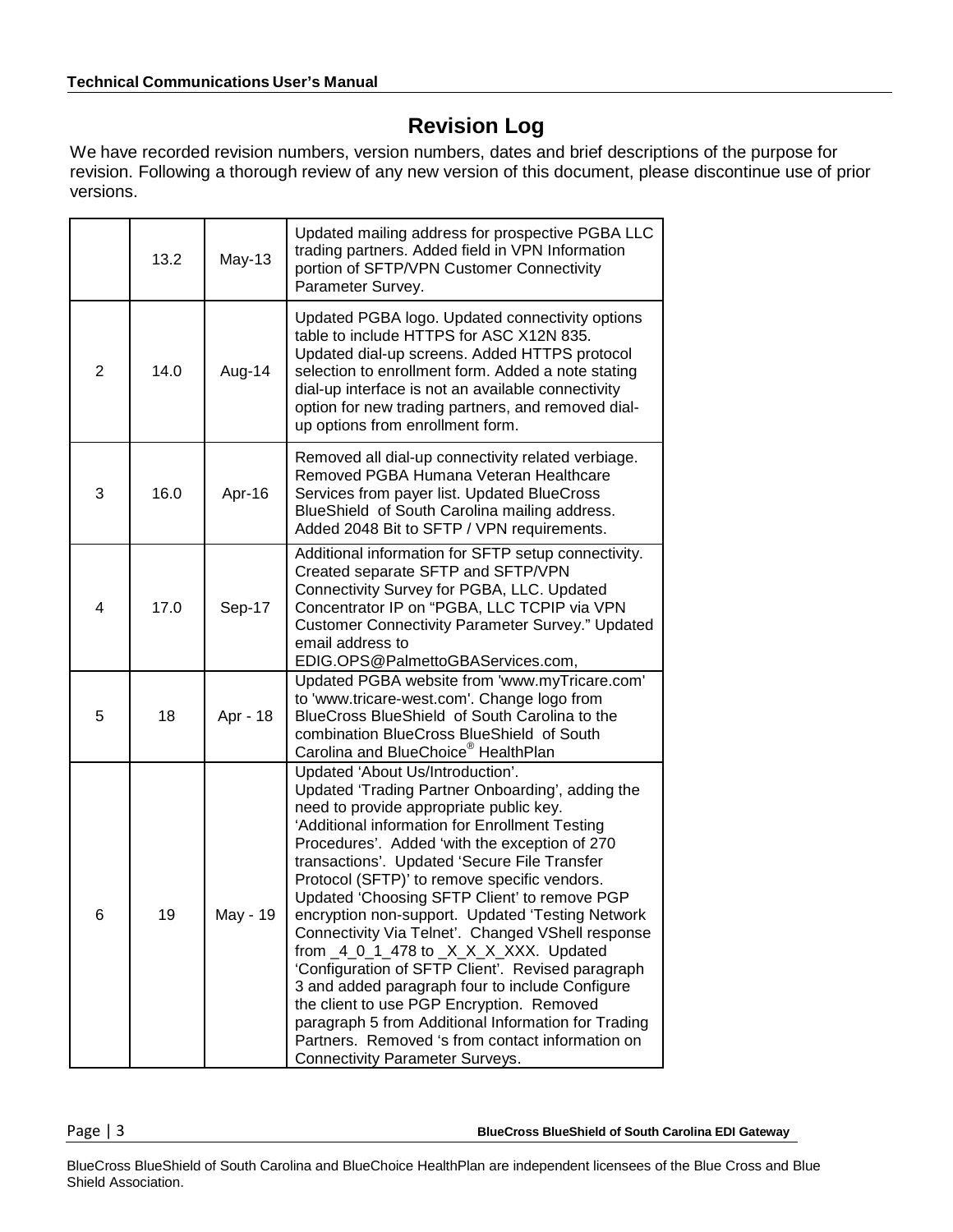**Please Note:** The BlueCross BlueShield of South CarolinaEDI Gateway Technical Communications User's Manual is subject to change as we continue to improve the customers experience. This manual is available online at www[.HIPAACriticalCenter.](http://www.hipaacriticalcenter.com/)com and [www.tricare-west.com.](http://www.tricare-west.com/)If you have any questions concerning with this manual, please contact [EDIG.OPS@PalmettoGBAServices.com.](mailto:EDIG.OPS@PalmettoGBAservices.com) 

Page | 4 **BlueCross BlueShield of South Carolina EDI Gateway**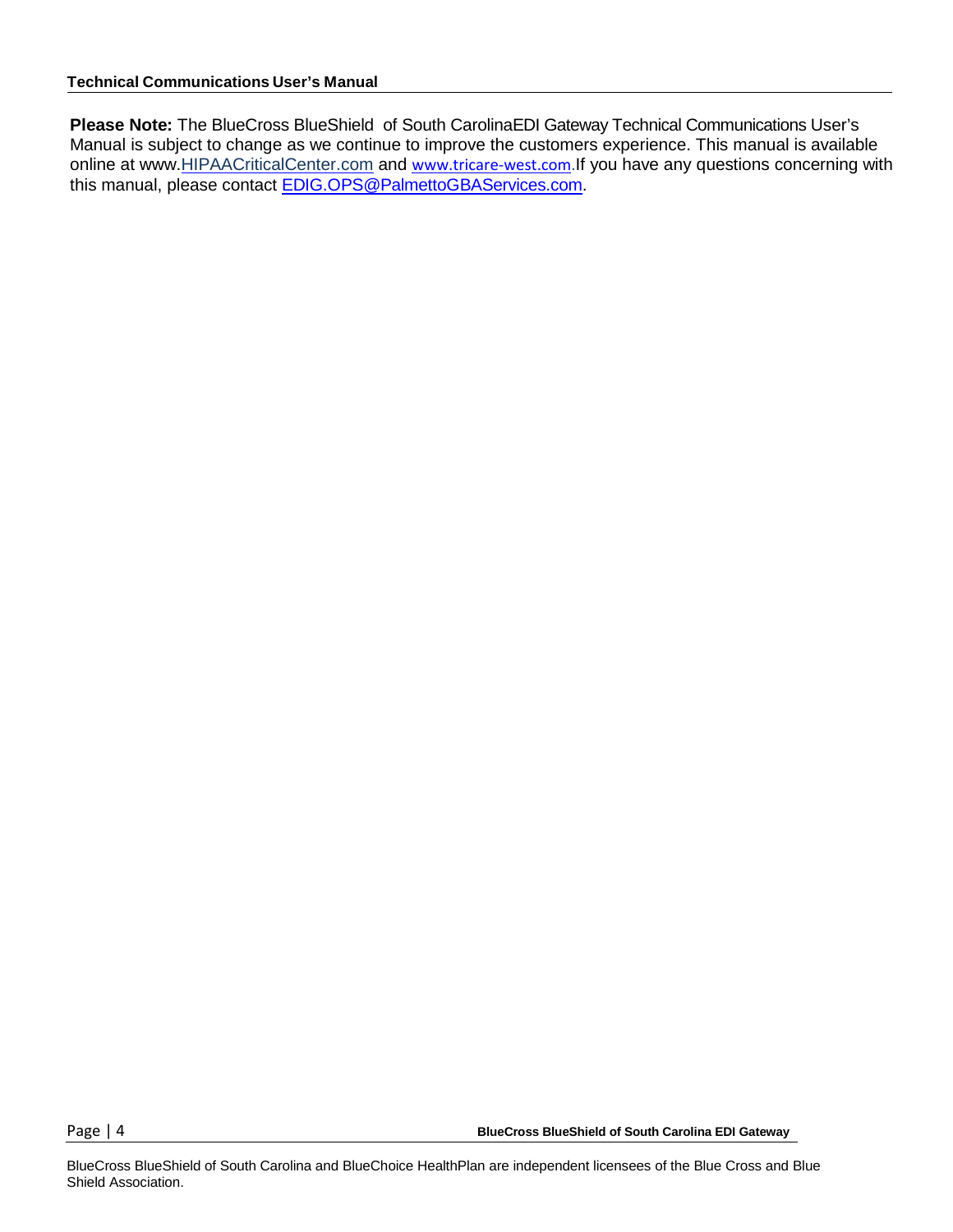### **Table of Contents**

| BlueCross BlueShield of South Carolina EDI Gateway Inbound Response Matrix  19 |  |
|--------------------------------------------------------------------------------|--|
|                                                                                |  |
| BlueCross BlueShield of South Carolina EDI Gateway Specifications              |  |
|                                                                                |  |
|                                                                                |  |
| BlueCross BlueShield of South Carolina EDI Gateway                             |  |
|                                                                                |  |
|                                                                                |  |
|                                                                                |  |
|                                                                                |  |
|                                                                                |  |
|                                                                                |  |
|                                                                                |  |
|                                                                                |  |
|                                                                                |  |
| BlueCross BlueShield of South Carolina EDI Trading Partner Enrollment Form ASC |  |
|                                                                                |  |
| BlueCross BlueShield of South Carolina Commercial SFTP, SFTP/VPN Customer      |  |
|                                                                                |  |
| PGBA, LLC SFTP, SFTP/VPN Customer Connectivity Parameter Survey  47            |  |
| BlueCross BlueShield of South CarolinaCommercial TCP/IP via VPN Customer       |  |
|                                                                                |  |
| PGBA, LLC TCP/IP via VPN Customer Connectivity Parameter Survey  49            |  |
| BlueCross BlueShield of South CarolinaCommercial NDM Customer Connectivity     |  |
|                                                                                |  |
| PGBA, LLC NDM Customer Connectivity Parameter Survey 51                        |  |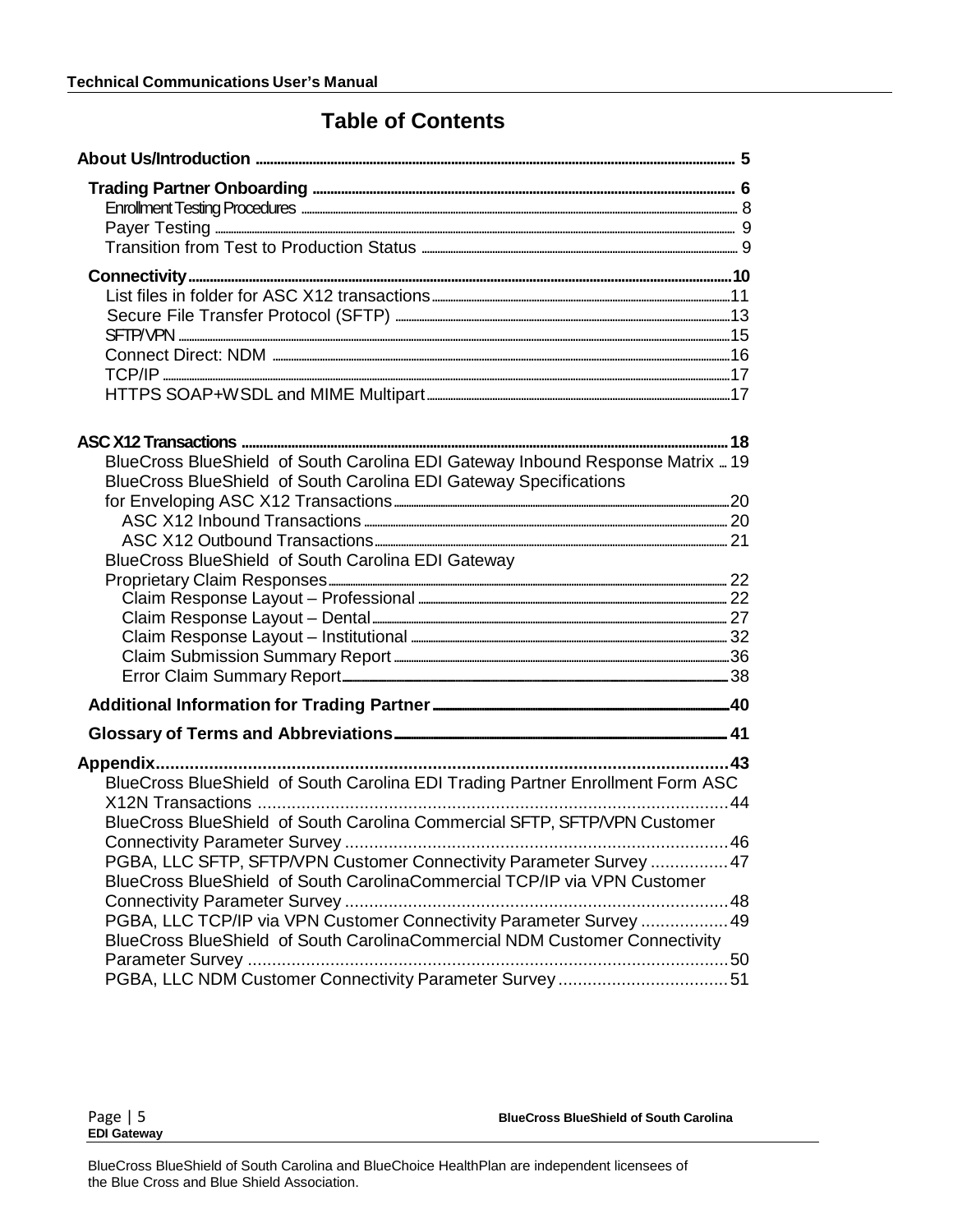### **About Us/Introduction**

Welcome to the BlueCross BlueShield of South Carolina EDI Gateway. This document gives instructions for submitting electronic transmissions to the BlueCross BlueShield of South Carolina commercial and PGBA, LLC lines of business. It includes information about our trading partner onboarding process, connectivity options and transaction processing.

BlueCross BlueShield of South Carolina EDI Gateway processes electronic transactions for these companies:

#### **Health Care Payers**

BlueCross BlueShield of South Carolina BlueChoice® HealthPlan PGBA, LLC (TRICARE, Federal Bureau of Prisons, North Carolina Department of Public Safety)

#### **Third Party Administrators**

Carolina Benefit Administrators Employee Benefit Administrators Planned Administrators, Incorporated (PAI) Thomas H. Cooper & Company

#### **Companion Companies**

Companion Life Insurance Company

Non-medical insurance products are offered by Companion Life. Because Companion Life is a separate company from BlueCross BlueShield of South Carolina, Companion Life is responsible for all services related to their products.

BlueCross BlueShield of South Carolina EDI Gateway's production environment is accessible 24 hours a day, seven days a week, with the exception of weekly maintenance performed Sundays between 3 p.m. and 10 p.m. ET.

BlueCross BlueShield of South Carolina EDI Gateway's test environment is accessible Monday through Saturday from 5 a.m. to 10 p.m. ET.

We send notifications of BlueCross BlueShield of South Carolina EDI Gateway outages to trading partners via email. We generally send notifications of scheduled outages with two days prior notice. We send notifications of unscheduled outages as quickly as the outage is confirmed. Please notify us promptly of any changes to the *Primary Business Contact Information* or *Primary Technical Contact Information*.

Please call the BlueCross BlueShield of South Carolina Technology Support Center at 803-736-5980 or 800-868-2505 to ask questions and report problems.

Additional information is available online at [www.SouthCarolinaBlues.com](http://www.southcarolinablues.com/) for BlueCross BlueShield of South Carolina commercial lines of business and www.tricare-west.com for PGBA, LLC TRICARE.

Page | 6 **BlueCross BlueShield of South Carolina EDI Gateway**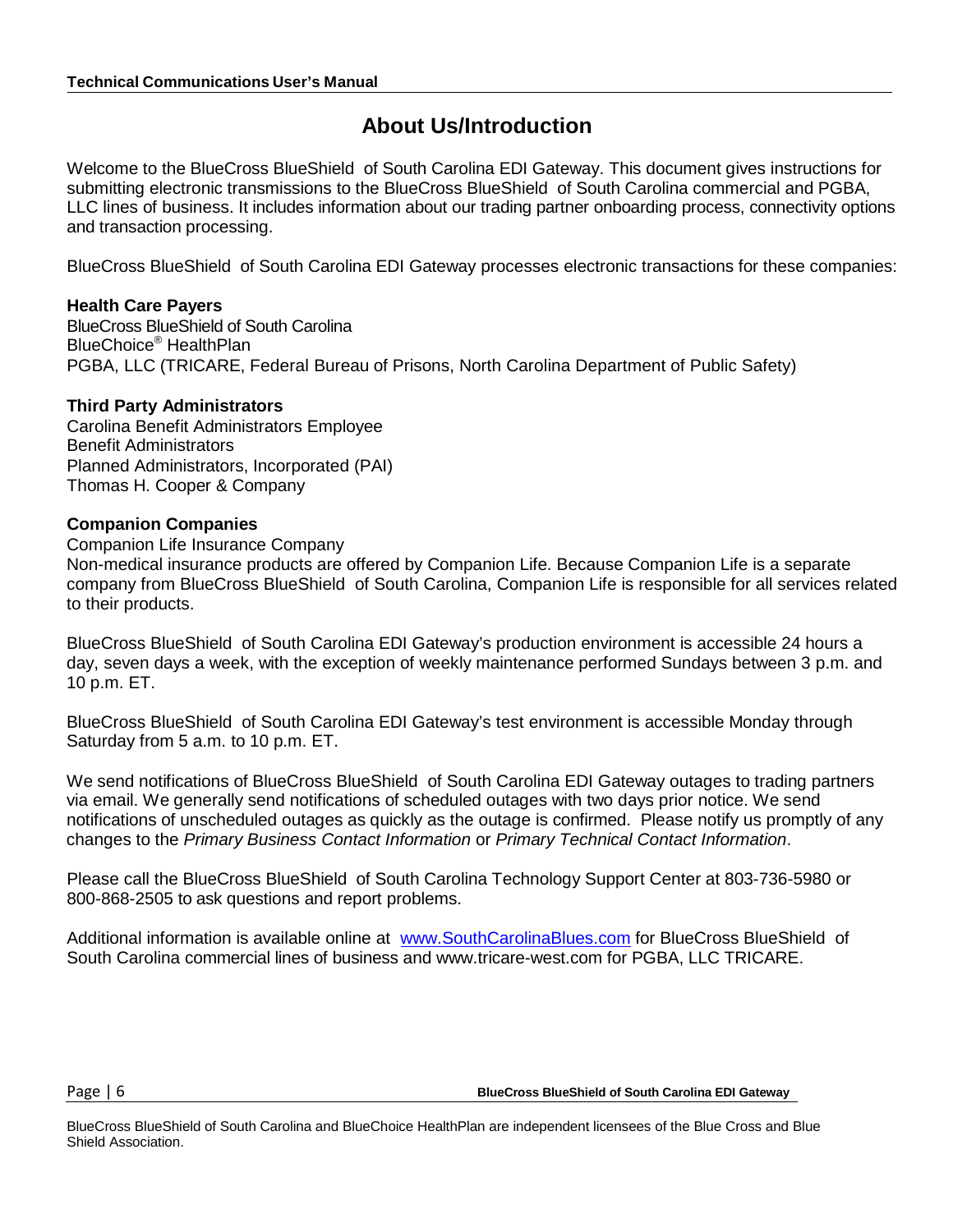### **Trading Partner Onboarding**

Onboarding with the BlueCross BlueShield of South Carolina EDI Gateway requires prospective trading partners to complete and submit both the BlueCross BlueShield of South Carolina EDI Gateway Trading Partner Enrollment Form and the Trading Partner Agreement.

The purpose of the BlueCross BlueShield of South Carolina EDI Gateway Trading Partner Enrollment Form is to enroll providers, software vendors, clearinghouses and billing services as trading partners and recipients of electronic data. It is important for the trading partner to follow these instructions and complete all the required information. The enrollment form is in the appendix of this manual and is also available from the [HIPAA Critical Center.](http://www.hipaacriticalcenter.com/resources/technicalinformation.aspx) The trading partner should complete enrollment forms and submit them via email to [EDIG.OPS@PalmettoGBAServices.com.](mailto:EDIG.OPS@PalmettoGBAservices.com)

The Trading Partner Agreement is a legal document. The trading partner can find the BlueCross BlueShield of South CarolinaTrading Partner Agreement and instructions at the [HIPAA Critical](http://www.hipaacriticalcenter.com/enrollmentandagreements.aspx) Center. The trading partner can find the PGBA, LLC Trading Partner Agreement and instructions on www.tricare-west.com in the Electronic Claims Filing section.

| <b>Form Field Name</b>      | <b>Instructions for Field Completion</b>                                                                                                                                             | Req. |
|-----------------------------|--------------------------------------------------------------------------------------------------------------------------------------------------------------------------------------|------|
| Date                        | Enter today's date.                                                                                                                                                                  | 123  |
| Action Requested:           | Indicate the action to be taken on the enrollment form.<br>Note: Depending on the requested action, different fields of<br>this form are required. These are in the column at right. |      |
| New Trading Partner ID      | 1. To apply for a new Trading Partner ID, check <b>New</b><br><b>Trading Partner ID.</b>                                                                                             | 1    |
| Change                      | 2. To change Trading Partner information, check Change.                                                                                                                              | 2    |
| Cancel                      | 3. To cancel the existing enrollment, check Cancel.                                                                                                                                  | 3    |
| <b>Trading Partner Name</b> | Enter the name of trading partner with BlueCross BlueShield<br>of South Carolina<br>EDI Gateway.                                                                                     | 123  |
| <b>Trading Partner ID</b>   | Enter BlueCross BlueShield of South Carolina EDI Gateway<br>assigned Trading Partner ID.                                                                                             | 23   |
| <b>Type of Business</b>     | Select the type of primary business the trading partner<br>conducts. If "Other" is checked, indicate the type of business<br>on the line provided.                                   | 1    |
| Line of Business            | Check one box per enrollment form indicating if transactions<br>are BlueCross BlueShield of South Carolina Commercial or<br>PGBA, LLC.                                               | 1    |
| <b>Start Date</b>           | Indicate, in mm/dd/ccyy format, the date the trading partner<br>plans to begin transaction testing with BlueCross BlueShield<br>of South Carolina EDI Gateway.                       | 1    |
| <b>End Date</b>             | If using this form to cancel an account, indicate, in<br>mm/dd/ccyy format, the date the trading partner intends to<br>terminate the trading partner account.                        | 3    |

This table will help trading partners complete the enrollment form.

Page | 7 **BlueCross BlueShield of South Carolina EDI Gateway**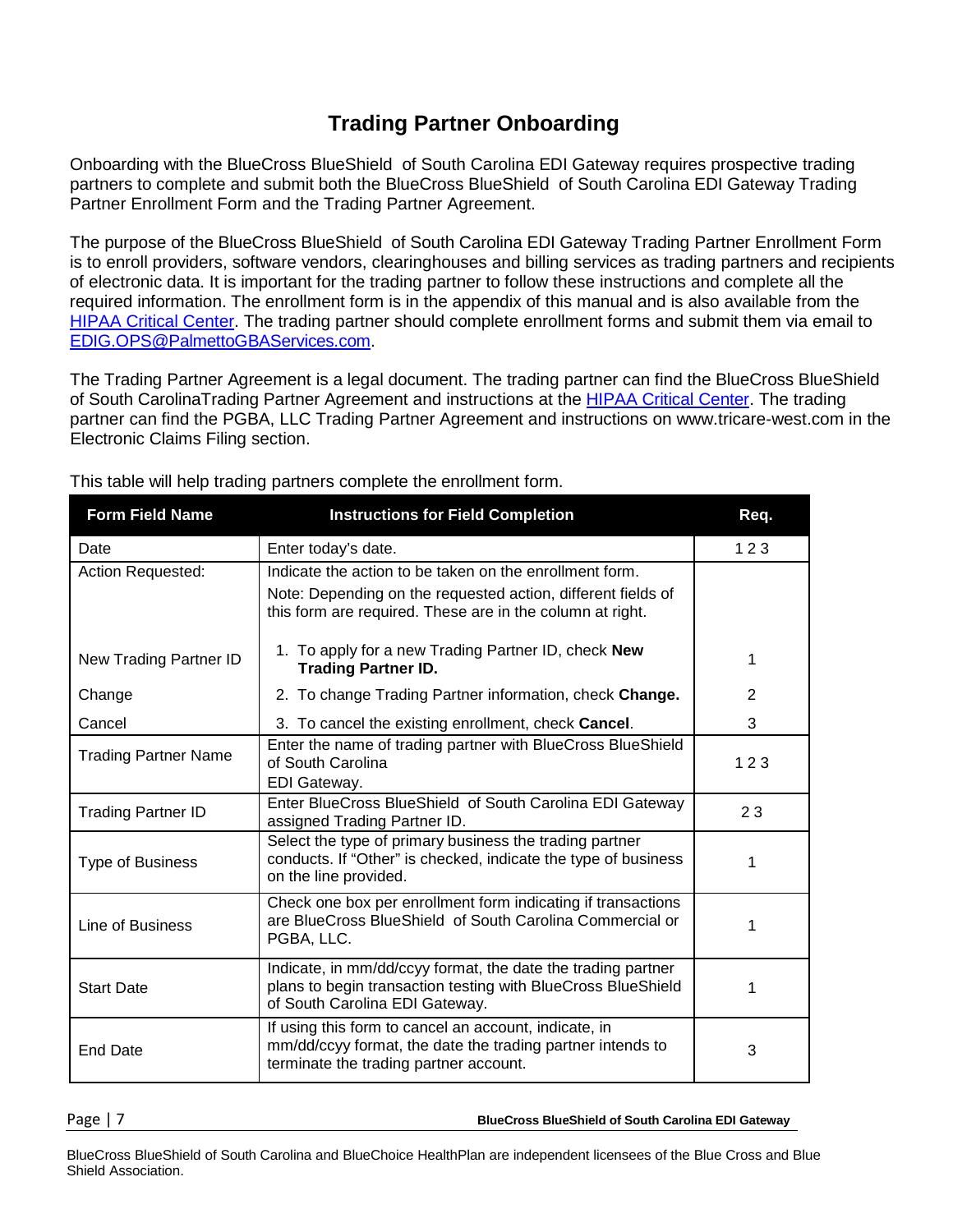| <b>Form Field Name</b>                                | <b>Instructions for Field Completion</b>                                                                                                                                                                                                                                                                                                                                                                                                                                                                                                                                                                                                                                                                                                               | Req. |
|-------------------------------------------------------|--------------------------------------------------------------------------------------------------------------------------------------------------------------------------------------------------------------------------------------------------------------------------------------------------------------------------------------------------------------------------------------------------------------------------------------------------------------------------------------------------------------------------------------------------------------------------------------------------------------------------------------------------------------------------------------------------------------------------------------------------------|------|
| Protocol                                              | Check the preferred communication method:<br>Select SecureFTP or SFTP/VPN, complete and return the<br>"BlueCross BlueShield of South CarolinaCommercial SFTP,<br>SFTP/VPN Customer Connectivity Parameter Survey" and/or<br>the "PGBA, LLC SFTP, SFTP/VPN Customer Connectivity<br>Parameter Survey." In addition, you must also provide the<br>appropriate public key.<br>Select VPN or TCPIP via VPN, complete and return the<br>"BlueCross BlueShield of South CarolinaCommercial TCPIP<br>via VPN Customer Connectivity Parameter Survey" and/or the<br>"PGBA, LLC TCPIP via VPN Customer Connectivity<br>Parameter Survey."<br>Select NDM, complete the "BlueCross BlueShield of South"<br>CarolinaCommercial NDM Customer Connectivity Parameter | 1    |
| <b>Physical Address</b>                               | Survey" and/or the "PGBA, LLC NDM Customer Connectivity<br>Parameter Survey."<br><b>Note: All Customer Connectivity Parameter Survey forms</b><br>are in the Appendix of this manual. Please complete and<br>return the form to<br>EDIG.SUPPORT@PalmettoGBAServices.com.<br>Enter the trading partner's complete address (including street,<br>city, state and zip). This address must be the physical address                                                                                                                                                                                                                                                                                                                                         | 12   |
| <b>Mailing Address</b>                                | for your business.<br>If different from the physical address, enter the trading<br>partner's billing (or mailing) address (including street, city,                                                                                                                                                                                                                                                                                                                                                                                                                                                                                                                                                                                                     | 12   |
| <b>Primary Business</b><br>Contact's<br>Information   | state and zip).<br>This is the person BlueCross BlueShield of South Carolina<br>EDI Gateway will contact with questions about the account.                                                                                                                                                                                                                                                                                                                                                                                                                                                                                                                                                                                                             | 12   |
| <b>Primary Technical</b><br>Contact's<br>Information  | This is the person BlueCross BlueShield of South Carolina<br>EDI Gateway will contact with technical questions related to<br>this account.                                                                                                                                                                                                                                                                                                                                                                                                                                                                                                                                                                                                             | 12   |
| <b>After Hours Technical</b><br>Contact's Information | This is the person BlueCross BlueShield of South Carolina<br>EDI Gateway will contact with technical questions or problems<br>related to this account after normal business hours.                                                                                                                                                                                                                                                                                                                                                                                                                                                                                                                                                                     | 12   |
| <b>Transaction Requested</b>                          | Check the appropriate box(es) as to the transaction(s) the<br>trading partner will be submitting to the BlueCross BlueShield<br>of South Carolina EDI Gateway.                                                                                                                                                                                                                                                                                                                                                                                                                                                                                                                                                                                         | 1    |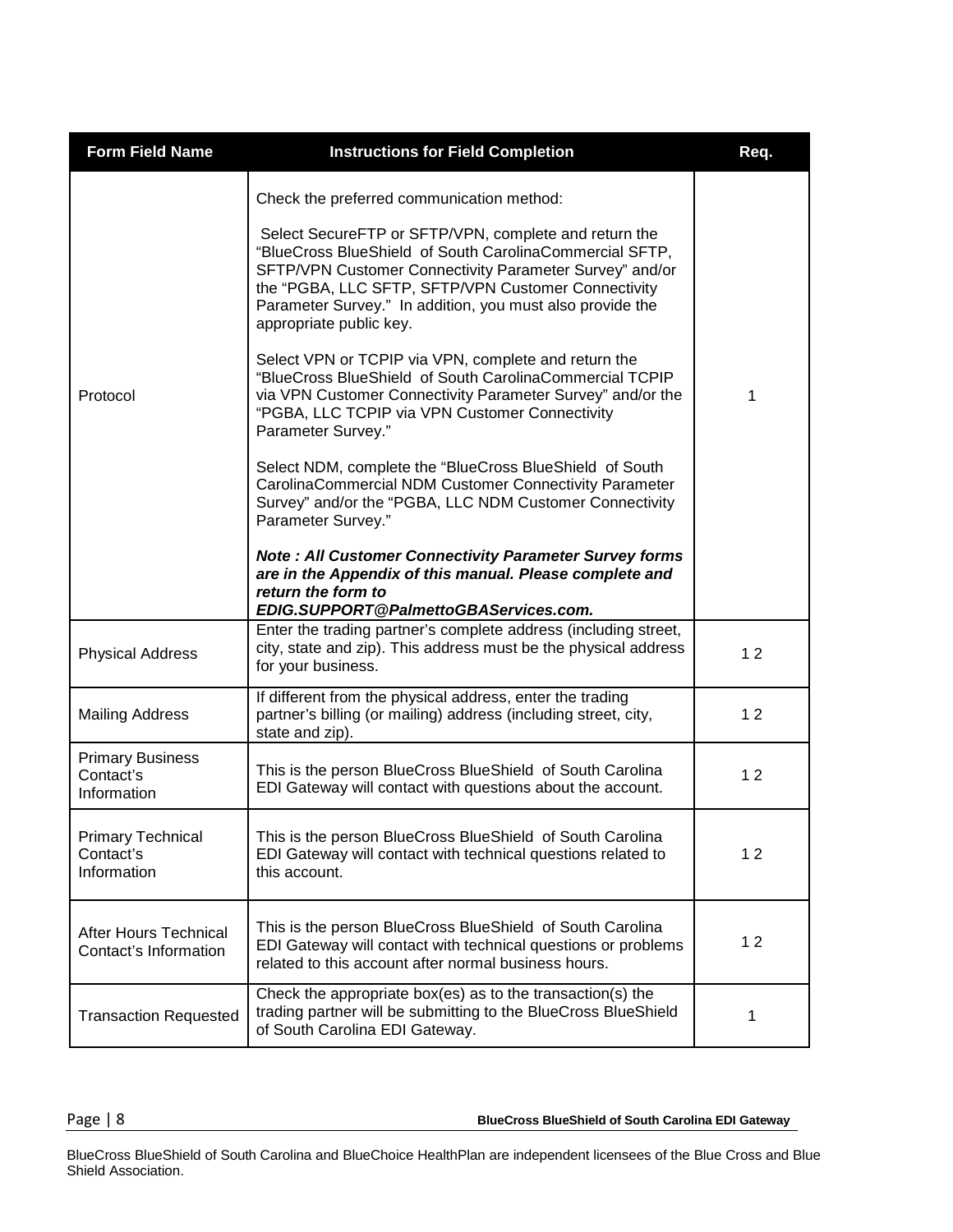#### **Enrollment Testing Procedures**

There are fewer problems with trading partner exchange of electronic transactions in the production environment when testing is included in the onboarding process. BlueCross BlueShield of South Carolina and PGBA TRICARE EDI Gateway requires trading partners to test 834 and 837 transactions for every payer prior to approval for production status. This testing includes: connectivity, ASC X12 TR3 edits and payer edits (when available in the test environment).

These steps are followed for each different transaction type that a trading partner is approved to submit to BlueCross BlueShield of South Carolina EDI Gateway:

| <b>Test Plan</b>                                          | BlueCross BlueShield of South Carolina EDI Gateway and the trading partner will<br>agree to a predefined set of test data with expected results. The matrix will vary by<br>transaction and trading partner. Also, we will develop a plan for a test-to-production<br>transition that considers volume testing and transaction acceptance ratios.                                                                                                                                                                                                                                                                                                                                                                                                                                                                                                                                                                                                                |  |  |  |  |  |  |
|-----------------------------------------------------------|------------------------------------------------------------------------------------------------------------------------------------------------------------------------------------------------------------------------------------------------------------------------------------------------------------------------------------------------------------------------------------------------------------------------------------------------------------------------------------------------------------------------------------------------------------------------------------------------------------------------------------------------------------------------------------------------------------------------------------------------------------------------------------------------------------------------------------------------------------------------------------------------------------------------------------------------------------------|--|--|--|--|--|--|
| <b>Connectivity</b>                                       | BlueCross BlueShield of South Carolina EDI Gateway supports connectivity<br>protocols in the "Connectivity" topic in this section. This first level of testing is<br>complete when the trading partner has successfully sent to and received<br>from BlueCross BlueShield of South Carolina EDI Gateway a test file via one<br>of the BlueCross BlueShield of South Carolina EDI Gateway supported<br>connectivity protocols.                                                                                                                                                                                                                                                                                                                                                                                                                                                                                                                                    |  |  |  |  |  |  |
| <b>Security</b>                                           | BlueCross BlueShield of South Carolina EDI Gateway will validate the approved<br>trading partner's submissions per the enrollment form received allowed per the<br>BlueCross BlueShield of South Carolina EDI Gateway profiles.                                                                                                                                                                                                                                                                                                                                                                                                                                                                                                                                                                                                                                                                                                                                  |  |  |  |  |  |  |
| <b>Data Integrity</b>                                     | When HIPAA ASC X12 transactions are transmitted, data integrity is<br>determined by ASC X12 TR3 edits results performed by BlueCross<br>BlueShield of South Carolina EDI Gateway's TR3 editor. Production status<br>may not occur until a trading partner's data receives no TR3 edit errors.<br>BlueCross BlueShield of South Carolina EDI Gateway expects there may be<br>an occasional situation in which a trading partner's TR3 edit interpretation<br>differs from BlueCross BlueShield of South Carolina EDI Gateway<br>interpretation. BlueCross BlueShield of South Carolina EDI Gateway will<br>work with the trading partner to resolve such differences on an individual<br>basis.<br>BlueCross BlueShield of South Carolina EDI Gateway returns transmission<br>acknowledgment(s) and edit result response transaction(s) from this process.<br>The trading partner should correct the submitted transaction(s) reported as errors<br>and resubmit. |  |  |  |  |  |  |
| Acknowledgment/<br><b>Response</b><br><b>Transactions</b> | Trading partner must demonstrate the ability to receive acknowledgments<br>and response transactions (beginning on page 20) from BlueCross BlueShield<br>of South Carolina EDI Gateway. BlueCross BlueShield of South Carolina EDI<br>Gateway expects the trading partner will also implement balancing and<br>reconciliation processes along with reporting any discrepancies to BlueCross<br>BlueShield of South Carolina EDI Gateway immediately.                                                                                                                                                                                                                                                                                                                                                                                                                                                                                                             |  |  |  |  |  |  |
| <b>Results Analysis</b>                                   | BlueCross BlueShield of South Carolina EDI Gateway and the trading partner will<br>review acknowledgment and response transactions for consistency with the<br>predefined expected results.                                                                                                                                                                                                                                                                                                                                                                                                                                                                                                                                                                                                                                                                                                                                                                      |  |  |  |  |  |  |

Page | 9 **BlueCross BlueShield of South Carolina EDI Gateway**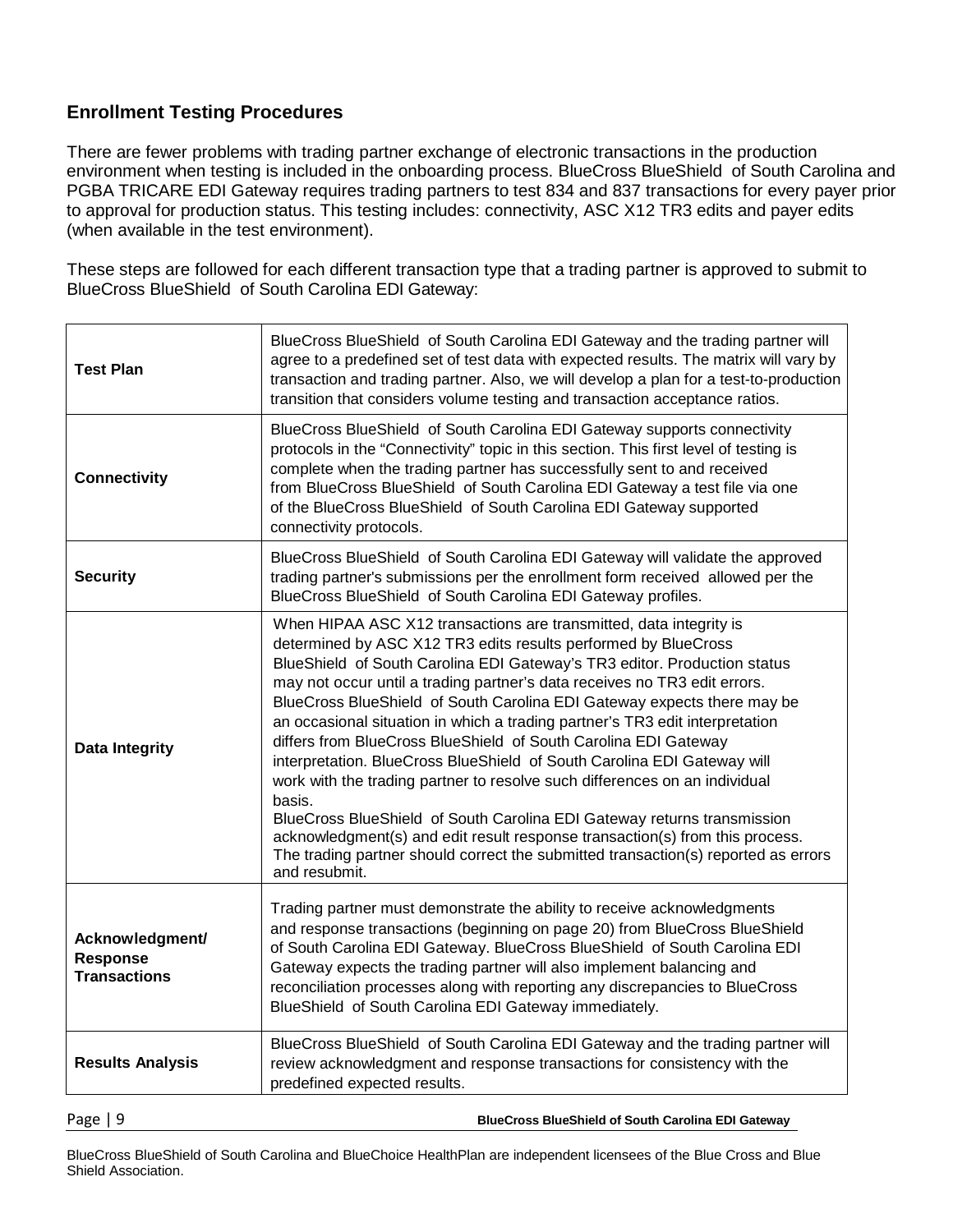### **Payer Testing**

Depending on the line of business and transaction, the payer may require additional testing. If so, BlueCross BlueShield of South Carolina EDI Gateway will inform the trading partner when test plans are discussed.

#### **Transition from Test to Production Status**

When test results have satisfied the test plan and the Trading Partner Agreement has been executed, we will change the trading partner's submission status from test to production. At that time, the trading partner can begin to send production transaction data to BlueCross BlueShield of South Carolina EDI Gateway.

Page | 10 **BlueCross BlueShield of South Carolina EDI Gateway**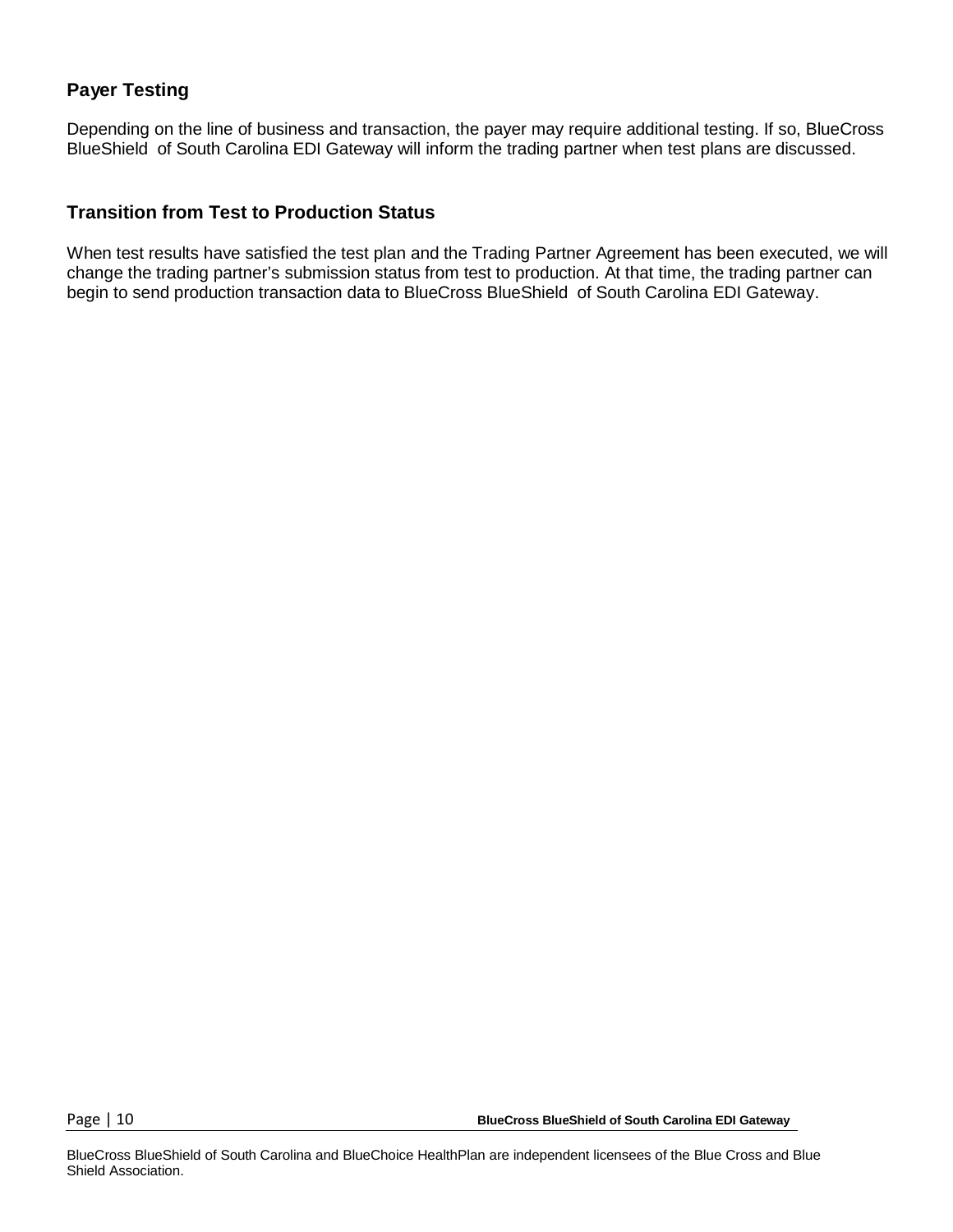### **Connectivity**

Trading partners can choose to connect with the BlueCross BlueShield of South Carolina EDI Gateway via secure high-speed data transfer, IP access or web service.

Secure high-speed data transfer:

- SFTP (Secure FTP)
- SFTP/VPN
- NDM (Connect: Direct Network Data Mover)
- TCP/IP
- HTTPS SOAP+WSDL and MIME Multipart

This table lists protocol and transfer methods for each connectivity option:

| <b>Connectivity</b> | <b>Protocol</b>                                    | <b>Transfer Method</b>                                                   |  |  |  |  |
|---------------------|----------------------------------------------------|--------------------------------------------------------------------------|--|--|--|--|
| <b>SFTP</b>         | SSH <sub>2</sub>                                   | SFTP (software negotiates encryption, such<br>as DES, 3DES and CAST-128) |  |  |  |  |
| SFTP/VPN            | SFTP/VPN                                           | SFTP/VPN                                                                 |  |  |  |  |
| <b>NDM</b>          | ΙP                                                 | <b>NDM Proprietary</b>                                                   |  |  |  |  |
| TCP/IP              | <b>TCP/IP</b>                                      | Proprietary IP connection via VPN or AGNS                                |  |  |  |  |
| <b>HTTPS</b>        | <b>HTTPS</b><br>SOAP+WSDL<br>and MIME<br>Multipart | SOAP+WSDL and MIME Multipart                                             |  |  |  |  |

This table lists connectivity options available for certain transactions:

| <b>Transaction</b>  | <b>Available Connectivity Types</b>   |
|---------------------|---------------------------------------|
| ASC X12N 270        | SFTP, NDM, SFTP/VPN, TCP/IP and HTTPS |
| ASC X12N 276        | SFTP, NDM, SFTP/VPN, TCP/IP and HTTPS |
| ASC X12N 278        | SFTP, NDM and SFTP/VPN                |
| ASC X12 820         | SFTP and SFTP/VPN                     |
| ASC X12N 834        | SFTP, NDM and SFTP/VPN                |
| ASC X12N 835        | SFTP, NDM, SFTP/VPN and HTTPS         |
| <b>ASC X12N 837</b> | SFTP, NDM and SFTP/VPN                |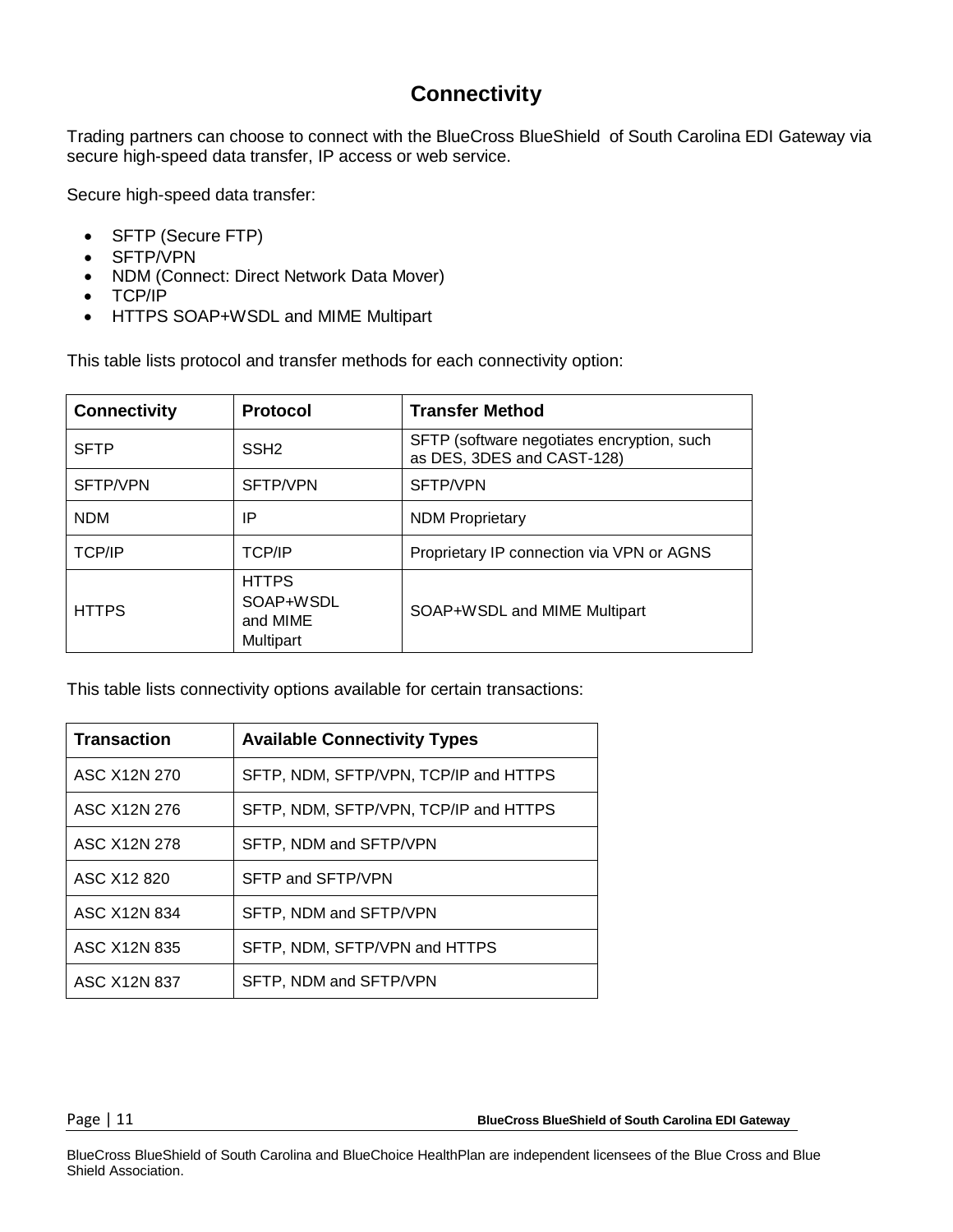### **List Files in the Folder for ASC X12 Transactions**

All files in your folder are presented in a similar format: the eight-byte download file name with a three-byte extension, followed by a file description. This table shows examples and explanations of files that you can download:

| $\star$                         |   | Type           |                |          |          |          | Sequence Number |                |                |    | Type |                 |    | File Description |          |    |                |    |                             |    |    |    |              |              |    |          |                          |          |             |             |
|---------------------------------|---|----------------|----------------|----------|----------|----------|-----------------|----------------|----------------|----|------|-----------------|----|------------------|----------|----|----------------|----|-----------------------------|----|----|----|--------------|--------------|----|----------|--------------------------|----------|-------------|-------------|
|                                 |   |                |                |          |          |          |                 |                | $\blacksquare$ |    |      |                 | ٠  | PTU              |          |    | Date           |    | Original ISA Control Number |    |    |    |              |              |    |          | Trans No.                |          |             |             |
| <b>POS</b>                      |   | $\overline{2}$ | 3              |          | 5        | 6        | $\overline{7}$  | 8              | 9              | 10 | 11   | 12              | 13 | 14               | 15       | 16 | 17             | 18 | 19                          | 20 | 21 | 22 | 23           | 24           | 25 | 26       | 27                       | 28       | 29          | 30          |
| - 60                            | X |                | $\overline{2}$ | $\Omega$ | $\Omega$ | $\Omega$ | $\Omega$        | $\overline{A}$ | $\blacksquare$ | X  |      | $\overline{2}$  |    | P                | $\Omega$ |    | $\overline{2}$ | 5  |                             | S  | A  | C  | $\mathbf{r}$ | $\mathsf{R}$ |    | 0        | $\overline{\phantom{a}}$ | $\Omega$ | $\Omega$    | $\mathbf 0$ |
| $\overline{\phantom{0}}$<br>Set | X |                | $\overline{2}$ | $\Omega$ | $\Omega$ | $\Omega$ | $\Omega$        | 2              | $\blacksquare$ | X  |      | $\overline{2}$  | ٠  | P                | $\Omega$ |    | $\overline{2}$ | 5  |                             | S  | A  | C  | $\mathbf$    | R            |    | $\Omega$ |                          | $\Omega$ | 0           | 0           |
| Sample                          | R | S              | P              | 0        | 0        | $\Omega$ | 0               | 3              | $\blacksquare$ | R  | S    | P               |    | P                | 0        |    | 2              | 5  |                             | S  | A  | C  | $\mathbf$    | R            |    | 0        |                          | 0        | 0           | $\mathbf 0$ |
|                                 | R | P              | $\mathbf$      | $\Omega$ | $\Omega$ | $\Omega$ | 0               | $\overline{4}$ | $\blacksquare$ | R  | P    | $\mathbf{\tau}$ |    | P                | $\Omega$ |    | $\overline{2}$ | 5  |                             | S  | A  | C  |              | R            |    | $\Omega$ |                          | $\Omega$ | 0           | $\mathbf 0$ |
| $\sim$                          |   | N              | $\vee$         | $\Omega$ | $\Omega$ | $\Omega$ | $\Omega$        | $\overline{A}$ | ٠.             |    | N    | $\vee$          | ٠  | U                | $\Omega$ |    | 2              | 5  |                             |    |    |    |              |              |    |          |                          |          |             |             |
| $\infty$                        | X |                | $\overline{2}$ | $\Omega$ | $\Omega$ | $\Omega$ | 0               |                | $\blacksquare$ | X  |      | $\overline{2}$  |    | P                | $\Omega$ |    | $\overline{2}$ | 5  |                             | S  | A  | C  | $\mathbf$    | R            |    | $\Omega$ |                          | $\Omega$ | $\mathbf 0$ | $\mathbf 0$ |
|                                 | X |                | $\overline{2}$ | $\Omega$ | $\Omega$ | $\Omega$ | $\Omega$        | 2              | $\blacksquare$ | X  |      | $\overline{2}$  |    | P                | $\Omega$ |    | $\overline{2}$ | 5  |                             | S  | A  | C  |              | R            |    | $\Omega$ |                          | $\Omega$ | 0           | 0           |
| 4                               | м | S              | G              | $\Omega$ | $\Omega$ | $\Omega$ | 0               |                | $\blacksquare$ | M  | S    | G               | ٠  | U                |          |    |                |    |                             |    |    |    |              |              |    |          |                          |          |             |             |
| 5                               | X |                | $\overline{2}$ | 0        | 0        | 0        | 0               |                | $\blacksquare$ | X  |      | $\overline{2}$  |    | B                | C        | В  | S              | S  | C                           |    |    |    |              |              |    |          |                          |          |             |             |

#### This information describes the file segments:

| <b>Segment</b>                   | <b>Position</b> | <b>Description</b>                                                                                                                                                                                                                                              |  |  |  |  |  |
|----------------------------------|-----------------|-----------------------------------------------------------------------------------------------------------------------------------------------------------------------------------------------------------------------------------------------------------------|--|--|--|--|--|
| <b>Type</b>                      | $1 - 3$         | File types are identified using these three-byte segments:<br>RSP - EDI Gateway proprietary claim responses<br>RPT - EDI Gateway proprietary claim reports<br>INV - Invalid file response<br>MSG - Informational messages<br>X12 - ASC X12 responses (TA1, 999) |  |  |  |  |  |
| <b>Sequence</b><br><b>Number</b> | $4 - 8$         | BlueCross BlueShield of South Carolina EDI Gateway - Generated sequential<br>number for each file sent to a folder                                                                                                                                              |  |  |  |  |  |
|                                  | 9               | Period                                                                                                                                                                                                                                                          |  |  |  |  |  |
| <b>Type</b>                      | $10 - 12$       | Three-byte extension:<br>RSP - EDI Gateway proprietary claim responses<br>RPT - EDI Gateway proprietary claim reports<br>INV - Invalid file response<br>MSG - Informational messages<br>X12 - ASC X12 responses (TA1, 999)                                      |  |  |  |  |  |
|                                  | 13              | Period                                                                                                                                                                                                                                                          |  |  |  |  |  |
|                                  | $14 - 32$       | Identifies file's content:                                                                                                                                                                                                                                      |  |  |  |  |  |
|                                  | 14              | PTU Production (P), Test (T) or Unknown Indicator (U)<br>Payer Name for Remittance Advice files (ASC X12 835s)                                                                                                                                                  |  |  |  |  |  |
| <b>File</b>                      | $15 - 18$       | Date the input file was received, MMDD format                                                                                                                                                                                                                   |  |  |  |  |  |
| <b>Description</b>               | $19 - 27$       | Original ISA Control Number: The ISA Control Number of the first<br>interchange group in the file                                                                                                                                                               |  |  |  |  |  |
|                                  | $28 - 30$       | Not used                                                                                                                                                                                                                                                        |  |  |  |  |  |

Page | 12 **BlueCross BlueShield of South Carolina EDI Gateway**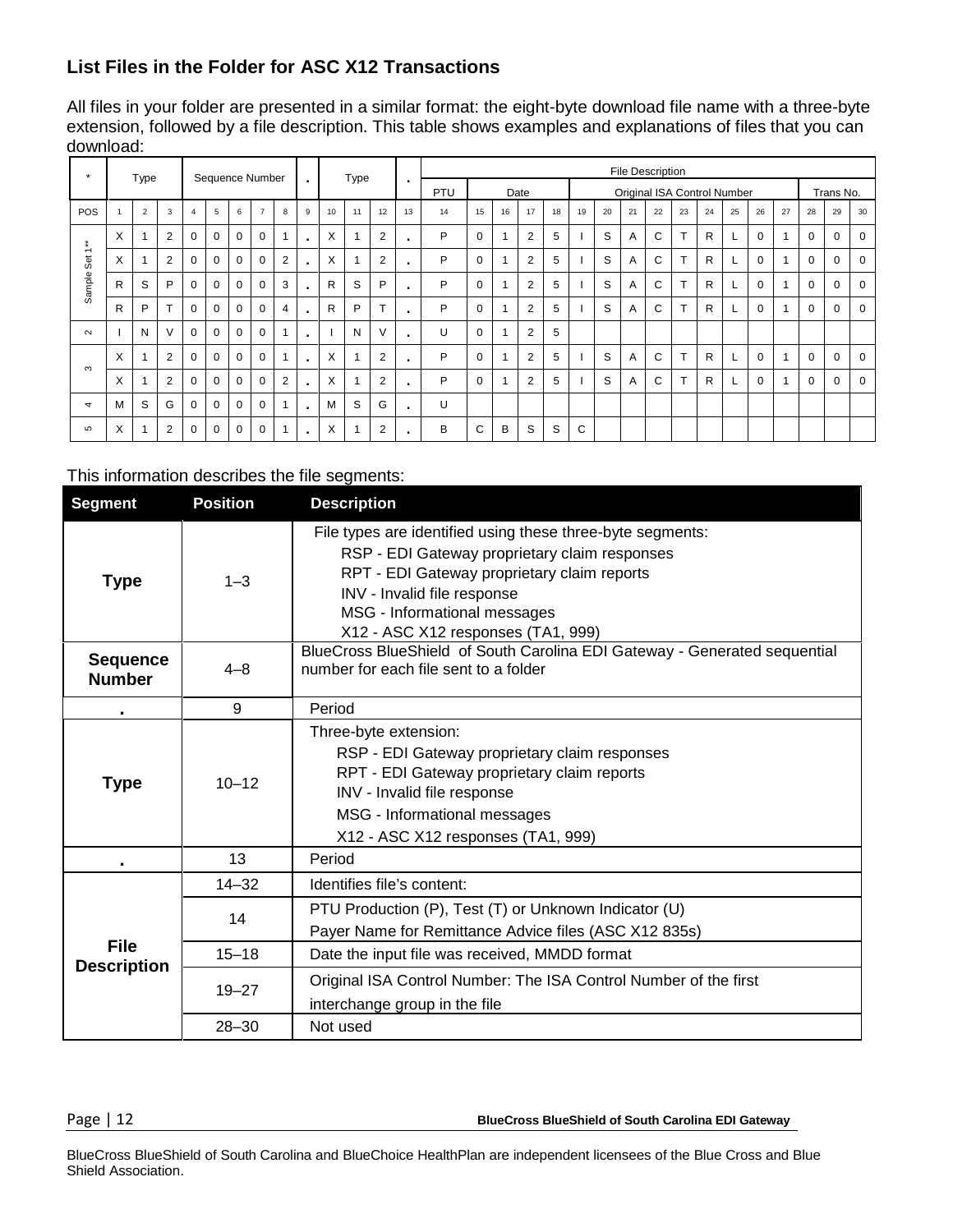**Sample Set 1:** Example of 837 claim response, report and acknowledgment files. In this example, the first production file is an 837 sent January 25, 2016 with one ISA/IEA. The file contained 235 claims and the ISA control number is ISACTRL01. Example 1 is the file name containing ASC X12 TA1, example 2 is the file name containing ASC X12 999 returned to the trading partner, example 3 is the file name containing BlueCross BlueShield of South Carolina EDI Gateway proprietary claim response records and example 4 is the file name containing BlueCross BlueShield of South Carolina EDI Gateway proprietary claim reports.

**Sample Set 2:** In this example, the file received was an invalid file (a possible read error). The file would contain a text message that describes the error, shown in the Response Example here.

**Sample Set 3:** If the file received has ASC X12 TR3 edit errors, two files will be returned to the trading partner containing the ASC X12 TA1 and 999, respectively.

**Sample Set 4:** This is a file name when the file's content is an informational message.

**Sample Set 5:** If the file returned to the trading partner is an ASC X12N 835 transaction, the file description field will have the payer's name (Example: "BlueCross BlueShield of South Carolina" for BlueCross BlueShield of South Carolina commercial remittance advice files).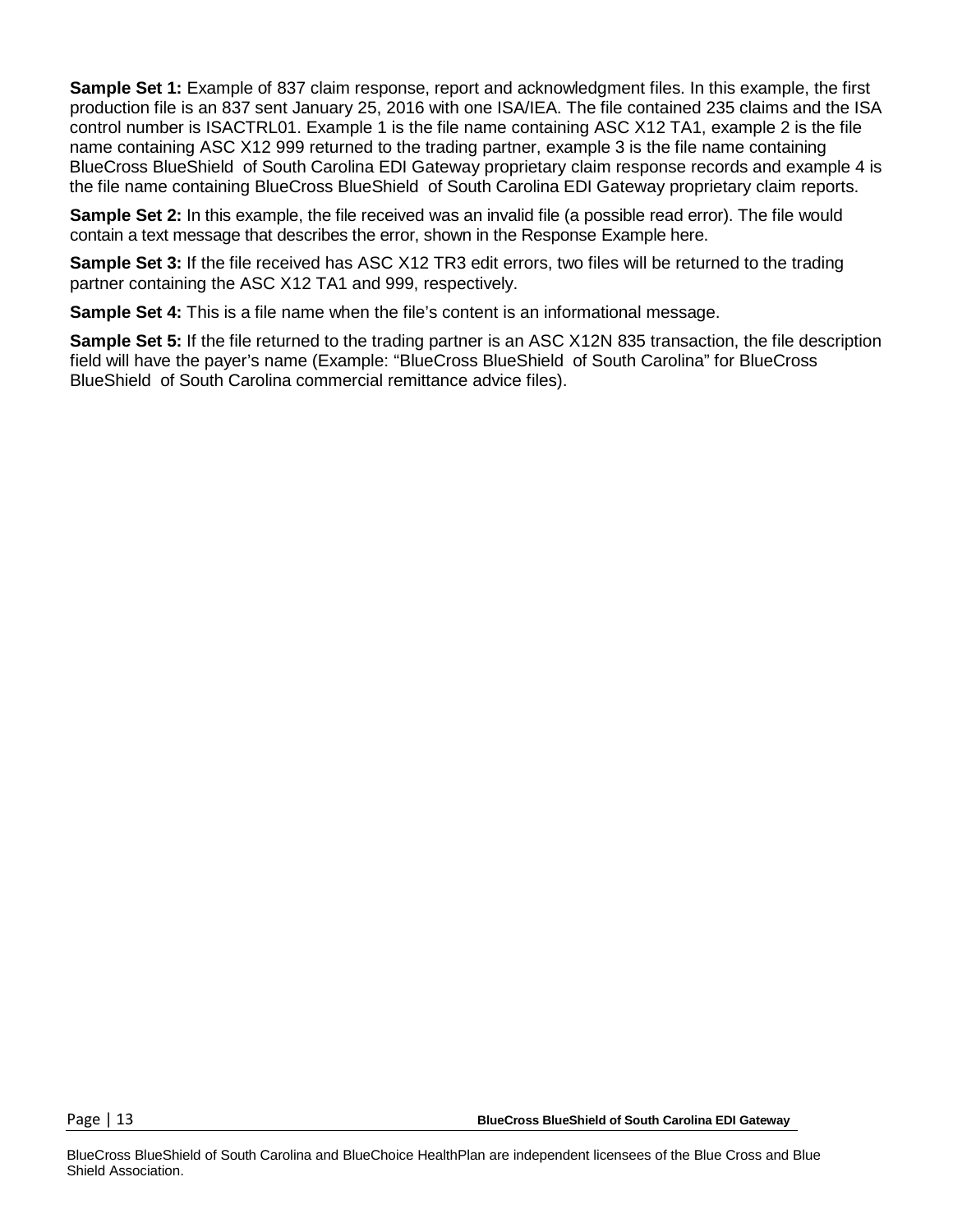#### **Secure File Transfer Protocol (SFTP)**

Trading partners choosing this option to connect through a firewall that is a Windows server on the BlueCross BlueShield of South Carolina network. This server can be accessed via the internet. Additional authentication is done through the use of a unique login ID and public key file. When this authentication is complete, the trading partner can upload files into the designated inbound folder, and then the trading partner should query the outbound folder to retrieve acknowledgment and response files. When choosing this connectivity option, BlueCross BlueShield of South Carolina EDI Gateway will request additional information from the trading partner, such as source public IP address and public key.

Data in files submitted via SFTP communication method can either be segmented (one segment per line) with a valid non-special character delimiter or a 1000 byte wrapped EDI format with each ISA starting on a new line.

BlueCross BlueShield of South Carolina EDI Gateway may remove files from trading partner outbound folder that are older than 15 days for maintenance and security.

Our security guidelines require EDI activity for every account a minimum of once each calendar quarter. Please keep this in mind to maintain the your account's active status.

#### **Choosingan SFTP Client**

Trading Partner SFTP client needs to support: SSH2 secure protocol Public Key authentication (this is different than PGP)

SFTP clients each with its own particular configuration and system requirements imposed by its vendor. Vendors will need to be contacted for software support beyond what is articulated in this document.

#### **Installing an SFTP Client**

Install the SFTP client on the workstation(s) and/or server(s) that will connect to our SFTP server.

Notify us of your IP address(es) that will connect to our SFTP server by completing the SFTP Customer Connectivity Parameter Survey form and returning via email to [EDIG.Support@PalmettoGBAServices.com.](mailto:EDIG.Support@PalmettoGBAservices.com) The IP address will be the IP address BlueCross BlueShield of South Carolina EDI Gateway will see coming over the internet. You may need to contact your network staff for this information.

Please notify us promptly of IP address changes (new and discontinued use).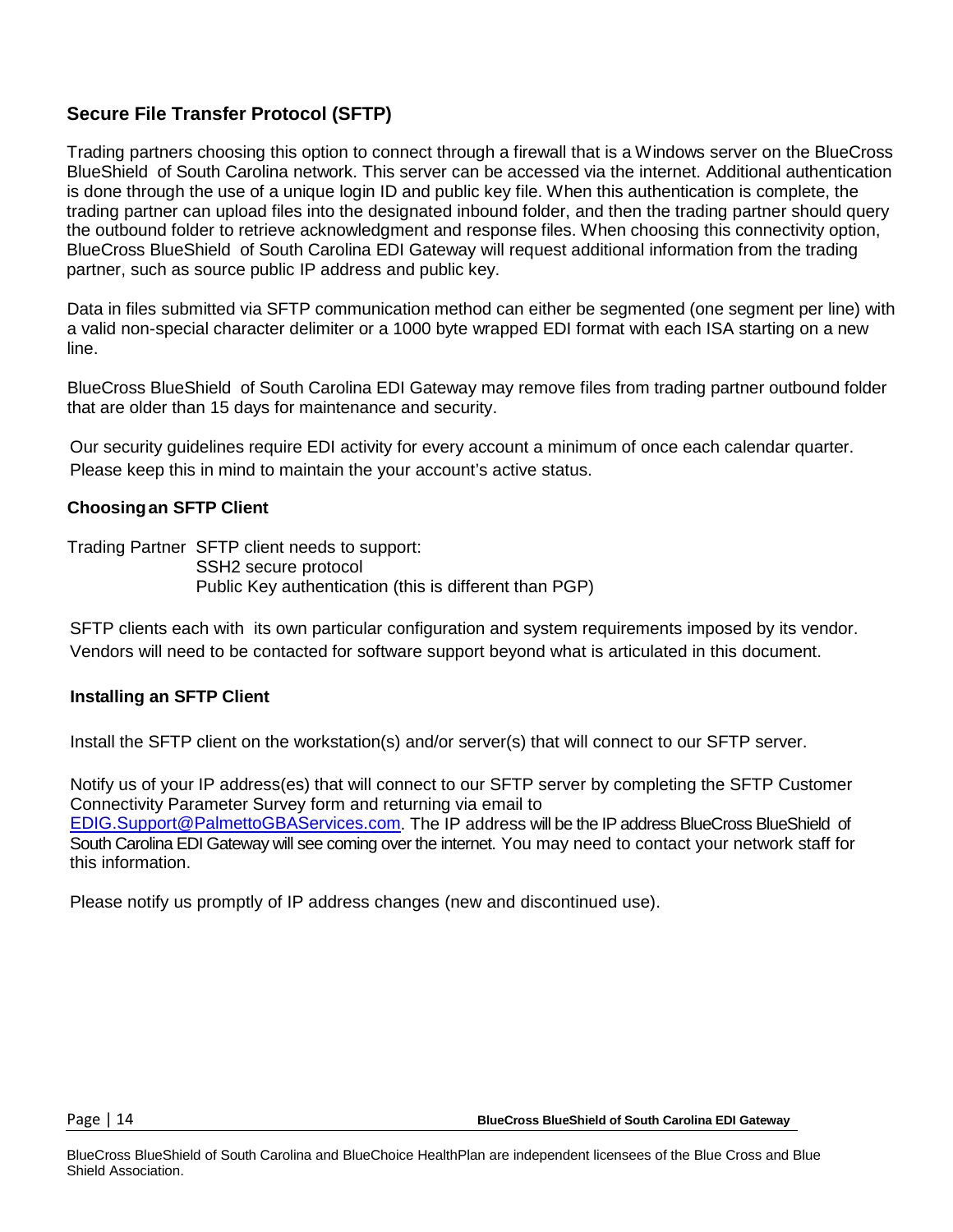#### **Testing Network Connectivity via Telnet**

To verify network connectivity from your location through our firewall to the SFTP server, open a command prompt

(START -> RUN -> *type* CMD): Type 'telnet 208.60.144.253 22'

A successful connection is indicated by the message **SSH-2.0-VShell\_X\_X\_X\_XXX VShell.** If this message is not received the connection probably failed.

#### **Configuration of SFTP Client**

Session Configuration

Create a new connection/session:

Host name to connect to = **208.60.144.253** Port to connect to = **22** (SFTP port) If a Firewall option is listed, choose NONE

Authentication Configuration

1. Unselect ALL references to password authentication.

Our SFTP server does not support password authentication. If the SFTP client attempts to connect with password authentication, an error will be received and will not successfully connect.

- 2. Once authenticated, a request will be received asking for a user ID. The trading partner will need to enter the 10-character trading partner id: For non-production, use the test trading partner id provided. For production, use the production trading partner id provided.
- 3. Configure the client to use **PUBLIC KEY** authentication. When creating a new public key the following settings are supported:

| Public Key Algorithm | Minimum Length |
|----------------------|----------------|
| DSA                  | 2048           |
| <b>RSA</b>           | 2048 or higher |
| <b>FCDSA</b>         | 256, 384, 521  |

4. Configure the client to use PGP encryption (if applicable).

 Provide PGP public key file Provide pharaphrase if applicable Indicate if the file(s) need to be ARMORED ,

5. Email the public key file as an attachment to BlueCross BlueShield of South Carolina EDI Gateway as a '.pub' file. The public key file provided will be uploaded to the BlueCross BlueShield of South Carolina EDI Gateway SFTP server. If the public key has changed, please notify BlueCross BlueShield of South Carolina EDI Gateway and provide the new public key file to avoid interruption in connectivity.

Page | 15 **BlueCross BlueShield of South Carolina EDI Gateway**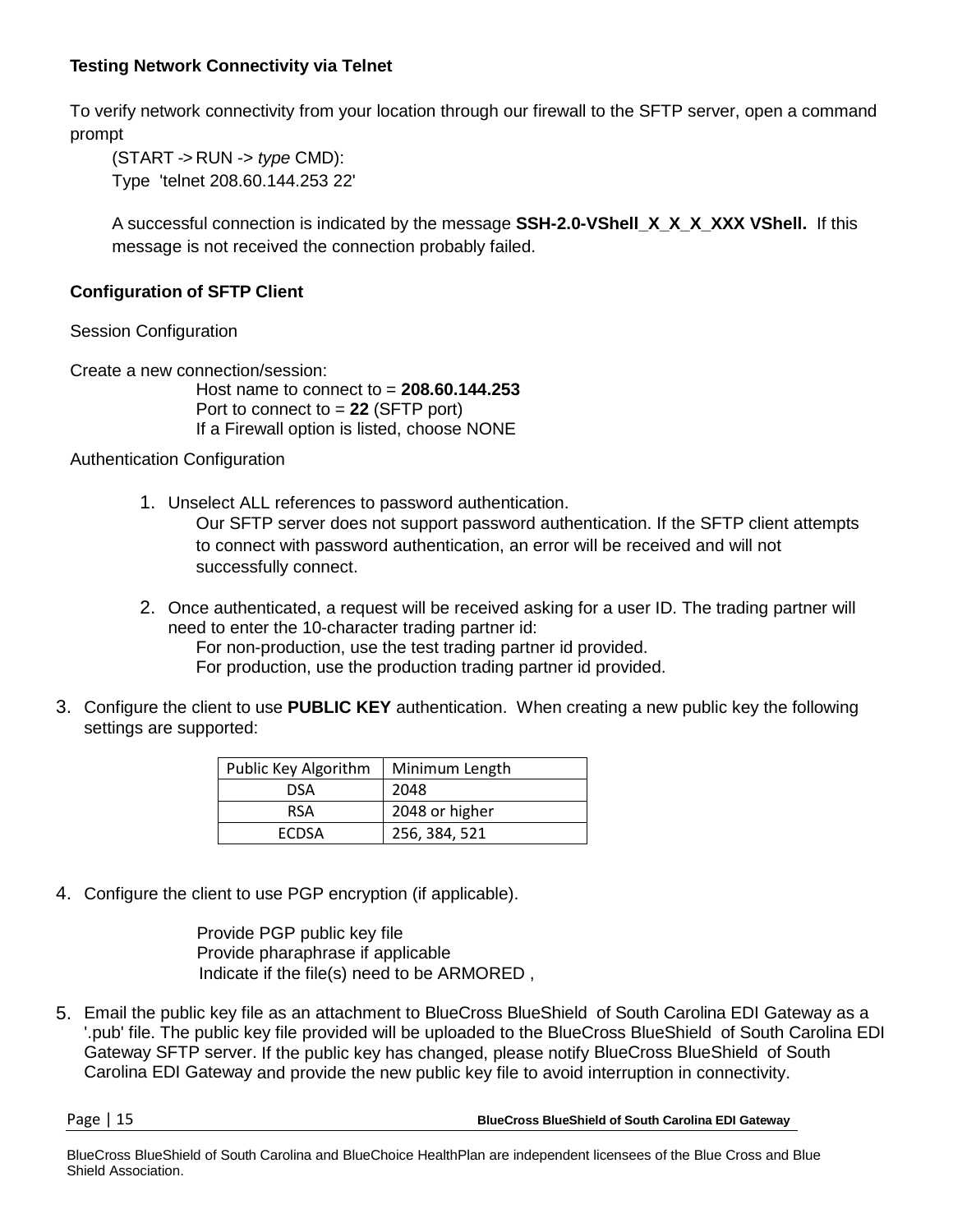#### File Directory Path

Upload files for processing to the designated 'Inbound' folder. Retrieve and download files from the designated 'Outbound' folder.

Page | 16 **BlueCross BlueShield of South Carolina EDI Gateway**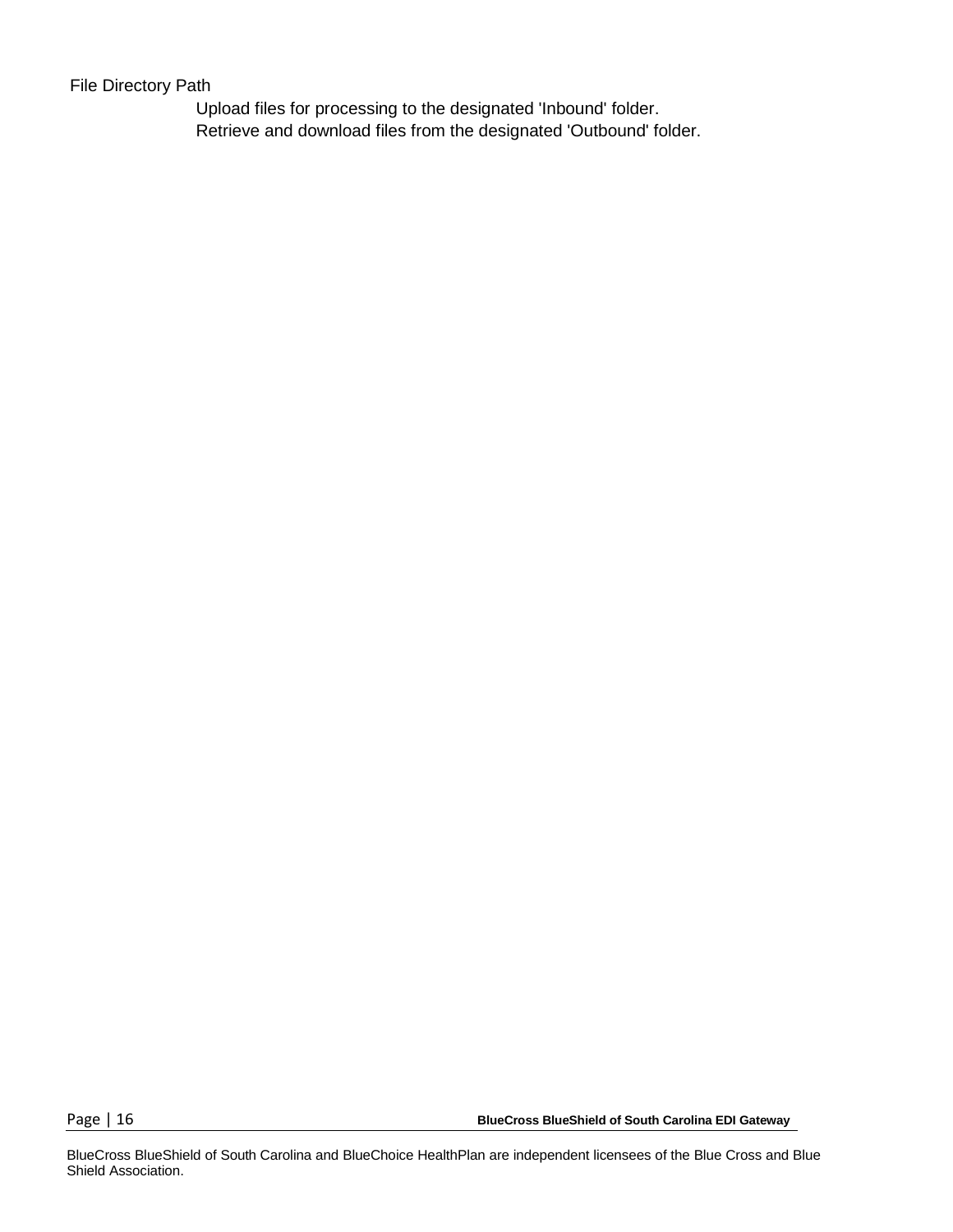#### **SFTP/VPN**

Trading partners choosing this option will connect through a firewall to a Windows server on the BlueCross BlueShield of South Carolina network. This server can be accessed via the internet. A private key will be established and used to create a VPN tunnel between the trading partner and BlueCross BlueShield of South Carolina' servers. Additional authentication is done through the use of a unique login ID and password. When this authentication is complete, the trading partner can use FTP to submit or retrieve files to/from BlueCross BlueShield of South CarolinaEDI Gateway processes. Trading partner should query outbound directories to retrieve acknowledgment and response files. When choosing this connectivity option, EDI Gateway will request additional information from the trading partner, such as source VPN Concentrator IP, Host IP address, Encryption Type and Hash Method.

Data in files submitted via SFTP/VPN communication method can either be segmented (one segment per line) with a valid non-special character delimiter or a 1000 byte wrapped EDI format with each ISA starting in a new line.

BlueCross BlueShield of South Carolina EDI Gateway may remove files from trading partner outbound folder that are older than 15 days old for maintenance and security.

Page | 17 **BlueCross BlueShield of South Carolina EDI Gateway**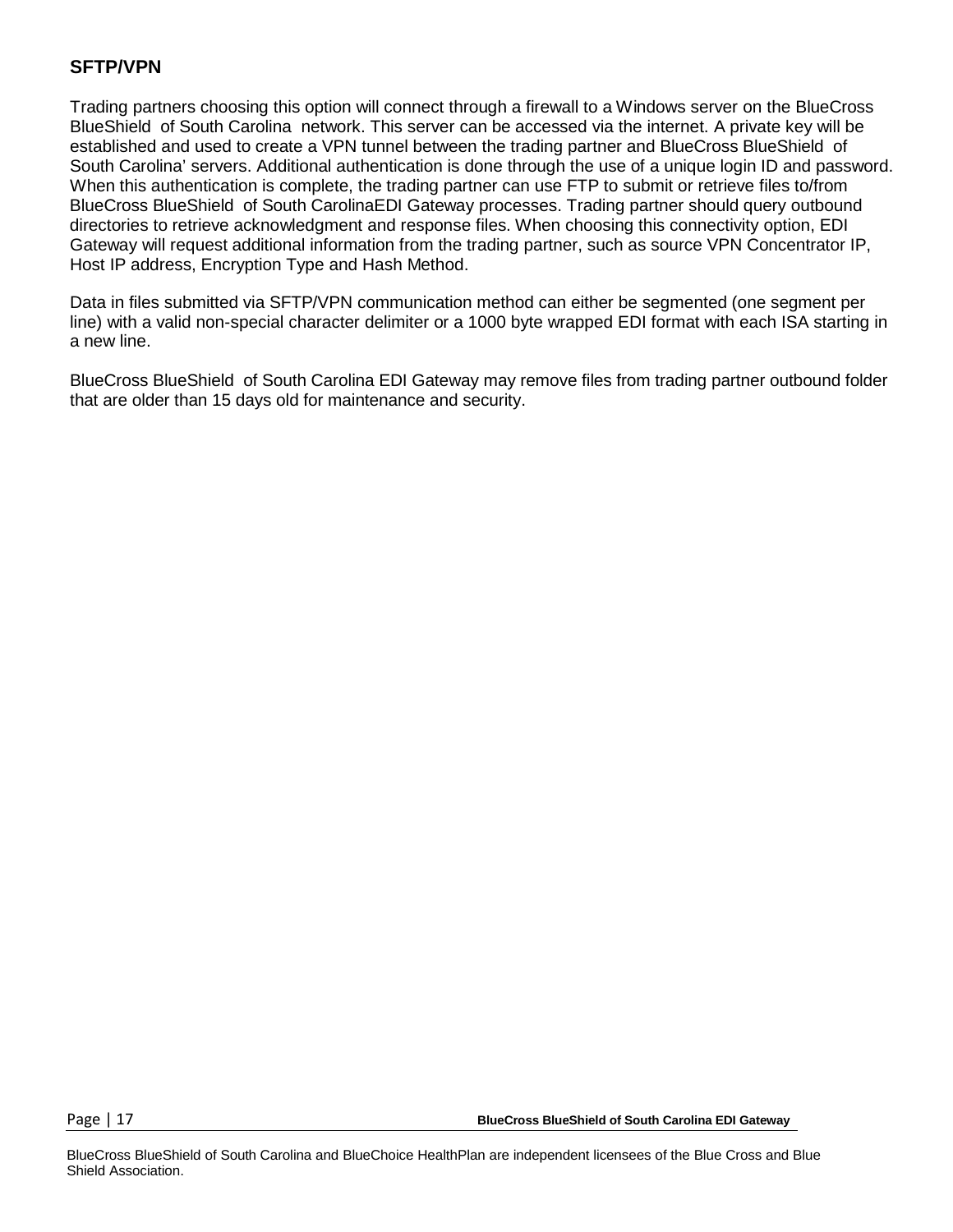#### **Connect Direct: NDM**

Trading partners choosing this option will connect through AT&T's AGNS network to the BlueCross BlueShield of South Carolina eServer using Sterling Commerce Connect Direct software. The trading partner must acquire Connect Direct licensing directly from IBM. Authentication is done with use of a unique login ID and password. When this authentication is complete, the trading partner's processes can copy files to a BlueCross BlueShield of South Carolina eServer dataset. Acknowledgment and response files will be returned from the BlueCross BlueShield of South Carolina eServer to the trading partner.

Connect Direct is a product that moves all types of data. It manages high-performance transfers by providing user-friendly automation, checkpoint/restart error recovery and security. Connect Direct software offers choices in operating systems (UNIX, Windows, Z/OS).

Data in files submitted via NDM communication method can either be segmented (one segment per line) with a valid non-special character delimiter or a 1000 byte wrapped EDI format with each ISA starting in a new line.

Here are claims dataset naming conventions and attributes for ASC X12 transactions:

ASC X12 production dataset names should be BC.HEDI.NDM.INP.**TP-ID**, and a generation data group. **TP-ID** is an eight-character EDI Gateway assigned value associated with the EDI Gateway assigned trading partner ID.

BlueCross BlueShield of South CarolinaCommercial Example: Trading Partner ID: **CGW0000SC0**; TP-ID: **C0000SC0**

PGBA TRICARE Example: Trading Partner ID: **7GW0000SC0**; TP-ID: **S0000SC0**

ASC X12 Dataset Attributes

- DISP: (NEW, CATLG, DELETE) UNIT:
- SYSDG
- SPACE: (CYL, (75,10), RLSE)
- DCB: (RECFM=FB, LRECL=1000, BLKSIZE=27000)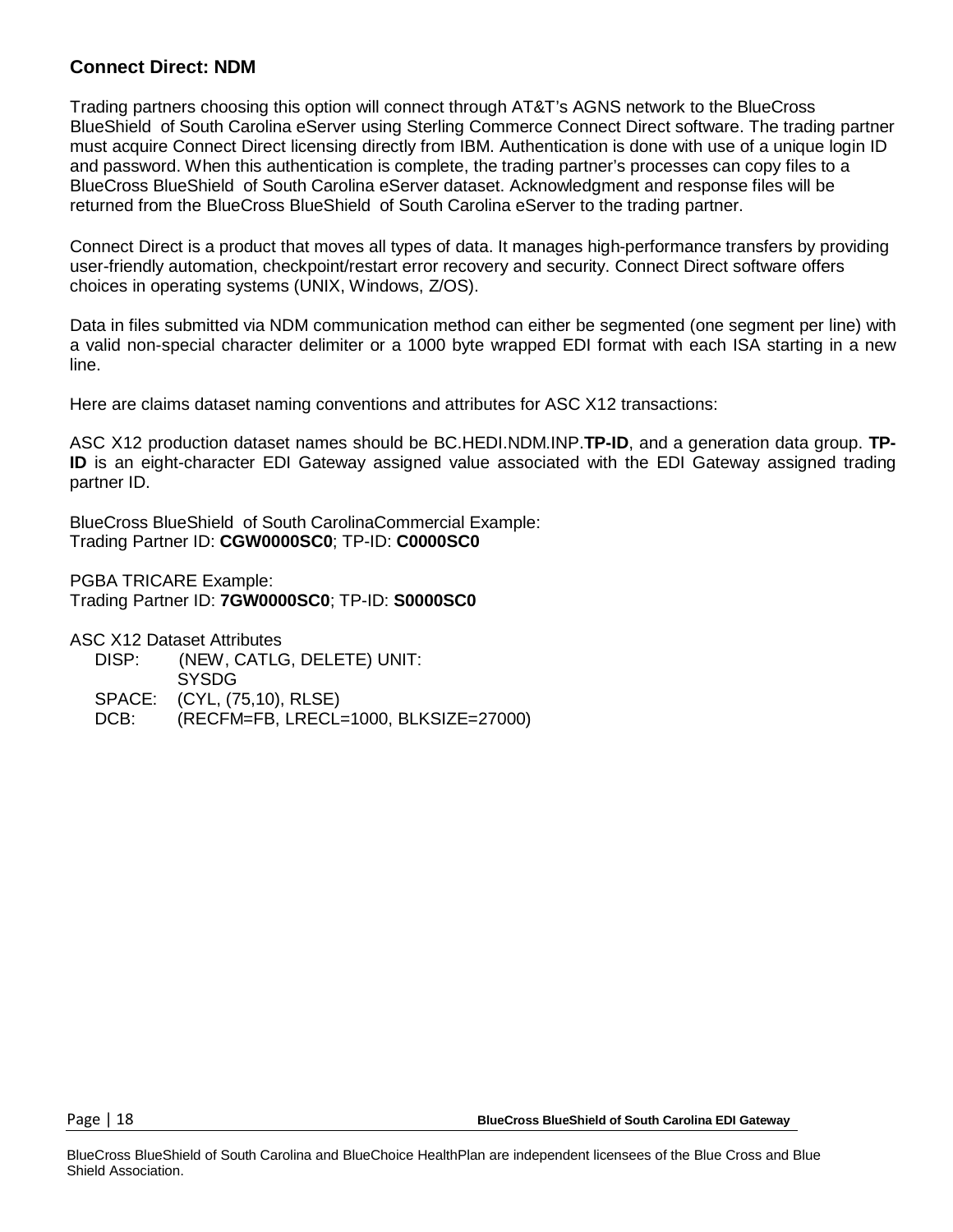#### **TCP/IP via VPN**

Trading partners choosing this method will connect through a VPN concentrator or AT&T's AGNS network to BlueCross BlueShield of South Carolina BlueShield of South Carolina's eServer. The trading partner will deploy an application (from its server) that will initiate a transaction via socket x to socket y on the BlueCross BlueShield of South Carolina eServer. This application must acquire the socket connection and send a HIPAA-compliant ASC X12 datastream preceded by a header. The ASC X12 transactions must be enveloped as single transactions, i.e., one ST/SE per GS/GE per ISA/IEA. The length of the ASC X12 transaction datastream cannot exceed 32K.

BlueCross BlueShield of South Carolina corporate policy requires all passwords to be changed every 30 days. As of June 1, 2011, all Real Time trading partners with non-expiring passwords must comply with this policy.

Here are our guidelines for your user ID and password:

User IDs will be revoked when an incorrect password is entered three consecutive times.

User IDs will be deleted when not used for 90 or more days.

 The password length must be eight characters and contain at least one alpha character, one numeric character and one of these special characters: @ # \$.

Previously used passwords will be stored to prevent reuse of previously used passwords for a minimum of 12 prior generations of the password.

Note: If the existing password gets revoked, trading partner must contact the BlueCross BlueShield of South Carolina Technology Support Center at 800-868-2505. Technology Support Center representative will require the four-digit PIN created during the setup process for verification before resetting the password.

#### **HTTPS SOAP+WSDL and MIME Multipart**

Trading partners choosing this method will connect through HTTPS SOAP+WSDL or MIME Multipart to the BlueCross BlueShield of South Carolina URL for web services. Authentication for HTTPS SOAP+WSDL is done through the use of a unique login ID and digital certificates used for the digital signature. Authentication for HTTPS MIME Multipart is done through the use of a unique login ID and a password. The trading partner will deploy an application (from its server) that will initiate a transaction via the web to the URL on the BlueCross BlueShield of South Carolina server.

Before accessing the application via SOAP+WSDL, new and existing trading partners must provide the digital certificate to BlueCross BlueShield of South Carolina EDI Gateway Operations via email to EDIG.Support@PalmettoGBAServices.com. The certificate will be verified and a process initiated to configure the trading partner access to the application. If the trading partner's digital certificate has not been approved and properly configured, connection to the application may be rejected.

Additional information can be found in the companion guides on the websites for each line of business.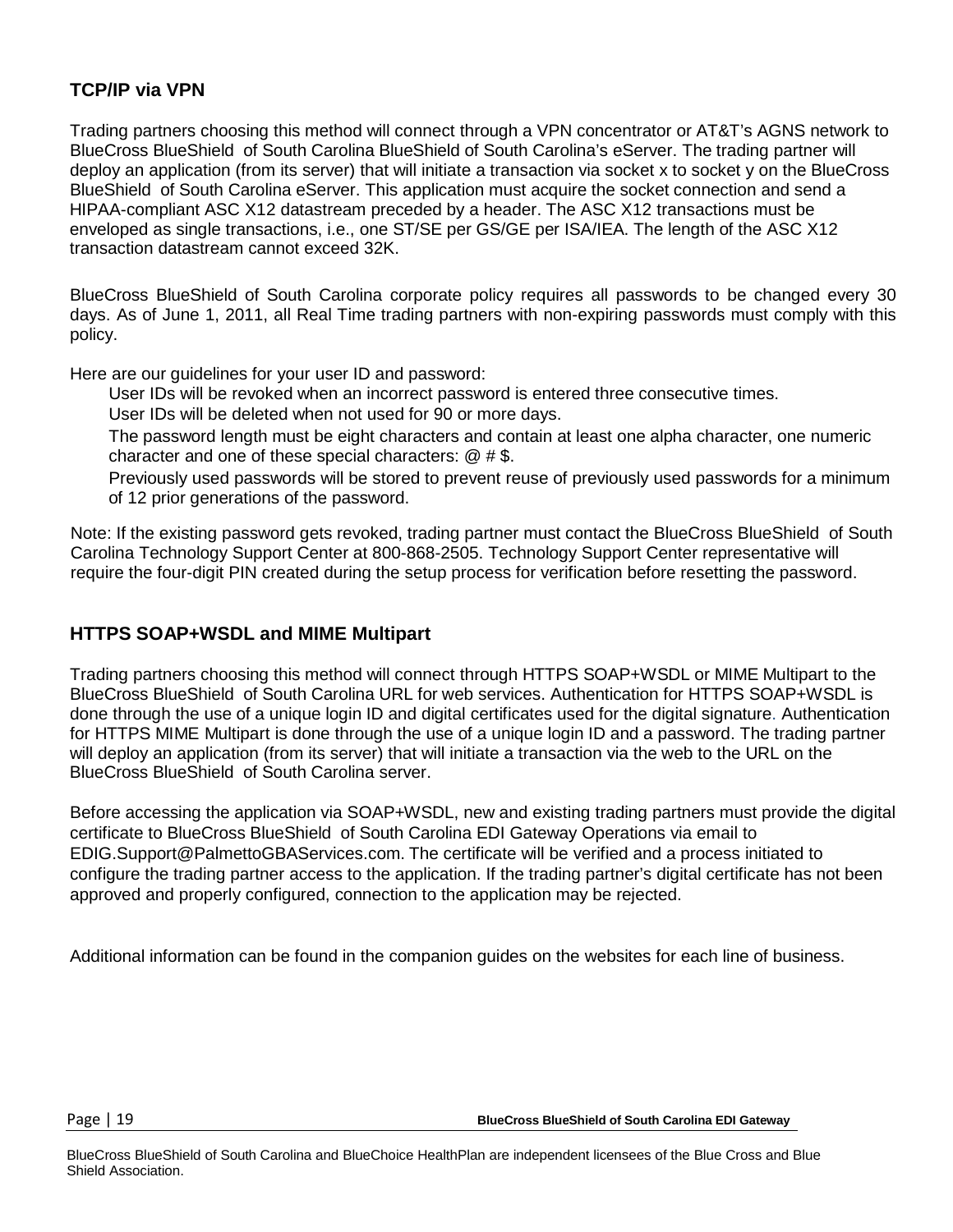### **ASC X12 Transactions**

BlueCross BlueShield of South Carolina EDI Gateway processes these ASC X12 transactions mandated by HIPAA.

| Transaction | <b>Description</b>                                                      |
|-------------|-------------------------------------------------------------------------|
| 270         | Health Care Eligibility and Benefit Inquiry                             |
| 271         | Health Care Eligibility and Benefit Response                            |
| 276         | <b>Health Care Claim Status Request</b>                                 |
| 277         | Health Care Claim Status Response                                       |
| 278         | <b>Health Care Review Information</b>                                   |
| 820         | Payroll Deducted and Other Group Premium Payment for Insurance Products |
| 834         | <b>Benefit Enrollment and Maintenance</b>                               |
| 835         | Health Care Payment and Advice                                          |
| 8371        | Institutional Health Care Claim                                         |
| 837D        | Dental Health Care Claims                                               |
| 837P        | Professional Health Care Claims                                         |

Page | 20 **BlueCross BlueShield of South Carolina EDI Gateway**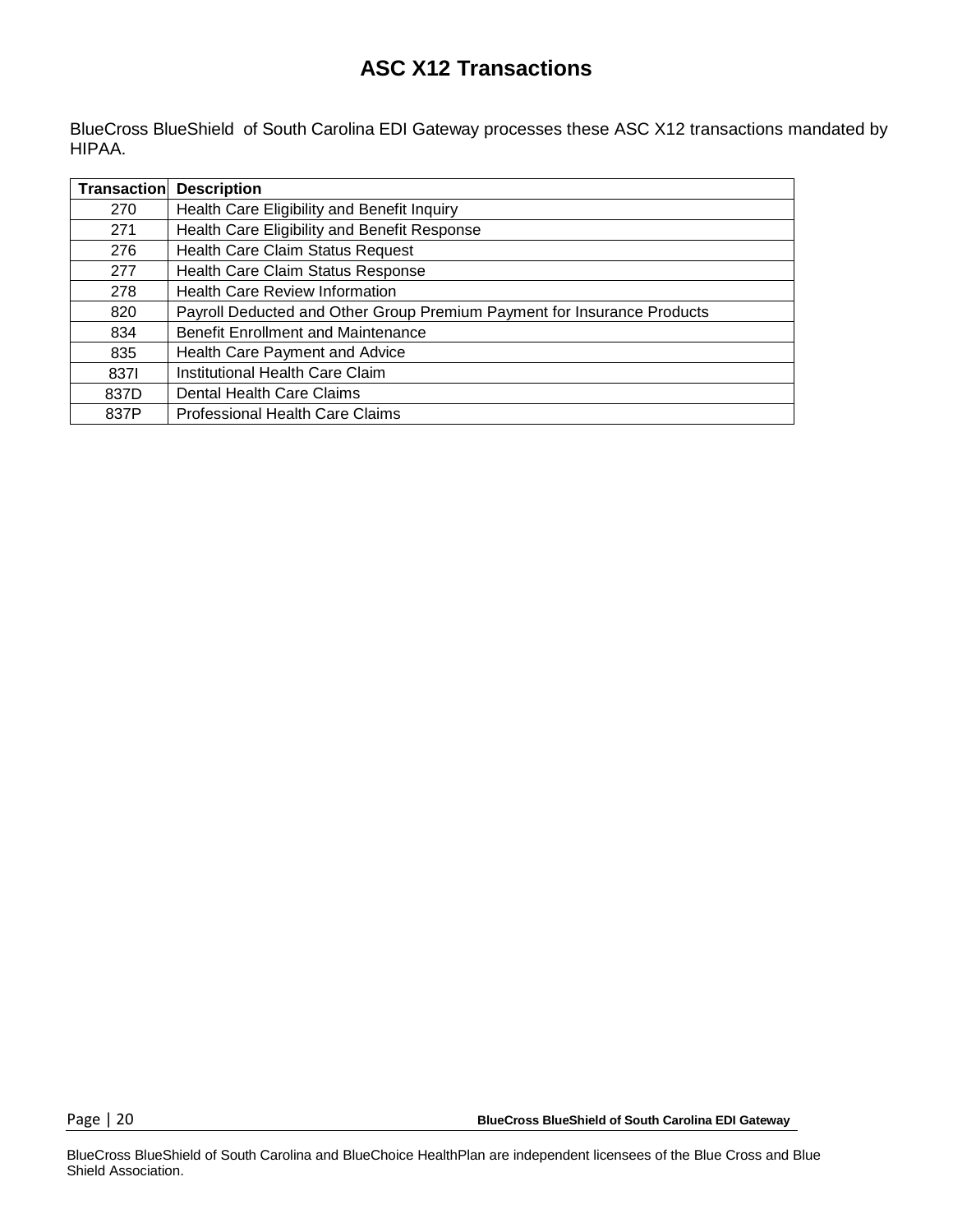### **BlueCross BlueShield of South Carolina EDI Gateway Inbound Response Matrix**

This table lists acknowledgment and response transactions returned to the trading partner when BlueCross BlueShield of South Carolina EDI Gateway receives HIPAA ASC X12 transactions.

| Trans-<br>action | Interchange<br>Acknowledgement | <b>TR3 Edit Results</b>                   | <b>Payer SIG</b><br><b>Edit Results</b>                                                            | Payer Appl. Edit<br><b>Results</b>                                                                 |
|------------------|--------------------------------|-------------------------------------------|----------------------------------------------------------------------------------------------------|----------------------------------------------------------------------------------------------------|
| 270*             | <b>TA1</b>                     | 999 is returned only to<br>report errors. | 271                                                                                                | 271                                                                                                |
| $270**$          | TA <sub>1</sub>                | $999^{\dagger}$                           | 271                                                                                                | 271                                                                                                |
| 276*             | <b>TA1</b>                     | 999 is returned only to<br>report errors. | 277                                                                                                | 277                                                                                                |
| 276**            | TA <sub>1</sub>                | $999^{\dagger}$                           | 277                                                                                                | 277                                                                                                |
| 278*             | TA <sub>1</sub>                | 999 is returned only to<br>report errors. | 278                                                                                                | 278                                                                                                |
| $278**$          | TA <sub>1</sub>                | $999^{\dagger}$                           | 278                                                                                                | 278                                                                                                |
| $820**$          | TA1                            | 999                                       | n/a                                                                                                | n/a                                                                                                |
| 834              | TA <sub>1</sub>                | $999^{+}$                                 | n/a                                                                                                | n/a                                                                                                |
| 837*             | TA <sub>1</sub>                | 999 is returned only to<br>report errors. | <b>BlueCross</b><br><b>BlueShield</b><br>of South<br>Carolina EDI<br>Gateway<br>propriaty          | <b>BlueCross</b><br><b>BlueShield</b><br>of South<br>Carolina EDI<br>Gateway<br>nronriaty          |
| 837**            | <b>TA1</b>                     | $999^{+}$                                 | <b>BlueCross</b><br><b>BlueShield</b><br>of South<br>Carolina EDI<br>Gateway<br>propriety<br>claim | <b>BlueCross</b><br><b>BlueShield</b><br>of South<br>Carolina EDI<br>Gateway<br>propriety<br>claim |

fil fil \*Batch of one: The most simple, singular request contained in an ST/SE for a transaction set.

\*\*Batch of many: All other data groupings.

† ASC X12 Technical Report 3 (also known as Implementation Guides) are available that include format specifications for each transaction. You may obtain these documents from the Washington Publishing Company (WPC) website: [www.wpc-edi.com.](http://www.wpc-edi.com/)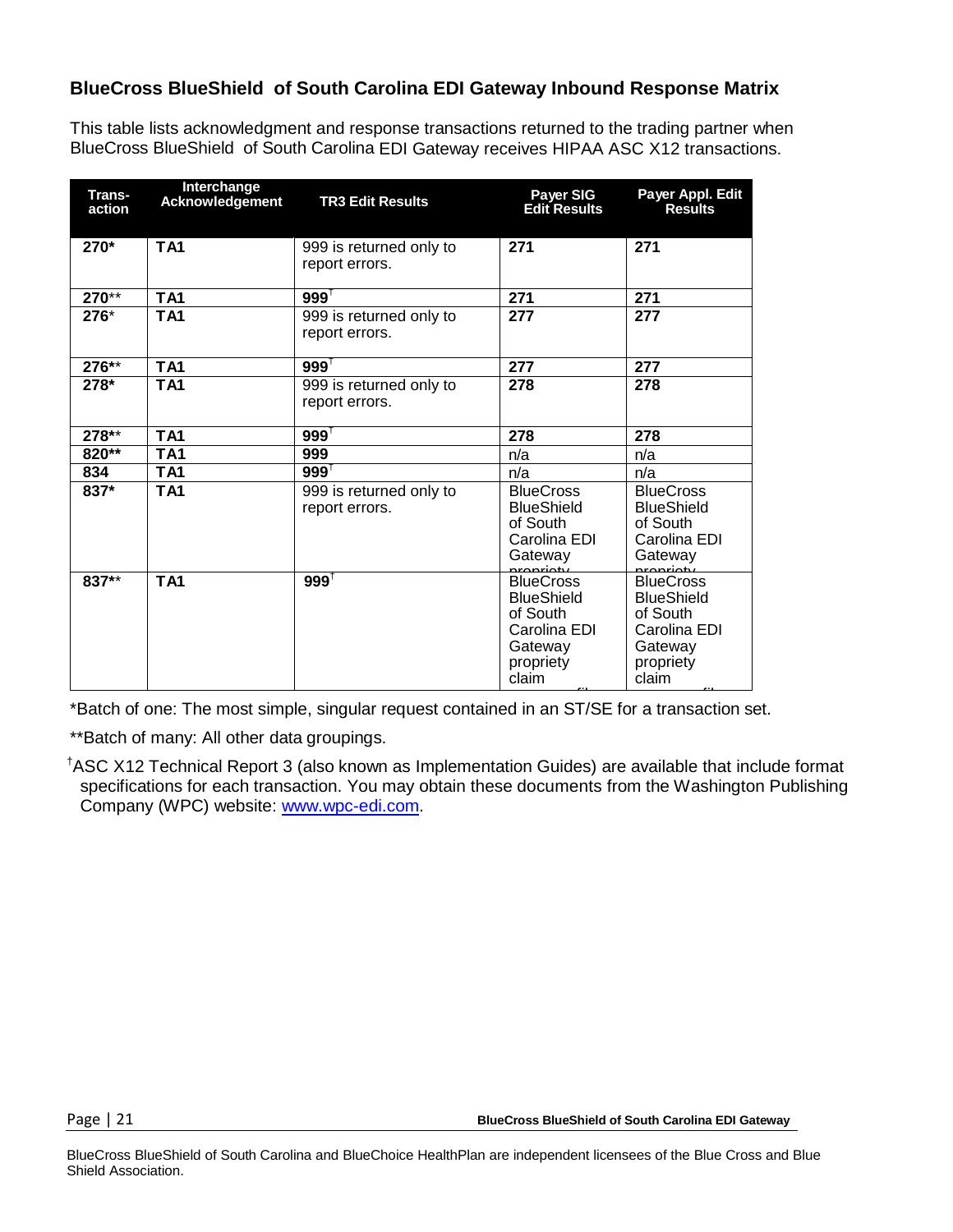#### **BlueCross BlueShield of South Carolina EDI Gateway Specifications for Enveloping ASC X12 Transactions**

#### **ASC X12 Inbound Transactions**

This table lists envelope instructions for inbound (to BlueCross BlueShield of South Carolina EDI Gateway) HIPAA ASC X12 transactions.

| <b>Segment</b><br><b>Identifier</b> | <b>Data Element</b>                      | <b>Description</b>                                                                    |
|-------------------------------------|------------------------------------------|---------------------------------------------------------------------------------------|
| ISA01                               | Authorization Info Qualifier             | 03                                                                                    |
| <b>ISA02</b>                        | Authorization Information                | EDI Gateway assigned Trading Partner ID                                               |
| <b>ISA03</b>                        | <b>Security Information Qualifier</b>    | 00                                                                                    |
| ISA04                               | Security Information                     | None                                                                                  |
| <b>ISA05</b>                        | Interchange ID Qualifier                 | 01, 14, 20, 22, 27, 28, 29, 30, 33, ZZ (selected<br>by trading partner)               |
| <b>ISA06</b>                        | Interchange Sender ID                    | Assigned by trading partner                                                           |
| ISA07                               | Interchange ID Qualifier                 | 30 (qualifier indicating U.S. Federal Tax<br>Identification Number)                   |
| <b>ISA08</b>                        | Interchange Receiver ID                  | Destination Entity U.S. Federal Tax Identification<br>Number*                         |
| <b>ISA09</b>                        | Interchange Date                         | Populated by trading partner                                                          |
| <b>ISA10</b>                        | Interchange Time                         | Populated by trading partner                                                          |
| <b>ISA11</b>                        | <b>Repetition Separator</b>              | Assigned by trading partner                                                           |
| ISA <sub>12</sub>                   | Interchange Control Version Number       | 00501                                                                                 |
| <b>ISA13</b>                        | Interchange Control Number               | Assigned by the trading partner (must be unique<br>for 12 months)                     |
| <b>ISA14</b>                        | Acknowledgment Requested                 | Assigned by the trading partner                                                       |
| <b>ISA15</b>                        | Usage Indicator                          | P, T (production or test indicator)                                                   |
| <b>ISA16</b>                        | <b>Component Element Separator</b>       | Assigned by trading partner                                                           |
| GS01                                | <b>Functional Identifier Code</b>        | Populated by trading partner                                                          |
| GS02                                | <b>Application Sender's Code</b>         | EDI Gateway assigned trading partner ID                                               |
| GS03                                | <b>Application Receiver's Code</b>       | Destination Entity U.S. Federal Tax Identification<br>Number. Must be same as ISA08.* |
| GS04                                | Date                                     | Populated by trading partner                                                          |
| GS05                                | Time                                     | Populated by trading partner                                                          |
| GS06                                | <b>Group Control Number</b>              | Assigned by trading partner (value must remain<br>unique for one year)                |
| <b>GS07</b>                         | Responsible Agency Code                  | X                                                                                     |
| <b>GS08</b>                         | Version/Release/Industry Identifier Code | Populated by trading partner                                                          |

#### **\* Destination Entities**

| <b>Entity</b>                                                                 | <b>Federal TIN</b> | Entity                                          | <b>Federal TIN</b> |
|-------------------------------------------------------------------------------|--------------------|-------------------------------------------------|--------------------|
| <b>BlueCross BlueShield of South</b><br>Carolina BlueShield of South Carolina | 570287419          | Thomas H. Cooper & Company                      | 571032566          |
| BlueChoice <sup>®</sup> HealthPlan                                            | 570768835          | Planned Administrators, Incorporated            | 570718839          |
| Carolina Benefit Administrators                                               | 571001631          | <b>PGBA TRICARE</b>                             | 571132733          |
| Companion Life Insurance                                                      | 570523959          | PGBA Federal Bureau of Prisons                  | 530205705          |
| <b>Employee Benefit Administrators</b>                                        | 561939146          | PGBA NC Department of Public Safety<br>(NC DPS) | 770674256          |

Page | 22 **BlueCross BlueShield of South Carolina EDI Gateway**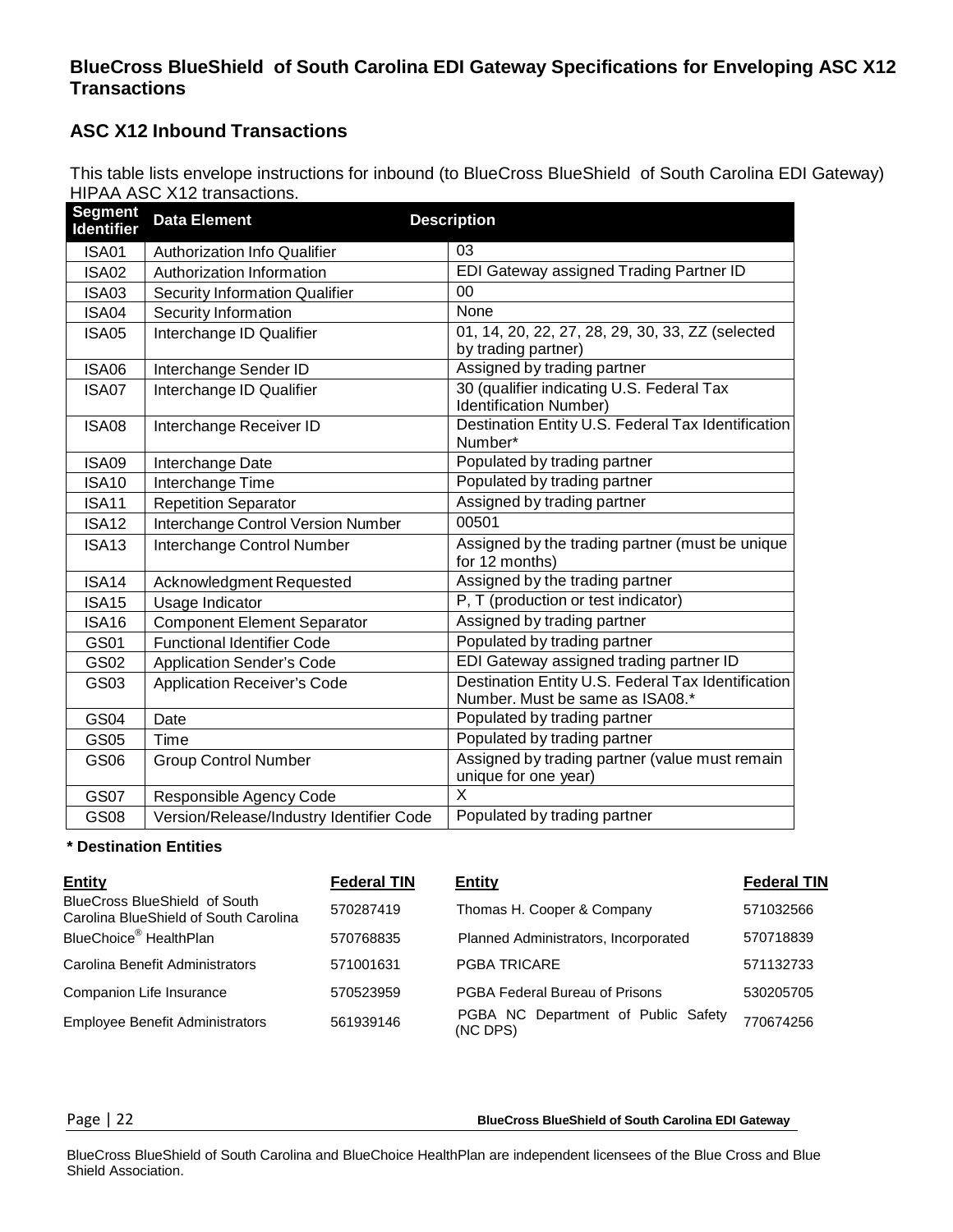### **ASC X12 Outbound Transactions**

This table lists envelope contents for outbound (from BlueCross BlueShield of South Carolina EDI Gateway) HIPAA ASC X12 transactions.

| <b>Segment</b><br><b>Identifier</b> | <b>Data Element</b>                                | <b>Description</b>                                                                                                                                                                                                                                                                                                       |
|-------------------------------------|----------------------------------------------------|--------------------------------------------------------------------------------------------------------------------------------------------------------------------------------------------------------------------------------------------------------------------------------------------------------------------------|
| <b>ISA01</b>                        | Authorization Info Qualifier                       | 00                                                                                                                                                                                                                                                                                                                       |
| <b>ISA02</b>                        | Authorization Information                          | <b>Blanks</b>                                                                                                                                                                                                                                                                                                            |
| <b>ISA03</b>                        | <b>Security Information Qualifier</b>              | 0 <sub>0</sub>                                                                                                                                                                                                                                                                                                           |
| <b>ISA04</b>                        | Security Information                               | <b>Blanks</b>                                                                                                                                                                                                                                                                                                            |
| <b>ISA05</b>                        | Interchange ID Qualifier                           | 30 (qualifier indicating U.S. Federal Tax Identification<br>Number)                                                                                                                                                                                                                                                      |
| <b>ISA06</b>                        | Interchange Sender ID                              | Sending entity's U.S. Federal Tax Identification Number*                                                                                                                                                                                                                                                                 |
| ISA07                               | Interchange ID Qualifier                           | If 271, 277 or 278 transaction, ISA07 will be the same value of<br>the associated inbound 270, 276 or 278 ISA05. If<br>999, TA1 or EDI Gateway claim response, ISA07 will be the<br>same value of the associated inbound transaction's ISA05.<br>Otherwise value is ZZ.                                                  |
| <b>ISA08</b>                        | Interchange Receiver ID                            | If 271, 277 or 278 transaction, ISA08 will be the same value of the<br>associated inbound 270, 276 or 278 ISA06. If 999, TA1 or EDI<br>Gateway claim response, ISA08 will be the same value of the<br>associated inbound transaction's ISA06. If above ISA07 is ZZ,<br>value is EDI Gateway assigned Trading Partner ID. |
| <b>ISA09</b>                        | Interchange Date                                   | Populated by EDI Gateway                                                                                                                                                                                                                                                                                                 |
| <b>ISA10</b>                        | Interchange Time                                   | Populated by EDI Gateway                                                                                                                                                                                                                                                                                                 |
| <b>ISA11</b>                        | <b>Repetition Separator</b>                        | Populated by EDI Gateway                                                                                                                                                                                                                                                                                                 |
| $\overline{\text{ISA}12}$           | <b>Interchange Control Version</b><br>Number       | 00501                                                                                                                                                                                                                                                                                                                    |
| <b>ISA13</b>                        | Interchange Control Number                         | Assigned by EDI Gateway                                                                                                                                                                                                                                                                                                  |
| <b>ISA14</b>                        | Acknowledgment Requested                           | 1                                                                                                                                                                                                                                                                                                                        |
| <b>ISA15</b>                        | <b>Usage Indicator</b>                             | P, T (production or test indicator)                                                                                                                                                                                                                                                                                      |
| <b>ISA16</b>                        | <b>Component Element Separator</b>                 | Populated by EDI Gateway                                                                                                                                                                                                                                                                                                 |
| GS01                                | <b>Functional Identifier Code</b>                  | Populated by EDI Gateway                                                                                                                                                                                                                                                                                                 |
| GS02                                | <b>Application Sender's Code</b>                   | Sending entity's U.S. Federal Tax Identification Number or<br>another mutually agreed to sender identifying code*                                                                                                                                                                                                        |
| GS03                                | <b>Application Receiver's Code</b>                 | If 271, 277 or 278 transaction, GS03 will be the same value of the<br>associated inbound 270, 276 or 278 GS02. If 999, TA1 or EDI<br>Gateway claim response, GS03 will be the same value of the<br>associated inbound transaction's GS02. Otherwise, value is EDI<br>Gateway assigned Trading Partner ID.                |
| GS04                                | Date                                               | Populated by EDI Gateway                                                                                                                                                                                                                                                                                                 |
| GS05                                | Time                                               | Populated by EDI Gateway                                                                                                                                                                                                                                                                                                 |
| GS06                                | <b>Group Control Number</b>                        | Assigned by EDI Gateway                                                                                                                                                                                                                                                                                                  |
| <b>GS07</b>                         | Responsible Agency Code                            | X                                                                                                                                                                                                                                                                                                                        |
| <b>GS08</b>                         | Version/Release/Industry<br><b>Identifier Code</b> | Populated by EDI Gateway                                                                                                                                                                                                                                                                                                 |

#### **\* Sending Entities**

| <b>Entity</b>                                                                 | <b>Federal TIN</b> |
|-------------------------------------------------------------------------------|--------------------|
| BlueCross BlueShield of South Carolina<br><b>BlueShield of South Carolina</b> | 570287419          |
| <b>BlueChoice HealthPlan</b>                                                  | 570768835          |
| <b>PGBA TRICARE</b>                                                           | 571132733          |

Page | 23 **BlueCross BlueShield of South Carolina EDI Gateway**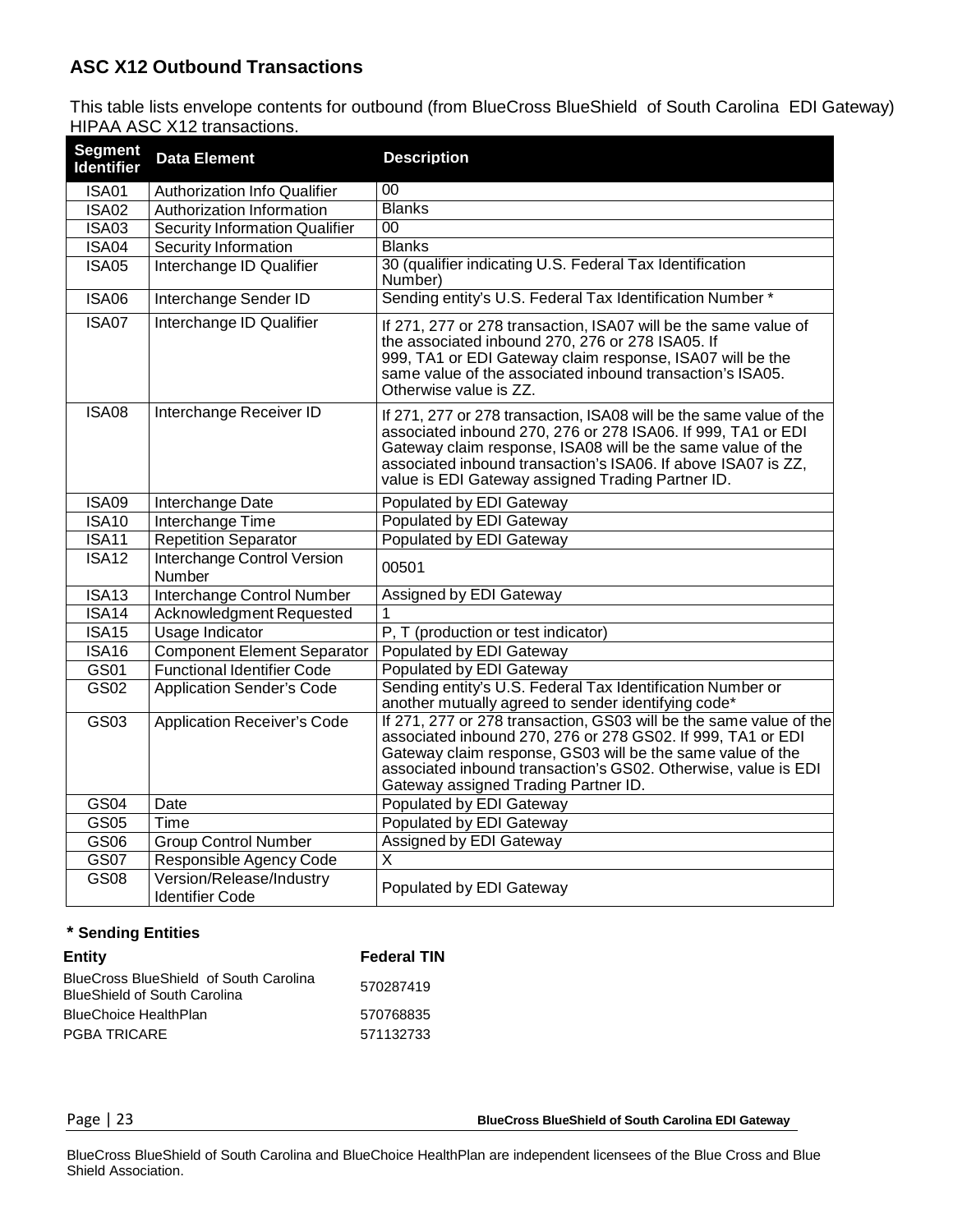### **BlueCross BlueShield of South Carolina EDI Gateway Proprietary Claim Responses**

When the trading partner submit electronic claims to the BlueCross BlueShield of South Carolina EDI Gateway, responses are generated to advise the status of the submission. All trading partners will receive the response file. It consists of one record for each claim processed by BlueCross BlueShield of South Carolina EDI Gateway. Also, some trading partners will receive two reports: the Claims Submission Summary Report and the Error Claim Summary Report. The Claims Submission Summary Report is a listing of claims received and any edit results. The Error Claims Summary Report identifies errors on rejected claims to facilitate the process for the trading partner to correct and resubmit.

| <b>Data Element</b>                                   | <b>Picture</b>   | <b>Source</b>     | <b>Description</b>                                                                                                                 |
|-------------------------------------------------------|------------------|-------------------|------------------------------------------------------------------------------------------------------------------------------------|
| <b>MCN</b>                                            | PIC X(100)       |                   |                                                                                                                                    |
| <b>MCN-Data Redefines MCN</b>                         |                  |                   |                                                                                                                                    |
| PROCESSOR-ID                                          | <b>PIC X(09)</b> | <b>ISA08</b>      | Entity to whom EDI Gateway is routing the<br>claim                                                                                 |
| ASC X12<br>TRANSACTION-ID                             | PIC X(04)        | <b>ST01</b>       | Transaction set control number, always<br>837                                                                                      |
| ASC X12 VERSION-<br><b>NUMBER</b>                     | <b>PIC X(12)</b> | <b>GS08</b>       | Version release identification code                                                                                                |
| SUBMITTER-ID                                          | <b>PIC X(10)</b> | ISA02 (GS02)      | Trading Partner ID assigned by EDI<br>Gateway                                                                                      |
| <b>BILLING-PROVIDER-</b><br>ID                        | PIC X(12)        | Loop 2010AA-NM109 | First 12 characters of billing provider's EIN<br>or SSN                                                                            |
| SUBSCRIBER-ID                                         | PIC X(17)        | Loop 2010BA-NM109 | First 17 characters of subscriber's member<br>identification number                                                                |
| PATIENT- CONTROL-<br><b>NUMBER</b>                    | <b>PIC X(20)</b> | Loop 2300-CLM01   | Patient's account number                                                                                                           |
| <b>ENTRY-DATE</b>                                     | PIC X(08)        |                   | Date data retrieved from trading partner's<br>mailbox                                                                              |
| <b>ENTRY-TIME</b>                                     | <b>PIC X(08)</b> |                   | Time data retrieved from trading partner's<br>mailbox                                                                              |
| <b>End of MCN-Data</b>                                |                  |                   |                                                                                                                                    |
| <b>ACCEPT/REJECT-</b><br><b>INDICATOR</b>             | <b>PIC X(01)</b> |                   | Generated by EDI Gateway to indicate<br>claim forwarded to processor (A) or<br>rejected back to trading partner with errors<br>(R) |
| TEST/PROD-<br><b>INDICATOR</b>                        | <b>PIC X(01)</b> | <b>ISA15</b>      | Code to indicate production (P) or test (T)<br>claim                                                                               |
| <b>GROUP- CONTROL-</b><br><b>NUMBER</b>               | <b>PIC X(09)</b> | GS06              | Group control number assigned by the<br>trading partner                                                                            |
| PROCESSOR-<br><b>ASSIGNED-</b><br><b>CLAIM-NUMBER</b> | <b>PIC X(20)</b> |                   | Available when provided by processor                                                                                               |
| FILLER-RESERVED                                       | <b>PIC X(20)</b> |                   |                                                                                                                                    |

#### **Claim Response Layout – Professional**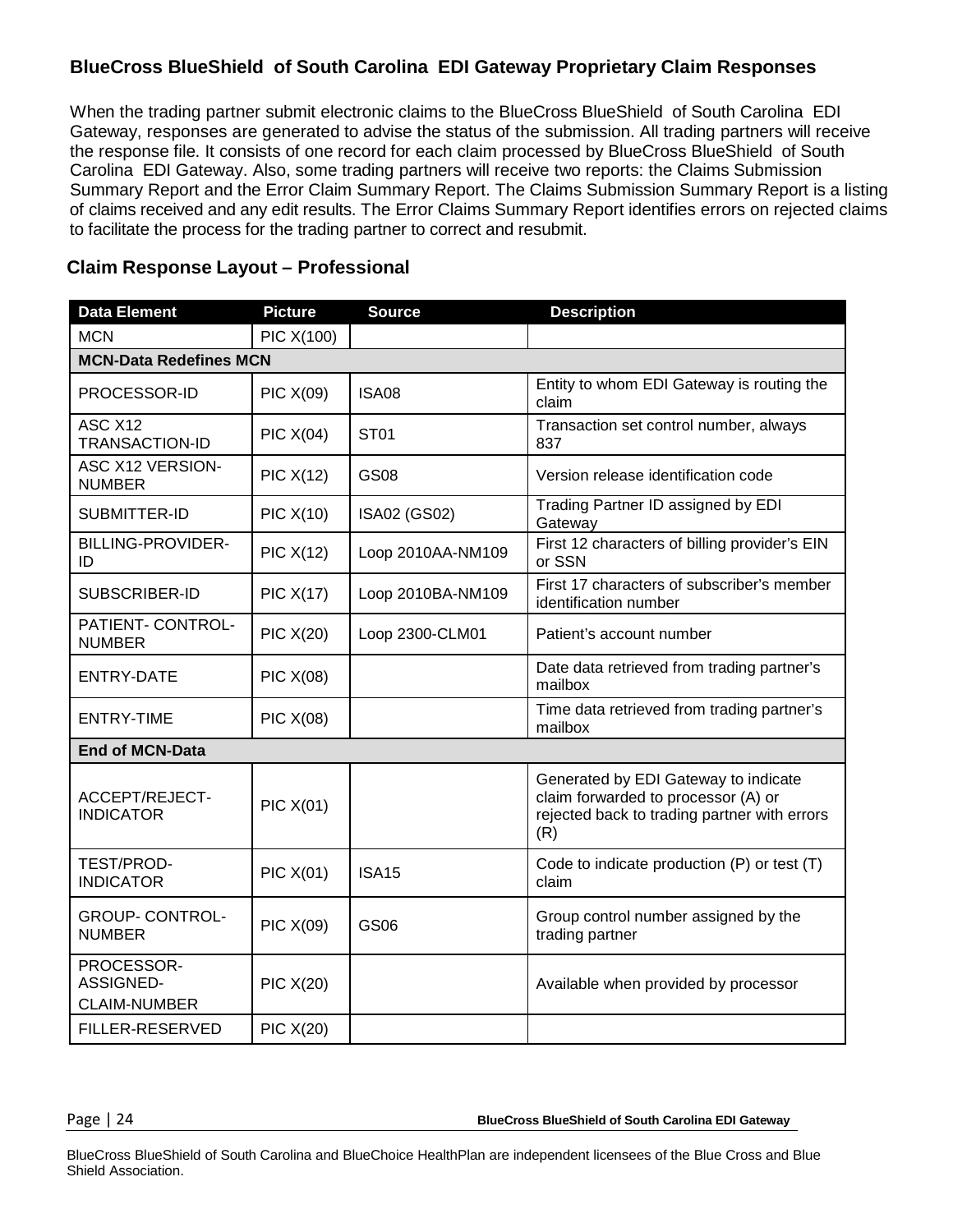| <b>Data Element</b>                                                                           | <b>Picture</b>   | <b>Source</b>                                                    | <b>Description</b>                                                                                 |  |
|-----------------------------------------------------------------------------------------------|------------------|------------------------------------------------------------------|----------------------------------------------------------------------------------------------------|--|
| Reference/Trace-Number-Data Occurs 4 Times                                                    |                  |                                                                  |                                                                                                    |  |
| REFERENCE/TRACE-<br><b>NBR-INDICATOR</b>                                                      | PIC X(01)        |                                                                  |                                                                                                    |  |
| <b>EDI GATEWAY-</b><br>ASSIGNED-NBR                                                           | <b>VALUE E</b>   |                                                                  | Assigned by EDI Gateway                                                                            |  |
| SUBMITTER-<br>ASSIGNED-NBR                                                                    | <b>VALUE S</b>   |                                                                  | Assigned by trading partner                                                                        |  |
| <b>RECEIVER-</b><br>ASSIGNED-NBR                                                              | <b>VALUE R</b>   |                                                                  | Assigned by third party process                                                                    |  |
| REFERENCE/TRACE<br><b>NUMBER</b>                                                              | PIC X(30)        | Loop 2300-REF02                                                  | Value-added network trace number<br>assigned by sender (claim number)                              |  |
|                                                                                               |                  | organization is used if loop 1000A-NM102 = 2 (non-person entity) | Submitter-Data-Area Note: Submitter individual is used if loop 1000A-NM102 = 1 (person), submitter |  |
| Submitter-Individual                                                                          |                  |                                                                  |                                                                                                    |  |
| SUBMITTER-ID                                                                                  | <b>PIC X(25)</b> | ISA02 (GS02)                                                     | Trading Partner ID assigned by EDI<br>Gateway                                                      |  |
| SUBMITTER-LAST-<br><b>NAME</b>                                                                | <b>PIC X(20)</b> | Loop 1000A-NM103                                                 | Trading partner's last name                                                                        |  |
| SUBMITTER-FIRST-<br><b>NAME</b>                                                               | PIC X(14)        | Loop 1000A-NM104                                                 | Trading partner's first name                                                                       |  |
| SUBMITTER-MIDDLE-<br><b>INITIAL</b>                                                           | PIC X(01)        | Loop 1000A-NM105                                                 | Trading partner's middle initial                                                                   |  |
| <b>Submitter-Organization Redefines Submitter-Individual</b>                                  |                  |                                                                  |                                                                                                    |  |
| SUBMITTER-ID                                                                                  | <b>PIC X(25)</b> | ISA02 (GS02)                                                     | Trading Partner ID assigned by EDI<br>Gateway                                                      |  |
| SUBMITTER-<br><b>ORGANIZATION-</b><br><b>NAME</b>                                             | PIC X(35)        | Loop 1000A-NM103                                                 | Trading partner organization's name                                                                |  |
| Payer-Data-Area                                                                               |                  |                                                                  |                                                                                                    |  |
| PAYER-ID-CODE                                                                                 | <b>PIC X(25)</b> | Loop 2010BB-NM109                                                | Payer's identifier                                                                                 |  |
| PAYER-NAME                                                                                    | <b>PIC X(35)</b> | Loop 2010BB-NM103                                                | Payer's name                                                                                       |  |
| Receiver-Data-Area                                                                            |                  |                                                                  |                                                                                                    |  |
| RECEIVER-ID                                                                                   | <b>PIC X(25)</b> | Loop 1000B-NM109                                                 | Receiver's primary identifier                                                                      |  |
| RECEIVER-NAME                                                                                 | <b>PIC X(35)</b> | Loop 1000B-NM103                                                 | Receiver's name                                                                                    |  |
| Billing-Provider-Data-Area Note: Billing Provider Individual is used if loop 2010AA-NM102 = 1 |                  |                                                                  |                                                                                                    |  |
| <b>Billing-Provider-Individual</b>                                                            |                  |                                                                  |                                                                                                    |  |
| <b>BILLING-PROVIDER-</b><br>ID                                                                | PIC X(25)        | Loop 2010AA-NM109                                                | Billing provider's identifier                                                                      |  |
| <b>BILLING-PROVIDER-</b><br><b>LAST-NAME</b>                                                  | <b>PIC X(20)</b> | Loop 2010AA- NM103                                               | Billing provider's last name                                                                       |  |
| <b>BILLING-PROVIDER-</b><br><b>FIRST-NAME</b>                                                 | PIC X(14)        | Loop 2010AA-NM104                                                | Billing provider's first name                                                                      |  |
| <b>BILLING-PROVIDER-</b><br>MIDDLE-INITIAL                                                    | PIC X(01)        | Loop 2010AA-NM105                                                | Billing provider's middle initial                                                                  |  |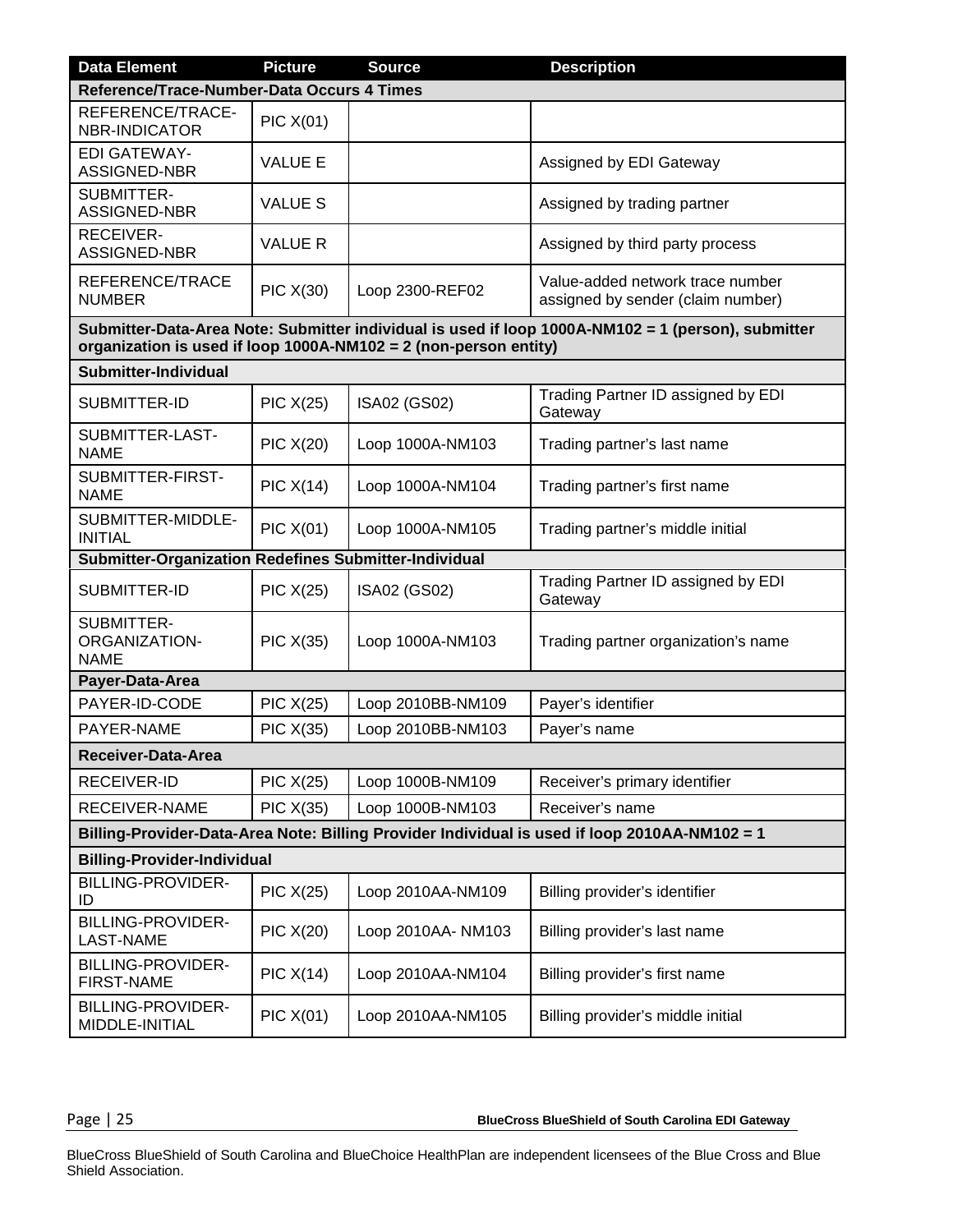| <b>Data Element</b>                                 | <b>Picture</b>                                                          | <b>Source</b>                                                       | <b>Description</b>                                                                                                                                                                                |  |  |
|-----------------------------------------------------|-------------------------------------------------------------------------|---------------------------------------------------------------------|---------------------------------------------------------------------------------------------------------------------------------------------------------------------------------------------------|--|--|
|                                                     |                                                                         | Billing-Provider-Organization Redefines Billing-Provider-Individual |                                                                                                                                                                                                   |  |  |
| <b>BILLING-PROVIDER-</b><br>ID                      | <b>PIC X(25)</b>                                                        | Loop 2010AA-NM109                                                   | Billing provider's identifier                                                                                                                                                                     |  |  |
| <b>BILLING-PROVIDER-</b><br><b>NAME</b>             | <b>PIC X(35)</b>                                                        | Loop 2010AA-NM103                                                   | Billing provider organization's name                                                                                                                                                              |  |  |
|                                                     |                                                                         |                                                                     | Pay-To-Provider-Data-Area Note: Pay To Provider Individual is used if loop 2010AB-NM102 = 1<br>(person), Pay To Provider Organization is used if loop 2010AB-NM102 = 2 (non-person entity)        |  |  |
| Pay-To-Provider-Individual                          |                                                                         |                                                                     |                                                                                                                                                                                                   |  |  |
| PAY-TO-PROVIDER-<br><b>NBR</b>                      | <b>PIC X(25)</b>                                                        | Loop 2010AB-NM109                                                   | Pay-to provider's identifier                                                                                                                                                                      |  |  |
| PAY-TO-PROVIDER-<br><b>LAST-NAME</b>                | <b>PIC X(20)</b>                                                        | Loop 2010AB-NM103                                                   | Pay-to provider's last name                                                                                                                                                                       |  |  |
| PAY-TO-PROVIDER-<br><b>FIRST-NAME</b>               | PIC X(14)                                                               | Loop 2010AB-NM104                                                   | Pay-to provider's first name                                                                                                                                                                      |  |  |
| PAY-TO-PROVIDER-<br>MIDDLE-INITIAL                  | PIC X(01)                                                               | Loop 2010AB-NM105                                                   | Pay-to provider's middle initial                                                                                                                                                                  |  |  |
|                                                     | Pay-To-Provider-Organization Redefines Pay-To-Provider-Individual       |                                                                     |                                                                                                                                                                                                   |  |  |
| PAY-TO-PROVIDER-<br><b>NBR</b>                      | <b>PIC X(25)</b>                                                        | Loop 2010AB-NM109                                                   | Pay-to provider's identifier                                                                                                                                                                      |  |  |
| PAY-TO-PROVIDER-<br><b>NAME</b>                     | <b>PIC X(35)</b>                                                        | Loop 2010AB-NM103                                                   | Pay-to provider organization's name                                                                                                                                                               |  |  |
|                                                     |                                                                         |                                                                     | Rendering-Provider-Data-Area Note: Rendering Provider Individual is used if loop 2310B-NM102 = 1<br>(person), Rendering Provider Organization is used if loop 2310B-NM102 = 2 (non-person entity) |  |  |
| <b>Rendering-Provider-Individual</b>                |                                                                         |                                                                     |                                                                                                                                                                                                   |  |  |
| <b>RENDERING-</b><br>PROVIDER- ID                   | PIC X(25)                                                               | Loop 2310B-NM109                                                    | Rendering provider's identifier                                                                                                                                                                   |  |  |
| RENDERING-<br>PROVIDER-LAST-<br><b>NAME</b>         | <b>PIC X(20)</b>                                                        | Loop 2310B-NM103                                                    | Rendering provider's last name                                                                                                                                                                    |  |  |
| <b>RENDERING-</b><br>PROVIDER-FIRST-<br><b>NAME</b> | PIC X(14)                                                               | Loop 2310B-NM104                                                    | Rendering provider's first name                                                                                                                                                                   |  |  |
| RENDERING-<br>PROVIDER-MIDDLE-<br><b>INITIAL</b>    | <b>PIC X(01)</b>                                                        | Loop 2310B-NM105                                                    | Rendering provider's middle initial                                                                                                                                                               |  |  |
|                                                     | Rendering-Provider-Organization Redefines Rendering-Provider-Individual |                                                                     |                                                                                                                                                                                                   |  |  |
| <b>RENDERING-</b><br>PROVIDER-ID                    | <b>PIC X(25)</b>                                                        | Loop 2310B-NM109                                                    | Rendering provider's identifier                                                                                                                                                                   |  |  |
| RENDERING-<br>PROVIDER-NAME                         | PIC X(35)                                                               | Loop 2310B-NM103                                                    | Rendering provider organization's name                                                                                                                                                            |  |  |

Page | 26 **BlueCross BlueShield of South Carolina EDI Gateway**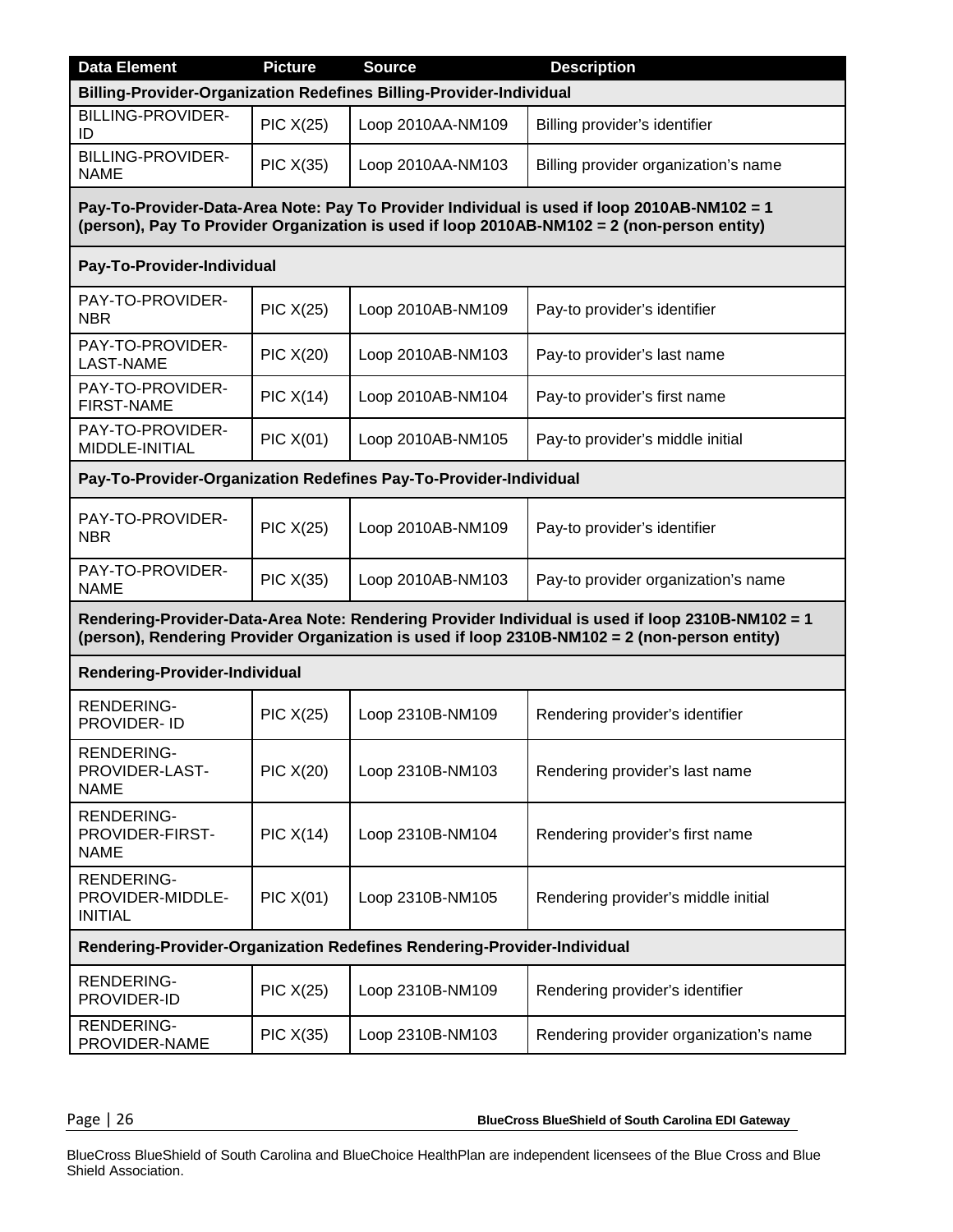| <b>Data Element</b>                                     | <b>Picture</b>                                                                                                                                                              | <b>Source</b>     | <b>Description</b>                         |  |  |
|---------------------------------------------------------|-----------------------------------------------------------------------------------------------------------------------------------------------------------------------------|-------------------|--------------------------------------------|--|--|
|                                                         | Subscriber-Data-Area Note: Subscriber Individual is used if loop 2010BA-NM102 = 1 (person),<br>Subscriber Organization is used if loop 2010BA-NM102 = 2 (non-person entity) |                   |                                            |  |  |
| Subscriber-Individual                                   |                                                                                                                                                                             |                   |                                            |  |  |
| SUBSCRIBER-<br><b>NUMBER</b>                            | <b>PIC X(25)</b>                                                                                                                                                            | Loop 2010BA-NM109 | Subscriber's primary identification number |  |  |
| SUBSCRIBER-ADDTL-<br><b>NUMBER</b>                      | <b>PIC X(25)</b>                                                                                                                                                            | Loop 2010BA-REF02 | Subscriber's supplemental identifier       |  |  |
| SUBSCRIBER-LAST-<br><b>NAME</b>                         | <b>PIC X(20)</b>                                                                                                                                                            | Loop 2010BA-NM103 | Subscriber's last name                     |  |  |
| SUBSCRIBER-FIRST-<br><b>NAME</b>                        | PIC X(14)                                                                                                                                                                   | Loop 2010BA-NM104 | Subscriber's first name                    |  |  |
| SUBSCRIBER-<br>MIDDLE- INITIAL                          | PIC X(01)                                                                                                                                                                   | Loop 2010BA-NM105 | Subscriber's middle initial                |  |  |
| SUBSCRIBER-DATE-<br>OF-BIRTH                            | <b>PIC X(08)</b>                                                                                                                                                            | Loop 2010BA-DMG02 | Subscriber's birth date                    |  |  |
| <b>FILLER</b>                                           | <b>PIC X(20)</b>                                                                                                                                                            |                   |                                            |  |  |
| Subscriber-Organization Redefines Subscriber-Individual |                                                                                                                                                                             |                   |                                            |  |  |
| SUBSCRIBER-<br><b>NUMBER</b>                            | <b>PIC X(25)</b>                                                                                                                                                            | Loop 2010BA-NM109 | Subscriber's primary identification number |  |  |
| SUBSCRIBER-ADDTL-<br><b>NUMBER</b>                      | <b>PIC X(25)</b>                                                                                                                                                            | Loop 2010BA-REF02 | Subscriber's supplemental identifier       |  |  |
| SUBSCRIBER-<br><b>ORGANIZATION-</b><br><b>NAME</b>      | PIC X(35)                                                                                                                                                                   | Loop 2010BA-NM103 | Subscriber organization's name             |  |  |
| <b>FILLER</b>                                           | <b>PIC X(28)</b>                                                                                                                                                            |                   |                                            |  |  |
| <b>Patient-Data-Area</b>                                |                                                                                                                                                                             |                   |                                            |  |  |
| PATIENT-LAST-NAME                                       | <b>PIC X(20)</b>                                                                                                                                                            | Loop 2010CA-NM103 | Patient's last name                        |  |  |
| PATIENT-FIRST-<br>NAME                                  | PIC X(14)                                                                                                                                                                   | Loop 2010CA-NM104 | Patient's first name                       |  |  |
| PATIENT-MIDDLE-<br><b>INITIAL</b>                       | PIC X(01)                                                                                                                                                                   | Loop 2010CA-NM105 | Patient's middle initial                   |  |  |
| PATIENT-ID-NUMBER                                       | <b>PIC X(25)</b>                                                                                                                                                            | Loop 2010CA-NM109 | Patient's primary identification number    |  |  |
| PATIENT-DATE-OF-<br><b>BIRTH</b>                        | <b>PIC X(08)</b>                                                                                                                                                            | Loop 2010CA-DMG02 | Patient's birth date                       |  |  |
| PATIENT-BILL-TYPE                                       | PIC X(03)                                                                                                                                                                   | Loop 2300-CLM05   | Facility code value (place of service)     |  |  |
| SERVICE-FROM-<br>DATE                                   | <b>PIC X(08)</b>                                                                                                                                                            | Loop 2300-DTP03   | Service from date                          |  |  |
| SERVICE-TO-DATE                                         | <b>PIC X(08)</b>                                                                                                                                                            | Loop 2300-DTP03   | Service to date                            |  |  |
| TOTAL-CHARGES                                           | <b>PIC</b><br>9(16) V99                                                                                                                                                     | Loop 2300-CLM02   | Total claim charge amount                  |  |  |
| <b>FILLER</b>                                           | <b>PIC X(20)</b>                                                                                                                                                            |                   |                                            |  |  |

Page | 27 **BlueCross BlueShield of South Carolina EDI Gateway**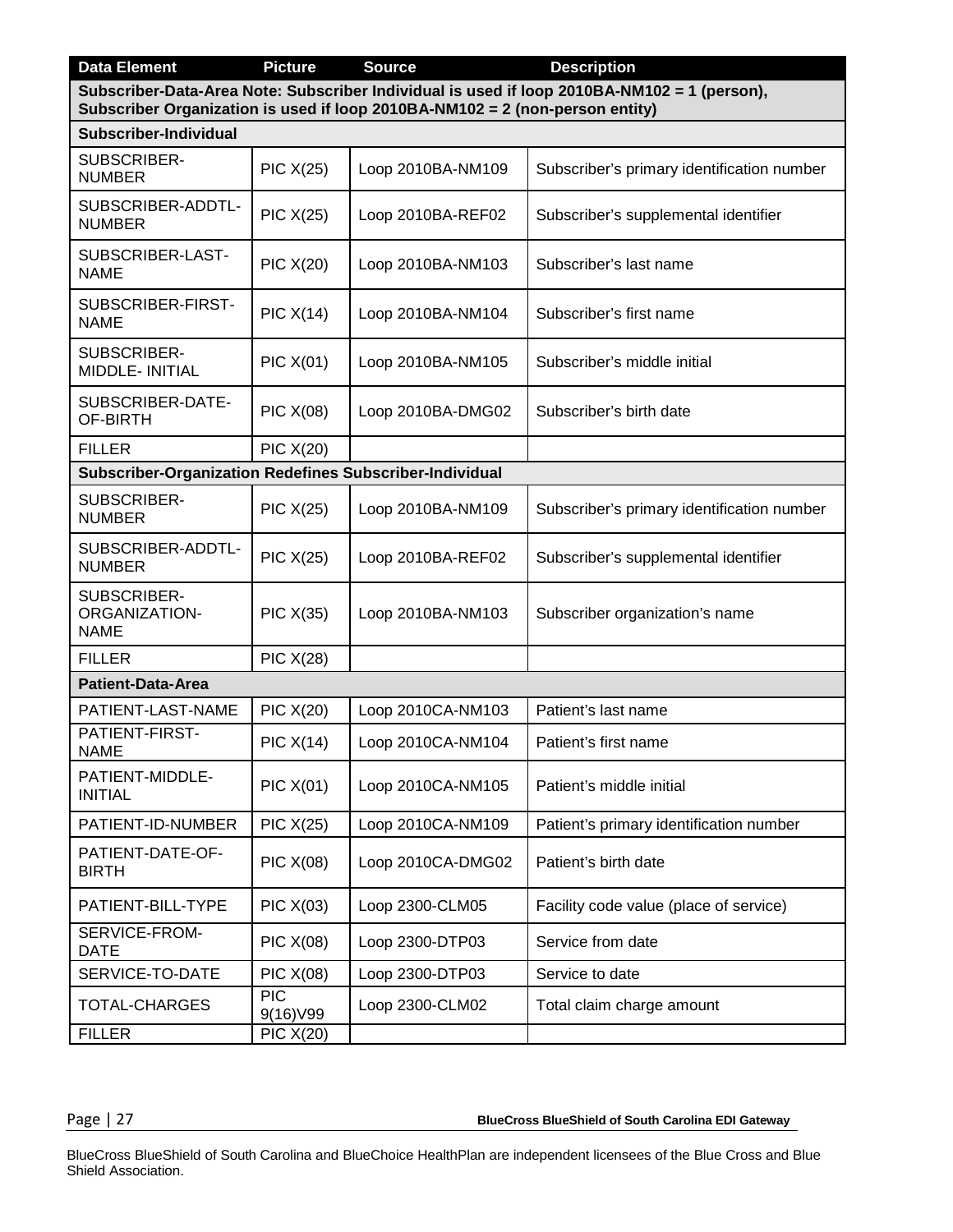| <b>Data Element</b>                                        | <b>Picture</b>   | <b>Source</b> | <b>Description</b>                                                                                           |
|------------------------------------------------------------|------------------|---------------|--------------------------------------------------------------------------------------------------------------|
| Error-Claim-Message Occurs 8 Times Indexed By CLM-ERR-INDX |                  |               |                                                                                                              |
| SEGMENT-POSITION                                           | PIC 9(10)        |               | Segment position relative to ST                                                                              |
| HL-ID                                                      | <b>PIC X(12)</b> | <b>HL01</b>   | Hierarchical identification number                                                                           |
| LOOP-IDENTIFIER                                            | <b>PIC X(06)</b> |               | Refer to ASC X12 837 TR3 Appendix A<br>for ASC X12 definitions of the transactions<br>structural components  |
| LOOP-REPEAT-<br><b>IDENTIFIER</b>                          | <b>PIC X(04)</b> |               | Refer to ASC X12 837 TR3 Appendix A<br>for ASC X12 definitions of the transactions<br>structural components  |
| <b>SEGMENT-</b><br><b>IDENTIFIER</b>                       | <b>PIC X(04)</b> |               | Refer to ASC X12 837 TR3 Appendix A<br>for ASC X12 definitions of the transactions<br>structural components. |
| SEGMENT-FIELD-<br><b>IDENTIFIER</b>                        | <b>PIC X(06)</b> |               | Refer to ASC X12 837 TR3 Appendix A<br>for ASC X12 definitions of the transactions<br>structural components. |
| SEGMENT-REPEAT-<br><b>IDENTIFIER</b>                       | <b>PIC X(04)</b> |               | Refer to ASC X12 837 TR3 Appendix A<br>for ASC X12 definitions of the transactions<br>structural components. |
| ERROR-CODE                                                 | <b>PIC X(05)</b> |               |                                                                                                              |
| ERROR-CODE-<br>SOURCE-IDENTIFIER                           | <b>PIC X(01)</b> |               | Valid values: $S = SIG$ edit errors; $P =$<br>Processor edit errors; E = EDI Gateway<br>edit errors          |
| ERROR-<br><b>DESCRIPTION-</b><br><b>VERBIAGE</b>           | <b>PIC X(65)</b> |               |                                                                                                              |
| Accept-Claim-Message Redefines Error-Claim-Message         |                  |               |                                                                                                              |
| ACCEPT-CLAIM-<br>MESSAGE-LINE1                             | PIC X(100)       |               |                                                                                                              |
| ACCEPT-CLAIM-<br>MESSAGE-LINE2                             | PIC X(100)       |               |                                                                                                              |
| <b>ACCEPT-CLAIM-</b><br>MESSAGE-LINE3                      | PIC X(100)       |               |                                                                                                              |
| ACCEPT-CLAIM-<br>MESSAGE-LINE4                             | PIC X(100)       |               |                                                                                                              |
| <b>FILLER</b>                                              | PIC X(536)       |               |                                                                                                              |
| <b>End of Accept-Claim-Message</b>                         |                  |               |                                                                                                              |
| <b>FILLER</b>                                              | PIC X(187)       |               |                                                                                                              |
| RESPONSE-FORMAT-<br><b>VERSION-CODE</b>                    | PIC X(04)        |               | EDI Gateway assigned; Value 0100 (01.00<br>Version 1)                                                        |
| <b>End of Layout</b>                                       |                  |               |                                                                                                              |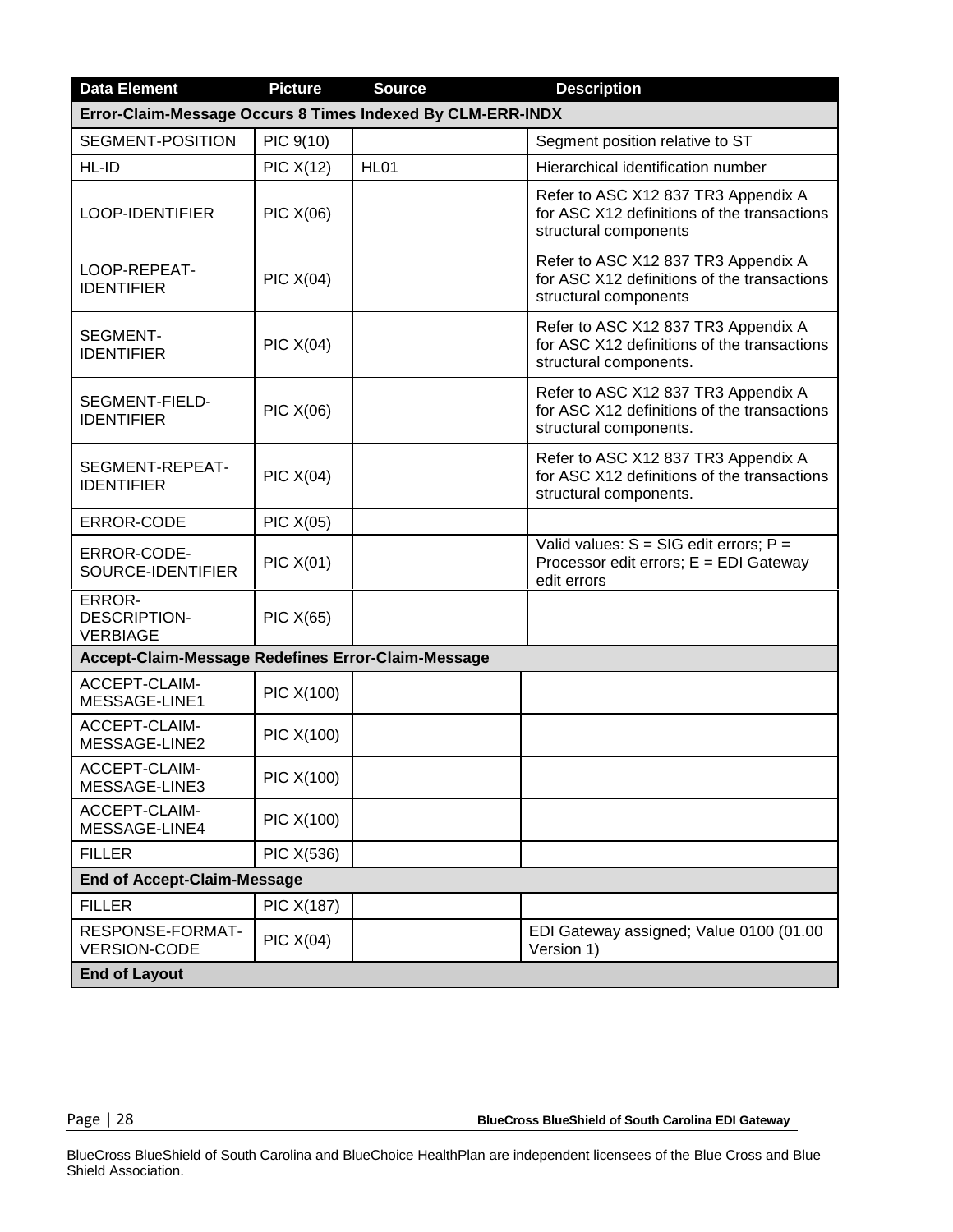#### **Claim Response Layout – Dental**

| <b>Data Element</b>                            | <b>Picture</b>           | <b>Source</b>                 | <b>Description</b>                                                                                                                 |  |  |
|------------------------------------------------|--------------------------|-------------------------------|------------------------------------------------------------------------------------------------------------------------------------|--|--|
| <b>MCN</b>                                     | PIC X(100)               |                               |                                                                                                                                    |  |  |
| <b>MCN-Data Redefines MCN</b>                  |                          |                               |                                                                                                                                    |  |  |
| PROCESSOR-ID                                   | <b>PIC X(09)</b>         | <b>ISA08</b>                  | Entity to whom EDI Gateway is routing the<br>claim                                                                                 |  |  |
| ASC X12<br>TRANSACTION-ID                      | PIC X(04)                | <b>ST01</b>                   | Transaction set control number, always<br>837                                                                                      |  |  |
| <b>ASC X12 VERSION-</b><br><b>NUMBER</b>       | PIC X(12)                | <b>GS08</b>                   | Version release identification code                                                                                                |  |  |
| SUBMITTER-ID                                   | <b>PIC X(10)</b>         | ISA02 (GS02)                  | Trading Partner ID assigned by EDI<br>Gateway                                                                                      |  |  |
| BILLING-PROVIDER-<br>ID                        | PIC X(12)                | Loop 2010AA -<br><b>NM109</b> | First 12 characters of billing provider's EIN<br>or SSN                                                                            |  |  |
| SUBSCRIBER-ID                                  | <b>PIC X(17)</b>         | Loop 2010BA -<br><b>NM109</b> | First 17 characters of subscriber's member<br>identification number                                                                |  |  |
| PATIENT-CONTROL-<br><b>NUMBER</b>              | <b>PIC X(20)</b>         | Loop 2300 - CLM01             | Patient's account number                                                                                                           |  |  |
| <b>ENTRY-DATE</b>                              | <b>PIC X(08)</b>         |                               | Date EDI Gateway retrieved data from<br>trading partner's mailbox                                                                  |  |  |
| <b>ENTRY-TIME</b>                              | <b>PIC X(08)</b>         |                               | Time EDI Gateway retrieved data from<br>trading partner's mailbox                                                                  |  |  |
| <b>End of MCN-Data</b>                         |                          |                               |                                                                                                                                    |  |  |
| <b>ACCEPT/REJECT-</b><br><b>INDICATOR</b>      | <b>PIC X(01)</b>         |                               | Generated by EDI Gateway to indicate<br>claim forwarded to processor (A) or<br>rejected back to trading partner with errors<br>(R) |  |  |
| TEST/PROD-<br><b>INDICATOR</b>                 | <b>PIC X(01)</b>         | <b>ISA15</b>                  | Code to indicate production (P) or test (T)<br>claim                                                                               |  |  |
| GROUP-CONTROL-<br><b>NUMBER</b>                | <b>PIC X(09)</b>         | GS06                          | Group control number assigned by the<br>trading partner                                                                            |  |  |
| PROCESSOR-<br>ASSIGNED-CLAIM-<br><b>NUMBER</b> | <b>PIC X(20)</b>         |                               | Available when provided by processor                                                                                               |  |  |
| <b>FILLER-RESERVED</b>                         | <b>PIC X(20)</b>         |                               |                                                                                                                                    |  |  |
| <b>Reference/Trace-Number Occurs 4 Times</b>   |                          |                               |                                                                                                                                    |  |  |
| REFERENCE/TRACE-<br><b>NBR-INDICATOR</b>       | <b>PIC X(01)</b>         |                               |                                                                                                                                    |  |  |
| <b>EDI GATEWAY-</b><br>ASSIGNED-NBR            | <b>VALUE E</b>           |                               | Assigned by EDI Gateway                                                                                                            |  |  |
| SUBMITTER-<br>ASSIGNED-NBR                     | <b>VALUE S</b>           |                               | Assigned by trading partner                                                                                                        |  |  |
| <b>RECEIVER-</b><br>ASSIGNED-NBR               | <b>VALUE R</b>           |                               | Assigned by third party process                                                                                                    |  |  |
| REFERENCE/TRACE-<br><b>NUMBER</b>              | $\overline{PIC}$ $X(30)$ | Loop 2300-REF02               | Value-added network trace number<br>assigned by sender (claim number)                                                              |  |  |

Page | 29 **BlueCross BlueShield of South Carolina EDI Gateway**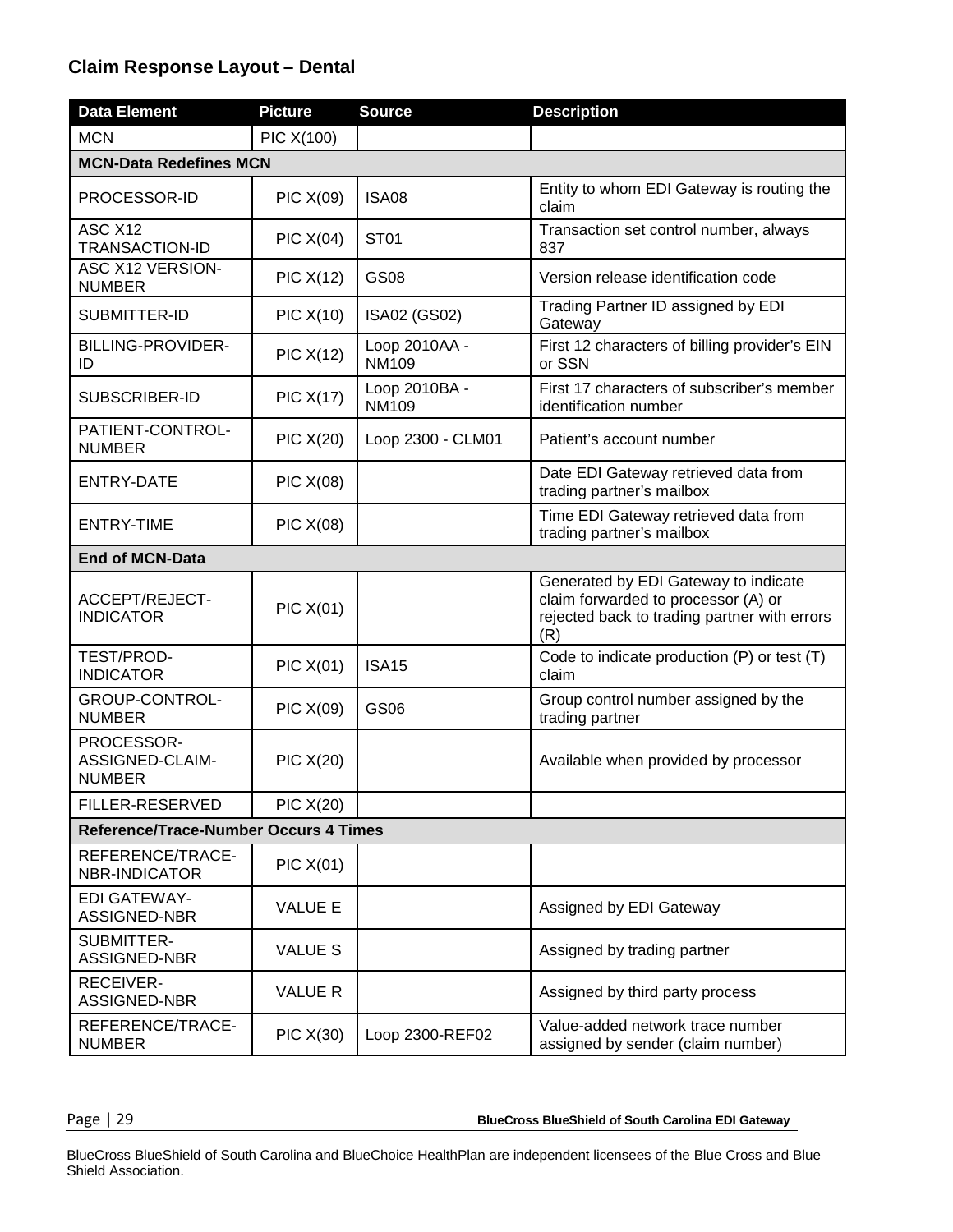| <b>Data Element</b>                                                        | <b>Picture</b>           | <b>Source</b>                | <b>Description</b>                                                                            |  |
|----------------------------------------------------------------------------|--------------------------|------------------------------|-----------------------------------------------------------------------------------------------|--|
|                                                                            |                          |                              | Submitter-Data-Area Note: Submitter Individual is used if Loop 1000A-NM102 = 1 (person),      |  |
| Submitter Organization is used if Loop 1000A-NM102 = 2 (non-person entity) |                          |                              |                                                                                               |  |
| Submitter-Individual                                                       |                          |                              |                                                                                               |  |
| SUBMITTER-ID                                                               | <b>PIC X(25)</b>         | ISA02 (GS02)                 | Trading Partner ID assigned by EDI<br>Gateway                                                 |  |
| SUBMITTER-LAST-<br><b>NAME</b>                                             | <b>PIC X(20)</b>         | Loop 1000A-NM103             | Trading partner's last name                                                                   |  |
| SUBMITTER-FIRST-<br><b>NAME</b>                                            | PIC X(14)                | Loop 1000A-NM104             | Trading partner's first name                                                                  |  |
| SUBMITTER-MIDDLE-<br><b>INITIAL</b>                                        | PIC X(01)                | Loop 1000A-NM105             | Trading partner's middle initial                                                              |  |
| Submitter-Organization Redefines Submitter-Individual                      |                          |                              |                                                                                               |  |
| SUBMITTER-ID                                                               | <b>PIC X(25)</b>         | ISA02 (GS02)                 | Trading Partner ID assigned by EDI<br>Gateway                                                 |  |
| SUBMITTER-<br>ORGANIZATION-<br><b>NAME</b>                                 | <b>PIC X(35)</b>         | Loop 1000A-NM103             | Trading partner organization's name                                                           |  |
| Payer-Data-Area                                                            |                          |                              |                                                                                               |  |
| PAYER-ID-CODE                                                              | <b>PIC X(25)</b>         | Loop 2010BB-NM109            | Payer's identifier                                                                            |  |
| PAYER-NAME                                                                 | PIC X(35)                | Loop 2010BB-NM103            | Payer's name                                                                                  |  |
| Receiver-Data-Area                                                         |                          |                              |                                                                                               |  |
| RECEIVER-ID                                                                | <b>PIC X(25)</b>         | Loop 1000B-NM109             | Receiver's primary identifier                                                                 |  |
| <b>RECEIVER-NAME</b>                                                       | <b>PIC X(35)</b>         | Loop 1000B-NM103             | Receiver's name                                                                               |  |
|                                                                            |                          |                              | Billing-Provider-Data-Area Note: Billing Provider Individual is used if Loop 2010AA-NM102 = 1 |  |
| <b>Billing-Provider-Individual</b>                                         |                          |                              |                                                                                               |  |
| <b>BILLING-PROVIDER-</b><br>ID                                             | <b>PIC X(25)</b>         | Loop 2010AA-NM109            | Billing provider's identifier                                                                 |  |
| <b>BILLING-PROVIDER-</b><br><b>LAST-NAME</b>                               | <b>PIC X(20)</b>         | Loop 2010AA-NM103            | Billing provider's last name                                                                  |  |
| <b>BILLING-PROVIDER-</b><br><b>FIRST-NAME</b>                              | PIC X(14)                | Loop 2010AA-<br><b>NM104</b> | Billing provider's first name                                                                 |  |
| BILLING-PROVIDER-<br>MIDDLE-INITIAL                                        | <b>PIC X(01)</b>         | Loop 2010AA-NM105            | Billing provider's middle initial                                                             |  |
| Billing-Provider-Organization Redefines Billing-Provider-Individual        |                          |                              |                                                                                               |  |
| <b>BILLING-PROVIDER-</b><br>ID                                             | <b>PIC X(25)</b>         | Loop 2010AA-NM109            | Billing provider's identifier                                                                 |  |
| BILLING-PROVIDER-<br><b>NAME</b>                                           | $\overline{PIC}$ $X(35)$ | Loop 2010AA-NM103            | Billing provider organization's name                                                          |  |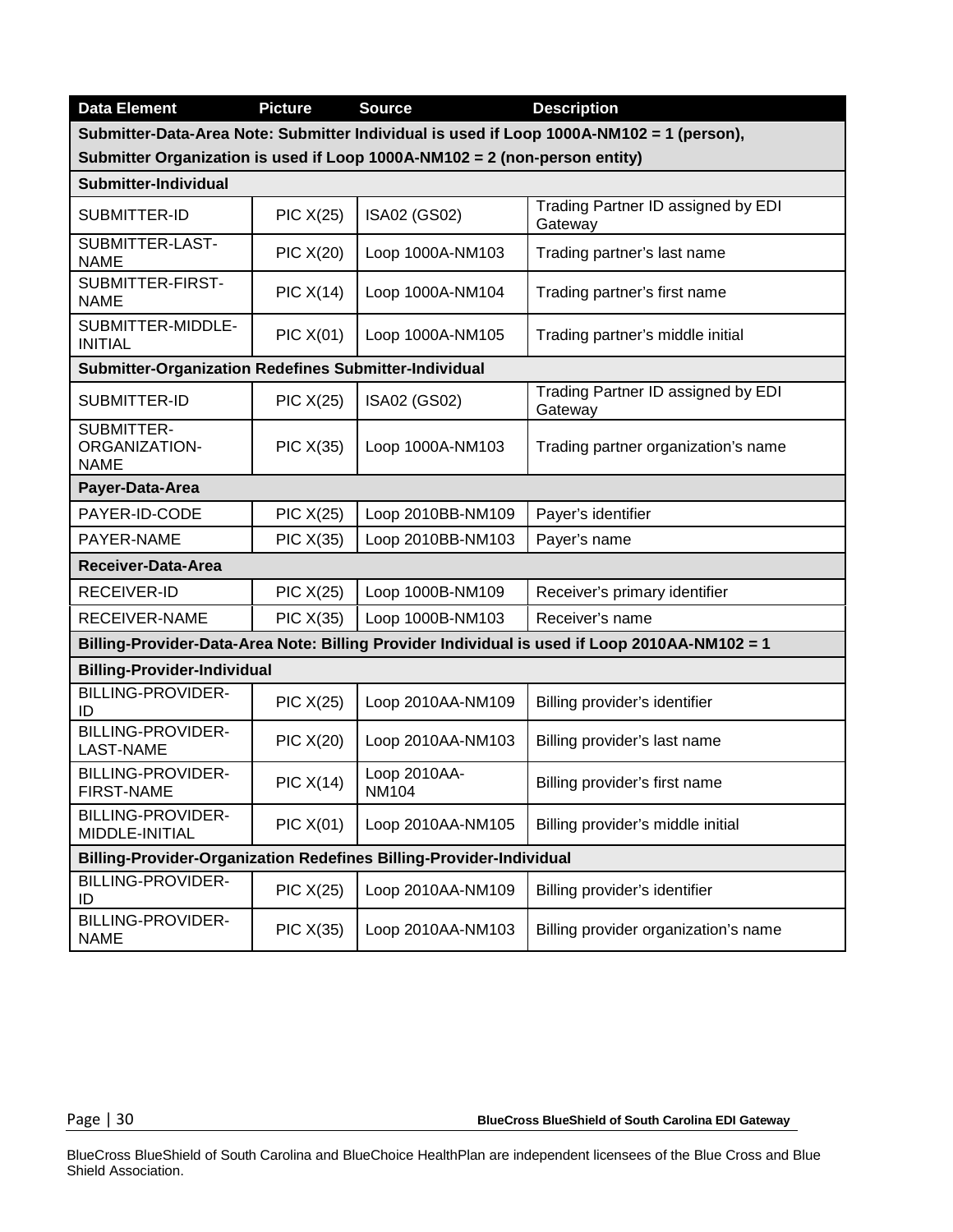| <b>Data Element</b>                                                          | <b>Picture</b>                                                                              | <b>Source</b>                | <b>Description</b>                                                                                                                                                                                 |  |  |
|------------------------------------------------------------------------------|---------------------------------------------------------------------------------------------|------------------------------|----------------------------------------------------------------------------------------------------------------------------------------------------------------------------------------------------|--|--|
|                                                                              | Pay-To-Provider-Data-Area Note: Pay-To-Provider-Individual is used if Loop 2010AB-NM102 = 1 |                              |                                                                                                                                                                                                    |  |  |
| Pay-To-Provider-Individual                                                   |                                                                                             |                              |                                                                                                                                                                                                    |  |  |
| PAY-TO-PROVIDER-<br><b>NBR</b>                                               | <b>PIC X(25)</b>                                                                            | Loop 2010AB-<br><b>NM109</b> | Pay-to provider's identifier                                                                                                                                                                       |  |  |
| PAY-TO-PROVIDER-<br><b>LAST-NAME</b>                                         | <b>PIC X(20)</b>                                                                            | Loop 2010AB-NM103            | Pay-to provider's last name                                                                                                                                                                        |  |  |
| PAY-TO-PROVIDER-<br><b>FIRST-NAME</b>                                        | PIC X(14)                                                                                   | Loop 2010AB-NM104            | Pay-to provider's first name                                                                                                                                                                       |  |  |
| PAY-TO-PROVIDER-<br>MIDDLE-INITIAL                                           | PIC X(01)                                                                                   | Loop 2010AB-NM105            | Pay-to provider's middle initial                                                                                                                                                                   |  |  |
| Pay-To-Provider-Organization Redefines Pay-To-Provider-Individual            |                                                                                             |                              |                                                                                                                                                                                                    |  |  |
| PAY-TO-PROVIDER-<br><b>NBR</b>                                               | <b>PIC X(25)</b>                                                                            | Loop 2010AB-NM109            | Pay-to provider's identifier                                                                                                                                                                       |  |  |
| PAY-TO-PROVIDER-<br><b>NAME</b>                                              | <b>PIC X(35)</b>                                                                            | Loop 2010AB-NM103            | Pay-to provider organization's name                                                                                                                                                                |  |  |
|                                                                              |                                                                                             |                              | Rendering-Provider-Data-Area Note: Rendering-Provider-Individual is used if Loop 2310B-NM102 = 1<br>(person), Rendering-Provider-Organization is used if Loop 23010B-NM102 = 2 (non-person entity) |  |  |
| <b>Rendering-Provider-Individual</b>                                         |                                                                                             |                              |                                                                                                                                                                                                    |  |  |
| <b>RENDERING-</b><br>PROVIDER-ID                                             | PIC X(25)                                                                                   | Loop 2310B-NM109             | Rendering provider's identifier                                                                                                                                                                    |  |  |
| <b>RENDERING-</b><br>PROVIDER-LAST-<br><b>NAME</b>                           | <b>PIC X(20)</b>                                                                            | Loop 2310B-NM103             | Rendering provider's last name                                                                                                                                                                     |  |  |
| <b>RENDERING-</b><br>PROVIDER-FIRST-<br><b>NAME</b>                          | PIC X(14)                                                                                   | Loop 2310B-NM104             | Rendering provider's first name                                                                                                                                                                    |  |  |
| RENDERING-<br>PROVIDER-MIDDLE-<br><b>INITIAL</b>                             | <b>PIC X(01)</b>                                                                            | Loop 2310B-M105              | Rendering provider's middle initial                                                                                                                                                                |  |  |
| Rendering-Provider-Organization Redefines Rendering-Provider-Individual      |                                                                                             |                              |                                                                                                                                                                                                    |  |  |
| <b>RENDERING-</b><br>PROVIDER- ID                                            | PIC X(25)                                                                                   | Loop 2310B- NM109            | Rendering provider's identifier                                                                                                                                                                    |  |  |
| <b>RENDERING-</b><br>PROVIDER-NAME                                           | PIC X(35)                                                                                   | Loop 2310B-NM103             | Rendering provider organization's name                                                                                                                                                             |  |  |
| Subscriber Organization is used if Loop 2010BA-NM102 = 2 (non-person entity) |                                                                                             |                              | Subscriber-Data-Area Note: Subscriber Individual is used if Loop 2010BA-NM102 = 1 (person),                                                                                                        |  |  |
| <b>Subscriber-Individual</b>                                                 |                                                                                             |                              |                                                                                                                                                                                                    |  |  |
| SUBSCRIBER-<br><b>NUMBER</b>                                                 | $\overline{PIC}$ $X(25)$                                                                    | Loop 2010BA-NM109            | Subscriber's primary identification number                                                                                                                                                         |  |  |
| SUBSCRIBER-ADDTL-<br><b>NUMBER</b>                                           | <b>PIC X(25)</b>                                                                            | Loop 2010BA-REF02            | Subscriber's supplemental identifier                                                                                                                                                               |  |  |
| SUBSCRIBER-LAST-<br><b>NAME</b>                                              | $\overline{PIC}$ $X(20)$                                                                    | Loop 2010BA-NM103            | Subscriber's last name                                                                                                                                                                             |  |  |
| SUBSCRIBER-FIRST-<br><b>NAME</b>                                             | PIC X(14)                                                                                   | Loop 2010BA-NM104            | Subscriber's first name                                                                                                                                                                            |  |  |
| SUBSCRIBER-<br>MIDDLE-INITIAL                                                | <b>PIC X(01)</b>                                                                            | Loop 2010BA-NM105            | Subscriber's middle initial                                                                                                                                                                        |  |  |
| SUBSCRIBER-DATE-<br>OF-BIRTH                                                 | PIC X(08)                                                                                   | Loop 2010BA-DMG02            | Subscriber's birth date                                                                                                                                                                            |  |  |
| <b>FILLER</b>                                                                | <b>PIC X(20)</b>                                                                            |                              |                                                                                                                                                                                                    |  |  |

Page | 31 **BlueCross BlueShield of South Carolina EDI Gateway**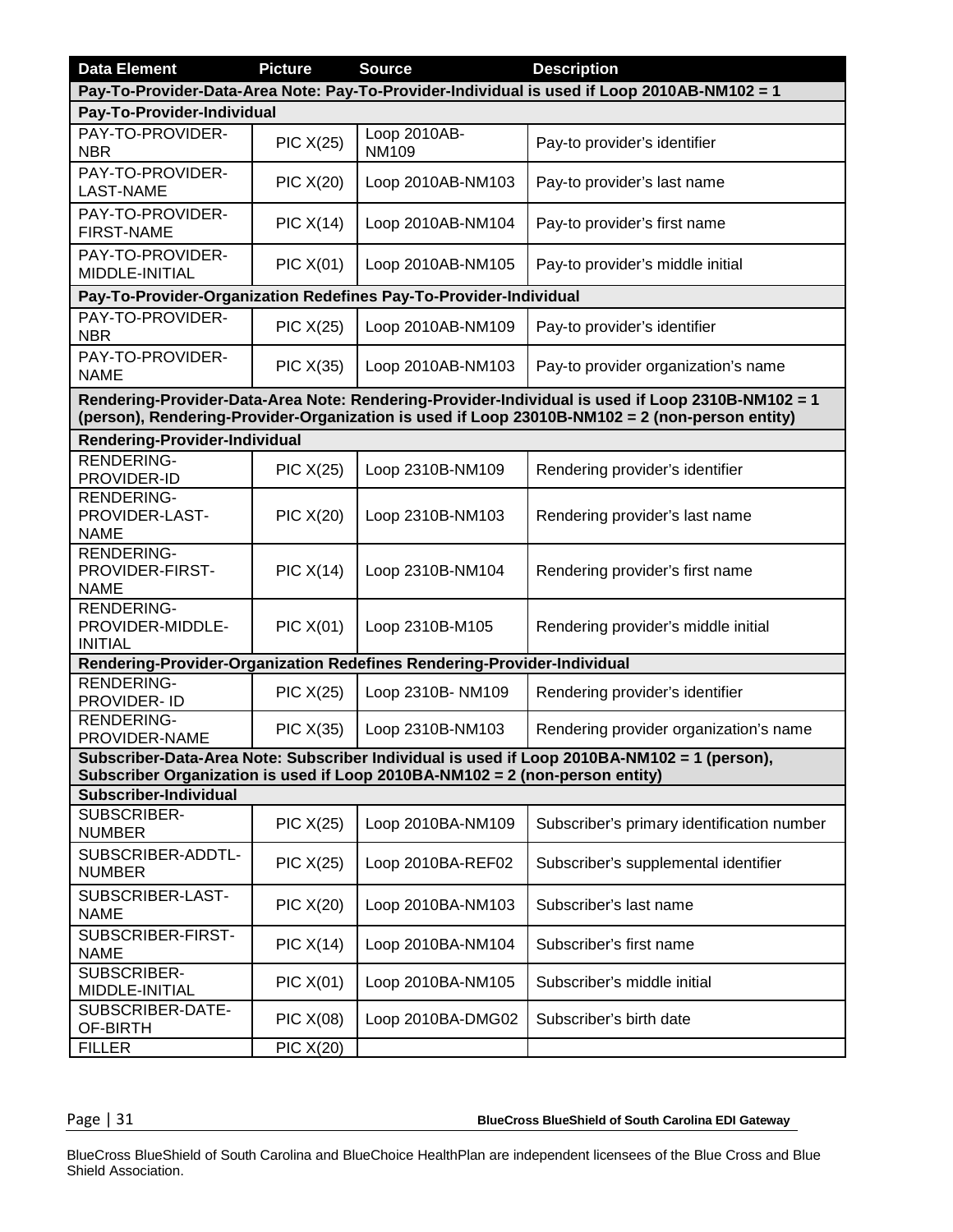| <b>Data Element</b>                                            | <b>Picture</b>          | <b>Source</b>                | <b>Description</b>                                                                                          |  |  |
|----------------------------------------------------------------|-------------------------|------------------------------|-------------------------------------------------------------------------------------------------------------|--|--|
| <b>Subscriber-Organization Redefines Subscriber-Individual</b> |                         |                              |                                                                                                             |  |  |
| SUBSCRIBER-<br><b>NUMBER</b>                                   | <b>PIC X(25)</b>        | Loop 2010BA-<br><b>NM109</b> | Subscriber's primary identification number                                                                  |  |  |
| SUBSCRIBER-ADDTL-<br><b>NUMBER</b>                             | <b>PIC X(25)</b>        | Loop 2010BA-REF02            | Subscriber's supplemental identifier                                                                        |  |  |
| SUBSCRIBER-<br>ORGANIZATION-<br><b>NAME</b>                    | <b>PIC X(35)</b>        | Loop 2010BA-NM103            | Subscriber organization's name                                                                              |  |  |
| <b>FILLER</b>                                                  | <b>PIC X(28)</b>        |                              |                                                                                                             |  |  |
| <b>Patient-Data-Area</b>                                       |                         |                              |                                                                                                             |  |  |
| PATIENT-LAST-NAME                                              | <b>PIC X(20)</b>        | Loop 2010CA-NM103            | Patient's last name                                                                                         |  |  |
| PATIENT-FIRST-<br><b>NAME</b>                                  | PIC X(14)               | Loop 2010CA-NM104            | Patient's first name                                                                                        |  |  |
| PATIENT-MIDDLE-<br><b>INITIAL</b>                              | <b>PIC X(01)</b>        | Loop 2010CA-<br><b>NM105</b> | Patient's middle initial                                                                                    |  |  |
| PATIENT-ID-NUMBER                                              | <b>PIC X(25)</b>        | Loop 2010CA-NM109            | Patient's primary identification number                                                                     |  |  |
| PATIENT-DATE-OF-<br><b>BIRTH</b>                               | <b>PIC X(08)</b>        | Loop 2010CA-DMG02            | Patient's birth date                                                                                        |  |  |
| PATIENT-BILL-TYPE                                              | $\overline{P}$ IC X(03) | Loop 2300-CLM05              | Facility code value (place of service)                                                                      |  |  |
| SERVICE-FROM-<br><b>DATE</b>                                   | PIC X(08)               | Loop 2300-DTP03              | Service from date                                                                                           |  |  |
| SERVICE-TO-DATE                                                | <b>PIC X(08)</b>        | Loop 2300-DTP03              | Service to date                                                                                             |  |  |
| <b>TOTAL-CHARGES</b>                                           | <b>PIC</b><br>9(16) V99 | Loop 2300- CLM02             | Total claim charge amount                                                                                   |  |  |
| <b>FILLER</b>                                                  | <b>PIC X(20)</b>        |                              |                                                                                                             |  |  |
| Error-Claim-Message Occurs 8 Times Indexed By CLM-ERR-INDX.    |                         |                              |                                                                                                             |  |  |
| SEGMENT-POSITION                                               | PIC 9(10)               |                              | Segment position relative to ST                                                                             |  |  |
| HL-ID                                                          | PIC X(12)               | HL01                         | Hierarchical identification                                                                                 |  |  |
| <b>LOOP-IDENTIFIER</b>                                         | <b>PIC X(06)</b>        |                              | Refer to ASC X12 837 TR3 Appendix A for<br>ASC X12 definitions of the transactions<br>structural components |  |  |
| LOOP-REPEAT-<br><b>IDENTIFIER</b>                              | PIC $X(04)$             |                              | Refer to ASC X12 837 TR3 Appendix A for<br>ASC X12 definitions of the transactions<br>structural components |  |  |
| <b>SEGMENT-</b><br><b>IDENTIFIER</b>                           | PIC X(04)               |                              | Refer to ASC X12 837 TR3 Appendix A for<br>ASC X12 definitions of the transactions<br>structural components |  |  |
| SEGMENT-FIELD-<br><b>IDENTIFIER</b>                            | <b>PIC X(06)</b>        |                              | Refer to ASC X12 837 TR3 Appendix A for<br>ASC X12 definitions of the transactions<br>structural components |  |  |
| SEGMENT-REPEAT-<br><b>IDENTIFIER</b>                           | PIC $X(04)$             |                              | Refer to ASC X12 TR3 Appendix A for ASC<br>X12 definitions of the transactions<br>structural components     |  |  |
| ERROR-CODE                                                     | <b>PIC X(05)</b>        |                              |                                                                                                             |  |  |
| ERROR-CODE-<br><b>IDENTIFIER</b>                               | PIC X(01)               |                              | Valid values: $S = SIG$ edit errors; $P =$<br>Processor edit errors; $E = EDIG$ edit errors                 |  |  |
| ERROR-<br><b>DESCRIPTION-</b><br><b>VERBIAGE</b>               | PIC X(65)               |                              |                                                                                                             |  |  |

Page | 32 **BlueCross BlueShield of South Carolina EDI Gateway**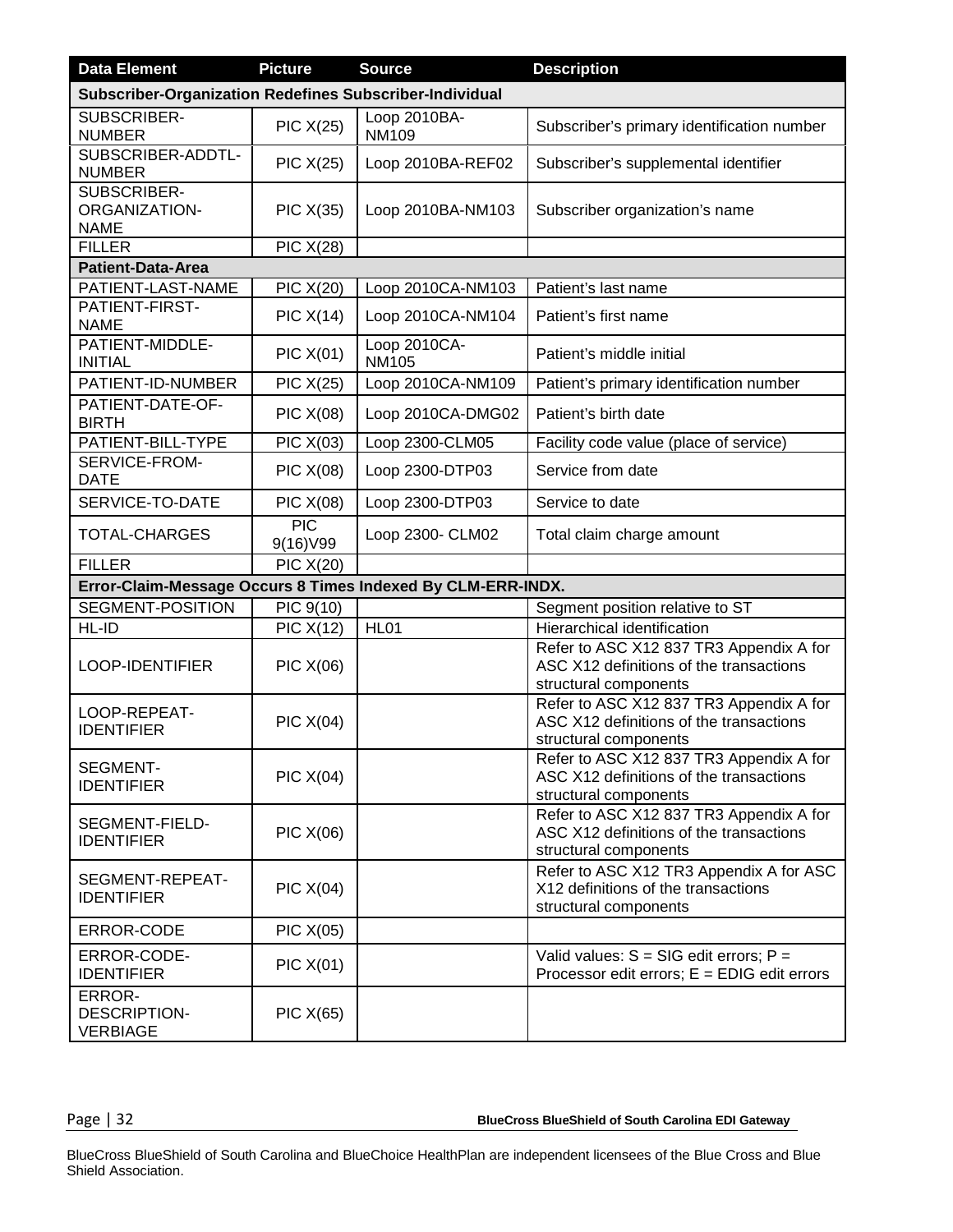| <b>Data Element</b>                                | <b>Picture</b>                     | <b>Source</b> | <b>Description</b>                                    |  |  |  |  |
|----------------------------------------------------|------------------------------------|---------------|-------------------------------------------------------|--|--|--|--|
| Accept-Claim-Message Redefines Error-Claim-Message |                                    |               |                                                       |  |  |  |  |
| ACCEPT-CLAIM-<br>MESSAGE-LINE1                     | PIC X(100)                         |               |                                                       |  |  |  |  |
| ACCEPT-CLAIM-<br>MESSAGE-LINE2                     | PIC X(100)                         |               |                                                       |  |  |  |  |
| ACCEPT-CLAIM-<br>MESSAGE-LINE3                     | PIC X(100)                         |               |                                                       |  |  |  |  |
| ACCEPT-CLAIM-<br>MESSAGE-LINE4                     | PIC X(100)                         |               |                                                       |  |  |  |  |
| <b>FILLER</b>                                      | PIC X(536)                         |               |                                                       |  |  |  |  |
|                                                    | <b>End of Accept-Claim-Message</b> |               |                                                       |  |  |  |  |
| <b>FILLER</b>                                      | <b>PIC X(187)</b>                  |               |                                                       |  |  |  |  |
| <b>RESPONSE FORMAT</b><br><b>VERSION CODE</b>      | PIC X(04)                          |               | EDI Gateway assigned; Value 0100 (01.00<br>Version 1) |  |  |  |  |
| <b>End of Layout</b>                               |                                    |               |                                                       |  |  |  |  |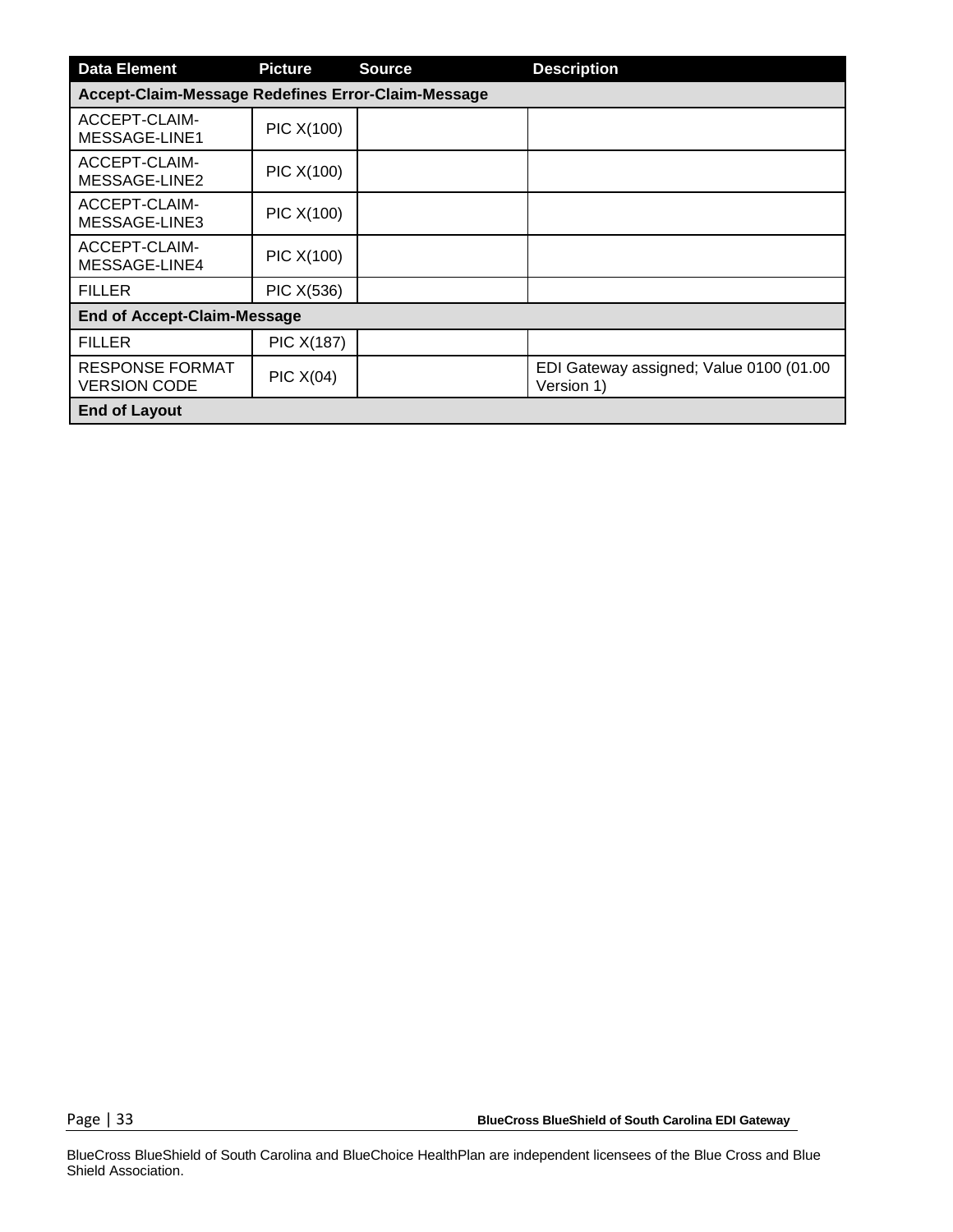### **Claim Response Layout – Institutional**

| <b>Data Element</b>                                  | <b>Picture</b>   | <b>Source</b>     | <b>Description</b>                                                                                                                 |  |  |
|------------------------------------------------------|------------------|-------------------|------------------------------------------------------------------------------------------------------------------------------------|--|--|
| <b>MCN</b>                                           | PIC X(100)       |                   |                                                                                                                                    |  |  |
| <b>MCN-Data Redefines MCN</b>                        |                  |                   |                                                                                                                                    |  |  |
| PROCESSOR-ID                                         | <b>PIC X(09)</b> | <b>ISA08</b>      | Entity to whom EDI Gateway is routing the<br>claim                                                                                 |  |  |
| ASC X12<br><b>TRANSACTION-ID</b>                     | PIC X(04)        | <b>ST01</b>       | Transaction set control number, always<br>837                                                                                      |  |  |
| ASC X12 VERSION-<br><b>NUMBER</b>                    | <b>PIC X(12)</b> | <b>GS08</b>       | Version release identification code                                                                                                |  |  |
| SUBMITTER-ID                                         | <b>PIC X(10)</b> | ISA02 (GS02)      | Trading Partner ID assigned by EDI<br>Gateway                                                                                      |  |  |
| <b>BILLING-PROVIDER-</b><br>ID                       | <b>PIC X(12)</b> | Loop 2010AA-NM109 | First 12 characters of billing provider's EIN<br>or SSN                                                                            |  |  |
| SUBSCRIBER-ID                                        | <b>PIC X(17)</b> | Loop 2010BA-NM109 | First 17 characters of subscriber's member<br>identification number                                                                |  |  |
| PATIENT-CONTROL-<br><b>NUMBER</b>                    | <b>PIC X(20)</b> | Loop 2300- CLM01  | Patient's account number                                                                                                           |  |  |
| <b>ENTRY-DATE</b>                                    | <b>PIC X(08)</b> |                   | Date data retrieved from trading partner's<br>mailbox                                                                              |  |  |
| <b>ENTRY-TIME</b>                                    | <b>PIC X(08)</b> |                   | Time data retrieved from trading partner's<br>mailbox                                                                              |  |  |
| <b>END of MCN-DATA</b>                               |                  |                   |                                                                                                                                    |  |  |
| <b>ACCEPT/REJECT-</b><br><b>INDICATOR</b>            | <b>PIC X(01)</b> |                   | Generated by EDI Gateway to indicate<br>claim forwarded to processor (A) or<br>rejected back to trading partner with errors<br>(R) |  |  |
| TEST/PROD-<br><b>INDICATOR</b>                       | <b>PIC X(01)</b> | <b>ISA15</b>      | Code to indicate production (P) or test (T)<br>claim                                                                               |  |  |
| GROUP-CONTROL-<br><b>NUMBER</b>                      | <b>PIC X(09)</b> | GS06              | Group control number assigned by the<br>trading partner                                                                            |  |  |
| <b>PROCESSOR</b><br>ASSIGNED-CLAIM-<br><b>NUMBER</b> | <b>PIC X(20)</b> |                   | Available when provided by processor                                                                                               |  |  |
| FILLER-RESERVED                                      | <b>PIC X(20)</b> |                   |                                                                                                                                    |  |  |
| <b>Reference/Trace Number Occurs 4 Times</b>         |                  |                   |                                                                                                                                    |  |  |
| REFERENCE/TRACE-<br><b>NBR-INDICATOR</b>             | <b>PIC X(01)</b> |                   |                                                                                                                                    |  |  |
| <b>EDI GATEWAY-</b><br><b>ASSIGNED</b>               | <b>VALUE E</b>   |                   | Assigned by EDI Gateway                                                                                                            |  |  |
| SUBMITTER-<br><b>ASSIGNED</b>                        | <b>VALUE S</b>   |                   | Assigned by trading partner                                                                                                        |  |  |
| RECEIVER-ASSIGNED                                    | <b>VALUE R</b>   |                   | Assigned by third party process                                                                                                    |  |  |
| REFERENCE/TRACE-<br><b>NBR</b>                       | PIC X(30)        | Loop 2300-REF02   | Value-added network trace number<br>assigned by sender (claim number)                                                              |  |  |

Page | 34 **BlueCross BlueShield of South Carolina EDI Gateway**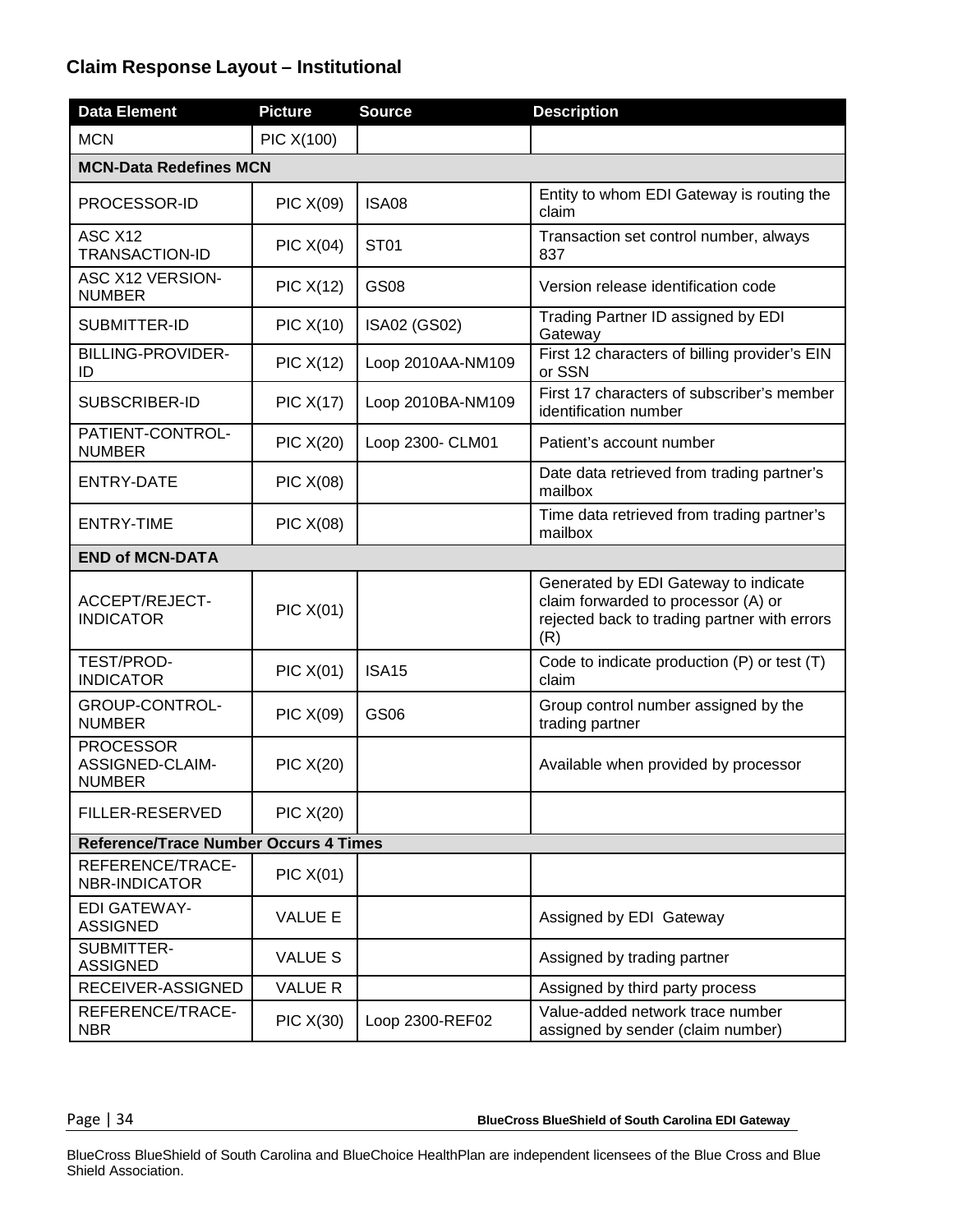| <b>Data Element</b>                                                                                                                                                    | <b>Picture</b>           | <b>Source</b>                | <b>Description</b>                                                                          |  |  |  |  |  |  |
|------------------------------------------------------------------------------------------------------------------------------------------------------------------------|--------------------------|------------------------------|---------------------------------------------------------------------------------------------|--|--|--|--|--|--|
|                                                                                                                                                                        |                          |                              |                                                                                             |  |  |  |  |  |  |
| Submitter-Data-Area Note: Submitter Individual is used if Loop 1000A-NM102 = 1 (person),<br>Submitter Organization is used if Loop 1000A-NM102 = 2 (non-person entity) |                          |                              |                                                                                             |  |  |  |  |  |  |
|                                                                                                                                                                        |                          |                              |                                                                                             |  |  |  |  |  |  |
| Submitter-Individual                                                                                                                                                   |                          |                              |                                                                                             |  |  |  |  |  |  |
| SUBMITTER-ID                                                                                                                                                           | <b>PIC X(25)</b>         | ISA02 (GS02)                 | Trading Partner ID assigned by EDI<br>Gateway                                               |  |  |  |  |  |  |
| SUBMITTER-LAST-<br><b>NAME</b>                                                                                                                                         | <b>PIC X(20)</b>         | Loop 1000A- NM103            | Trading partner's last name                                                                 |  |  |  |  |  |  |
| SUBMITTER-FIRST-<br><b>NAME</b>                                                                                                                                        | PIC X(14)                | Loop 1000A-NM104             | Trading partner's first name                                                                |  |  |  |  |  |  |
| SUBMITTER-MIDDLE-<br><b>INITIAL</b>                                                                                                                                    | PIC X(01)                | Loop 1000A-NM105             | Trading partner's middle initial                                                            |  |  |  |  |  |  |
| <b>Submitter-Organization Redefines Submitter-Individual</b>                                                                                                           |                          |                              |                                                                                             |  |  |  |  |  |  |
| SUBMITTER-ID                                                                                                                                                           | $\overline{PIC}$ $X(25)$ | ISA02 (GS02)                 | Trading Partner ID assigned by EDI<br>Gateway                                               |  |  |  |  |  |  |
| SUBMITTER-<br><b>ORGANIZATION-</b><br><b>NAME</b>                                                                                                                      | PIC X(35)                | Loop 1000A-NM103             | Trading partner organization's name                                                         |  |  |  |  |  |  |
| Payer-Data-Area                                                                                                                                                        |                          |                              |                                                                                             |  |  |  |  |  |  |
| PAYER-ID-CODE                                                                                                                                                          | PIC X(25)                | Loop 2010BC-<br><b>NM109</b> | Payer's identifier                                                                          |  |  |  |  |  |  |
| PAYER-NAME                                                                                                                                                             | <b>PIC X(35)</b>         | Loop 2010BC-<br><b>NM103</b> | Payer's name                                                                                |  |  |  |  |  |  |
| <b>Receiver-Data-Area</b>                                                                                                                                              |                          |                              |                                                                                             |  |  |  |  |  |  |
| <b>RECEIVER-ID</b>                                                                                                                                                     | <b>PIC X(25)</b>         | Loop 1000B- NM109            | Receiver's primary identifier                                                               |  |  |  |  |  |  |
| <b>RECEIVER-NAME</b>                                                                                                                                                   | <b>PIC X(35)</b>         | Loop 1000B-NM103             | Receiver's name                                                                             |  |  |  |  |  |  |
| <b>Provider-Data-Area</b>                                                                                                                                              |                          |                              |                                                                                             |  |  |  |  |  |  |
| <b>BILLING-PROVIDER-</b><br>ID                                                                                                                                         | <b>PIC X(25)</b>         | Loop 2010AA-NM109            | Billing provider's identifier                                                               |  |  |  |  |  |  |
| <b>BILLING-PROVIDER-</b><br><b>NAME</b>                                                                                                                                | PIC X(35)                | Loop 2010AA-NM103            | Billing provider's name                                                                     |  |  |  |  |  |  |
| PAY-TO-PROVIDER-<br><b>NBR</b>                                                                                                                                         | PIC $X(25)$              | Loop 2010AB-NM109            | Pay-to provider's identifier                                                                |  |  |  |  |  |  |
| PAY-TO-PROVIDER-<br><b>NAME</b>                                                                                                                                        | <b>PIC X(35)</b>         | Loop 2010AB-NM103            | Pay-to provider's name                                                                      |  |  |  |  |  |  |
| <b>FILLER</b>                                                                                                                                                          | <b>PIC X(60)</b>         |                              | Not used                                                                                    |  |  |  |  |  |  |
| Subscriber Organization is used if Loop 2010BA-NM102 = 2 (non-person entity)                                                                                           |                          |                              | Subscriber-Data-Area Note: Subscriber Individual is used if Loop 2010BA-NM102 = 1 (person), |  |  |  |  |  |  |
| Subscriber-Individual                                                                                                                                                  |                          |                              |                                                                                             |  |  |  |  |  |  |
| SUBSCRIBER-<br><b>NUMBER</b>                                                                                                                                           | <b>PIC X(25)</b>         | Loop 2010BA-NM109            | Subscriber's primary identification number                                                  |  |  |  |  |  |  |
| SUBSCRIBER-ADDTL-<br><b>NBR</b>                                                                                                                                        | <b>PIC X(25)</b>         | Loop 2010BA-REF02            | Subscriber's supplemental identifier                                                        |  |  |  |  |  |  |
| SUBSCRIBER-LAST-<br><b>NAME</b>                                                                                                                                        | <b>PIC X(20)</b>         | Loop 2010BA-NM103            | Subscriber's last name                                                                      |  |  |  |  |  |  |
| SUBSCRIBER-FIRST-<br><b>NAME</b>                                                                                                                                       | PIC X(14)                | Loop 2010BA-NM104            | Subscriber's first name                                                                     |  |  |  |  |  |  |
| SUBSCRIBER-<br>MIDDLE- INITIAL                                                                                                                                         | <b>PIC X(01)</b>         | Loop 2010BA-<br><b>NM105</b> | Subscriber's middle initial                                                                 |  |  |  |  |  |  |
| SUBSCRIBER-DATE-<br>OF-BIRTH                                                                                                                                           | <b>PIC X(08)</b>         | Loop 2010BA-DMG02            | Subscriber's birth date                                                                     |  |  |  |  |  |  |
| <b>FILLER</b>                                                                                                                                                          | <b>PIC X(20)</b>         |                              |                                                                                             |  |  |  |  |  |  |

Page | 35 **BlueCross BlueShield of South Carolina EDI Gateway**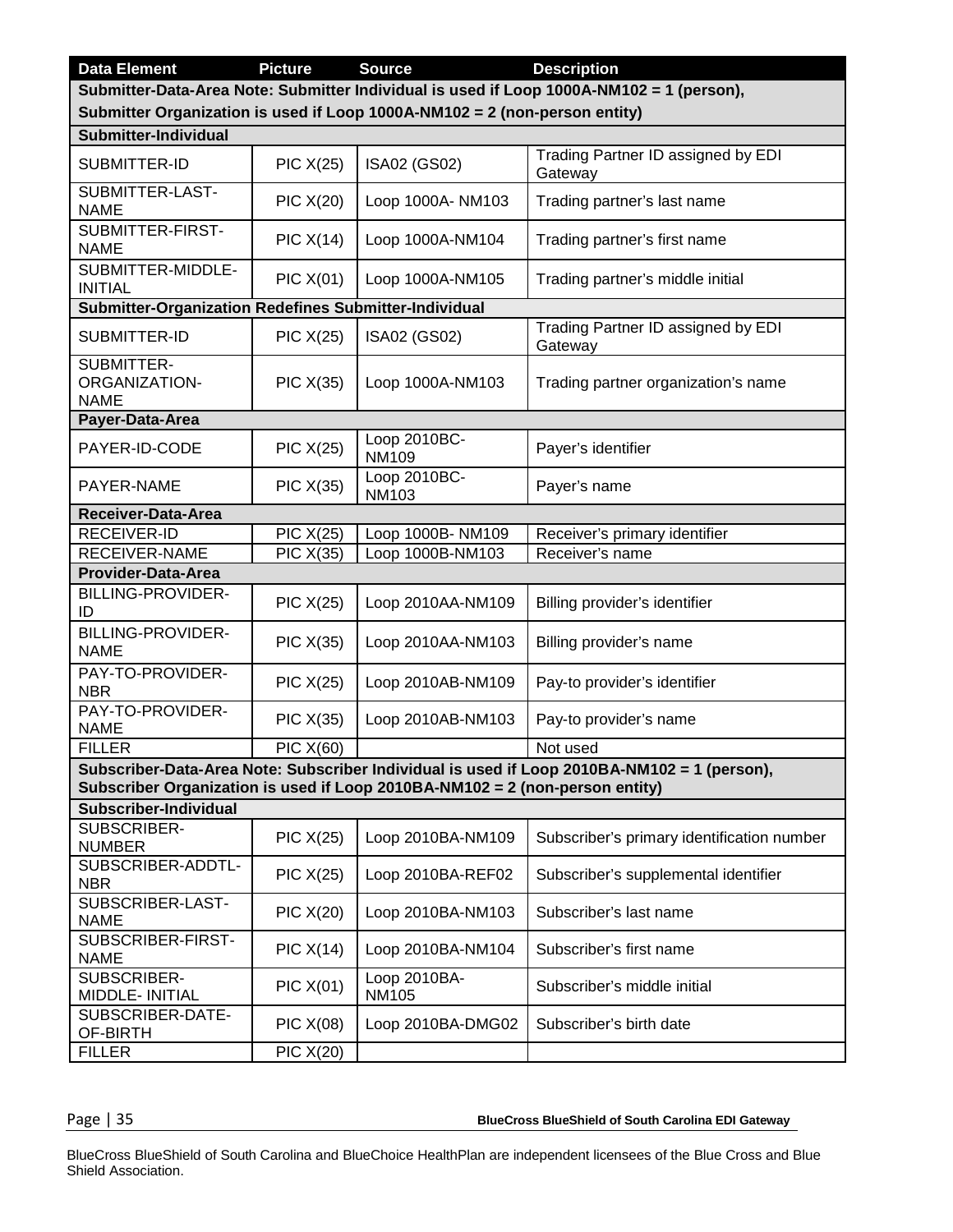| <b>Data Element</b>                                        | <b>Picture</b>           | <b>Source</b>                | <b>Description</b>                                                                                      |  |  |
|------------------------------------------------------------|--------------------------|------------------------------|---------------------------------------------------------------------------------------------------------|--|--|
| Subscriber-Organization Redefines Subscriber-Individual    |                          |                              |                                                                                                         |  |  |
| SUBSCRIBER-NBR                                             | <b>PIC X(25)</b>         | Loop 2010BA-NM109            | Subscriber's primary identification number                                                              |  |  |
| SUBSCRIBER-ADDTL-<br><b>NBR</b>                            | <b>PIC X(25)</b>         | Loop 2010BA-REF02            | Subscriber's supplemental identifier                                                                    |  |  |
| SUBSCRIBER-<br><b>ORGANIZATION-</b><br><b>NAME</b>         | <b>PIC X(35)</b>         | Loop 2010BA-NM103            | Subscriber organization's name                                                                          |  |  |
| <b>FILLER</b>                                              | <b>PIC X(28)</b>         |                              |                                                                                                         |  |  |
| <b>Patient-Data-Area</b>                                   |                          |                              |                                                                                                         |  |  |
| PATIENT-LAST-NAME                                          | <b>PIC X(20)</b>         | Loop 2010CA-<br><b>NM103</b> | Patient's last name                                                                                     |  |  |
| PATIENT-FIRST-<br><b>NAME</b>                              | PIC X(14)                | Loop 2010CA-NM104            | Patient's first name                                                                                    |  |  |
| PATIENT-MIDDLE-<br><b>INITIAL</b>                          | $\overline{PIC}X(01)$    | Loop 2010CA-NM105            | Patient's middle initial                                                                                |  |  |
| PATIENT-ID-NBR                                             | <b>PIC X(25)</b>         | Loop 2010CA-NM109            | Patient's primary identification number                                                                 |  |  |
| PATIENT-DATE-OF-<br><b>BIRTH</b>                           | <b>PIC X(08)</b>         | Loop 2010CA-DMG02            | Patient's birth date                                                                                    |  |  |
| PATIENT-BILL-TYPE                                          | <b>PIC X(03)</b>         | Loop 2300-CLM05              | Facility type code                                                                                      |  |  |
| SERVICE-FROM-<br><b>DATE</b>                               | <b>PIC X(08)</b>         | Loop 2400- DTP03             | Service from date                                                                                       |  |  |
| SERVICE-TO-DATE                                            | $\overline{PIC}$ $X(08)$ | Loop 2400-DTP03              | Service to date                                                                                         |  |  |
| TOTAL-CHARGES                                              | <b>PIC</b><br>9(16) V99  | Loop 2300-CLM02              | Total claim charge amount                                                                               |  |  |
| <b>FILLER</b>                                              | $\overline{PIC}$ $X(20)$ |                              |                                                                                                         |  |  |
| Error-Claim-Message Occurs 8 Times Indexed by CLM-ERR-INDX |                          |                              |                                                                                                         |  |  |
| SEGMENT-POSITION                                           | PIC 9(10)                |                              | Segment position relative to ST                                                                         |  |  |
| HL-ID                                                      | <b>PIC X(12)</b>         | <b>HL01</b>                  | Hierarchical identification number                                                                      |  |  |
| LOOP-IDENTIFIER                                            | <b>PIC X(06)</b>         |                              | Refer to ASC X12 TR3 Appendix A for ASC<br>X12 definitions of the transactions<br>structural components |  |  |
| LOOP-REPEAT-<br><b>IDENTIFIER</b>                          | PIC X(04)                |                              | Refer to ASC X12 TR3 Appendix A for ASC<br>X12 definitions of the transactions<br>structural components |  |  |
| SEGMENT-<br><b>IDENTIFIER</b>                              | PIC X(04)                |                              | Refer to ASC X12 TR3 Appendix A for ASC<br>X12 definitions of the transactions<br>structural components |  |  |
| SEGMENT-FIELD-<br><b>IDENTIFIER</b>                        | PIC X(06)                |                              | Refer to ASC X12 TR3 Appendix A for ASC<br>X12 definitions of the transactions<br>structural components |  |  |
| SEGMENT-REPEAT-<br><b>IDENTIFIER</b>                       | PIC X(04)                |                              | Refer to ASC X12 TR3 Appendix A for ASC<br>X12 definitions of the transactions<br>structural components |  |  |
| ERROR-CODE-<br>SOURCE-IDENTIFIER                           | PIC X(01)                |                              | Valid values: $S = SIG$ edit errors; $P =$<br>Processor edit errors; $E = EDI$ Gateway<br>edit errors   |  |  |
| ERROR-<br><b>DESCRIPTION-</b><br><b>VERBIAGE</b>           | PIC X(65)                |                              |                                                                                                         |  |  |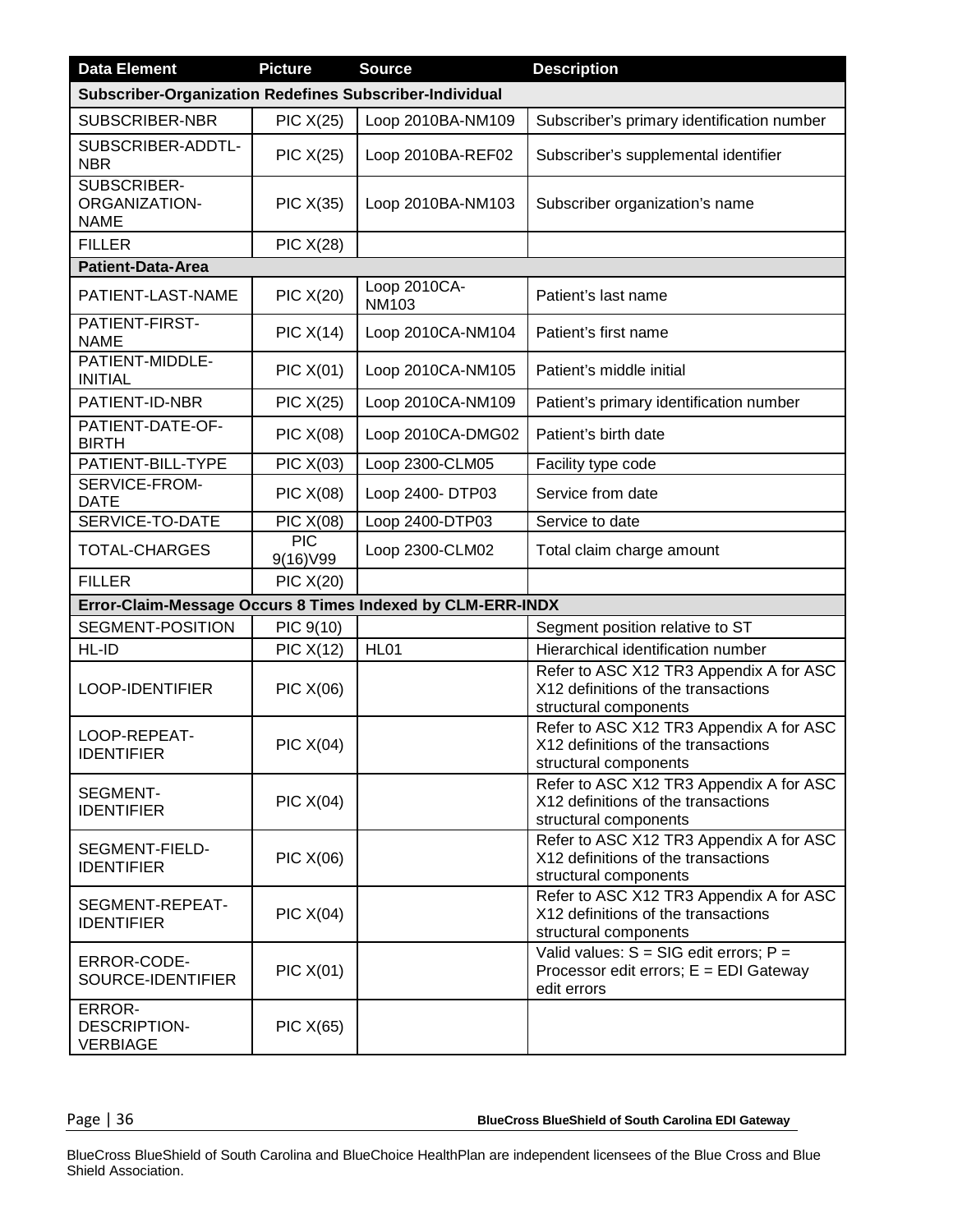| <b>Data Element</b>                                | <b>Picture</b>                     | <b>Source</b> | <b>Description</b>                                    |  |  |  |  |  |
|----------------------------------------------------|------------------------------------|---------------|-------------------------------------------------------|--|--|--|--|--|
| Accept-Claim-Message Redefines Error-Claim-Message |                                    |               |                                                       |  |  |  |  |  |
| ACCEPT-CLAIM-<br>MESSAGE-LINE1                     | PIC X(100)                         |               |                                                       |  |  |  |  |  |
| ACCEPT-CLAIM-<br>MESSAGE-LINE2                     | PIC X(100)                         |               |                                                       |  |  |  |  |  |
| ACCEPT-CLAIM-<br>MESSAGE-LINE3                     | PIC X(100)                         |               |                                                       |  |  |  |  |  |
| ACCEPT-CLAIM-<br>MESSAGE-LINE4                     | PIC X(100)                         |               |                                                       |  |  |  |  |  |
| <b>FILLER</b>                                      | PIC X(536)                         |               |                                                       |  |  |  |  |  |
|                                                    | <b>END of Accept-Claim-Message</b> |               |                                                       |  |  |  |  |  |
| <b>FILLER</b>                                      | <b>PIC X(187)</b>                  |               |                                                       |  |  |  |  |  |
| <b>RESPONSE FORMAT</b><br><b>VERSION CODE</b>      | PIC X(04)                          |               | EDI Gateway assigned; Value 0100 (01.00<br>Version 1) |  |  |  |  |  |
| <b>End of Layout</b>                               |                                    |               |                                                       |  |  |  |  |  |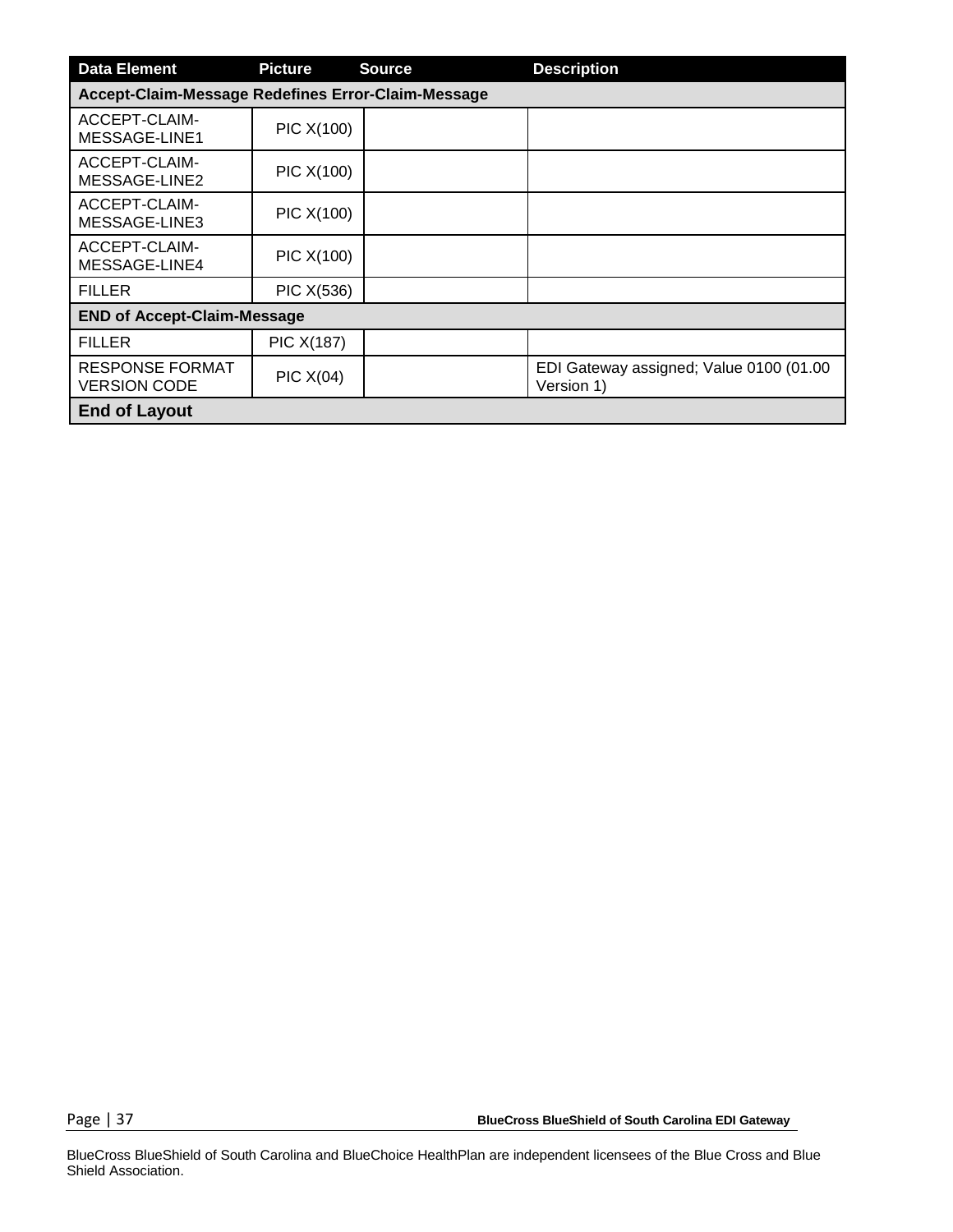#### **Claim Submission Summary Report**

The Claims Submission Summary Report shows all claims received from a trading partner and whether they were accepted or rejected. This report may contain multiple pages. The table following the sample report includes a line-by-line description of the data items in the report.

| MM/DD/CCYY BCBSSC EDI GATEWAY<br>HH:MM:SS                                                                                                | COLUMBIA, SC 29219                                                                                                                                                 |           |                       | <b>CLAIMS SUBMISSION SUMMARY</b> |  |                       |    | PAGE: N<br><b>CYCLE: DAILY</b> |          |   |
|------------------------------------------------------------------------------------------------------------------------------------------|--------------------------------------------------------------------------------------------------------------------------------------------------------------------|-----------|-----------------------|----------------------------------|--|-----------------------|----|--------------------------------|----------|---|
| <b>PROCESS DATE</b><br>SUBMITTER ID<br><b>GROUP CONTROL NBR</b><br><b>BILLING PROVIDER</b><br><b>PAY TO PROVIDER</b><br><b>PROCESSOR</b> | : $mm/dd/ccyy$<br>STATUS: XXXX<br>: NNNNNNNNN<br>: NNNNNNNNNN,XXXXXXXXXXXXXXXXXXXXXXXX<br>: NNNNNNNNNN,XXXXXXXXXXXXXXXXXXXXXXXX<br>: NNNNNNNNN,XXXXXXXXXXXXXXXXXXX |           |                       |                                  |  |                       |    |                                |          |   |
| TRANSACTION/TYPE                                                                                                                         | : 837 XXXXXXXXX                                                                                                                                                    |           |                       |                                  |  |                       |    |                                |          |   |
| <b>SUBSCRIBER</b><br>PROD/                                                                                                               | LAST                                                                                                                                                               | F PATIENT |                       | LAST                             |  | <b>F SERVICE DATE</b> |    |                                | REJ/     |   |
| <b>MEMBER ID</b>                                                                                                                         |                                                                                                                                                                    |           | <b>CONTROL NUMBER</b> |                                  |  | <b>FROM</b>           | TO | <b>TOTAL CHARGES</b>           | ACC TEST |   |
| XXXXXXXXX                                                                                                                                | XXXXXXXXXXXXXXXXXXXXXXXXXXXXXXX                                                                                                                                    |           |                       | XXXXXXXXXXXXX                    |  | X mm/dd/vv            |    | mm/dd/yy \$ NNN,NNN,NNN.NN     | X        | X |

| Data Item                                     | <b>Description</b>                                                    | <b>Data Element</b>                                                            |
|-----------------------------------------------|-----------------------------------------------------------------------|--------------------------------------------------------------------------------|
| DATE (mm/dd/ccyy)                             | Date the report was generated                                         | Generated by BlueCross BlueShield of South<br>Carolina BlueShield of           |
| <b>NAME</b>                                   | <b>BCBSSC EDI Gateway</b>                                             | Generated by BlueCross BlueShield of South<br>Carolina BlueShield of           |
| <b>PAGE</b>                                   | The page number of the report                                         | Generated by BlueCross BlueShield of South<br>Carolina BlueShield of           |
| TIME hh:mm:ss                                 | The time of day the report was<br>generated                           | Generated by BlueCross BlueShield of South<br>Carolina BlueShield of           |
| TITLE (CLAIMS SUB-<br><b>MISSION SUMMARY)</b> | Title of report                                                       | Generated by BlueCross BlueShield of South<br>Carolina BlueShield of           |
| <b>CYCLE</b>                                  | How often the report is generated                                     | Generated by BlueCross BlueShield of South<br>Carolina BlueShield of           |
| <b>PROCESS DATE</b>                           | Date EDI Gateway retrieved data<br>from the trading partner's mailbox | Entry-Date                                                                     |
| <b>STATUS</b>                                 | Status of the trading partner<br>sending claims (production or test)  | Generated by BlueCross BlueShield of South<br>Carolina BlueShield of           |
| <b>SUBMITTER ID</b>                           | Trading Partner ID assigned by EDI<br>Gateway                         | <b>Trading Partner ID</b>                                                      |
| (NAME)                                        | Trading partner's name                                                | Submitter-Last-Name, First-Name, Middle-Initial<br>or Organization-Name        |
| <b>GROUP CONTROL</b><br><b>NBR</b>            | Group control number assigned<br>by trading partner                   | Group-Control-Number                                                           |
| <b>BILLING PROVIDER</b>                       | <b>Billing provider's NPI</b>                                         | Billing-Provider-ID                                                            |
| (BILLING PROVIDER<br>NAME)                    | Billing provider's name                                               | Billing-Provider-Last-Name, First-Name, Middle<br>Initial or Organization-Name |
| PAY TO PROVIDER                               | Pay-to provider's NPI                                                 | Pay-to-Provider-NBR                                                            |
| (PAY TO PROVIDER<br>NAME)                     | Pay-to provider's name                                                | Pay-to-Last-Name, First-Name, Middle Initial or<br>Organization-Name           |

Page | 38 **BlueCross BlueShield of South Carolina EDI Gateway**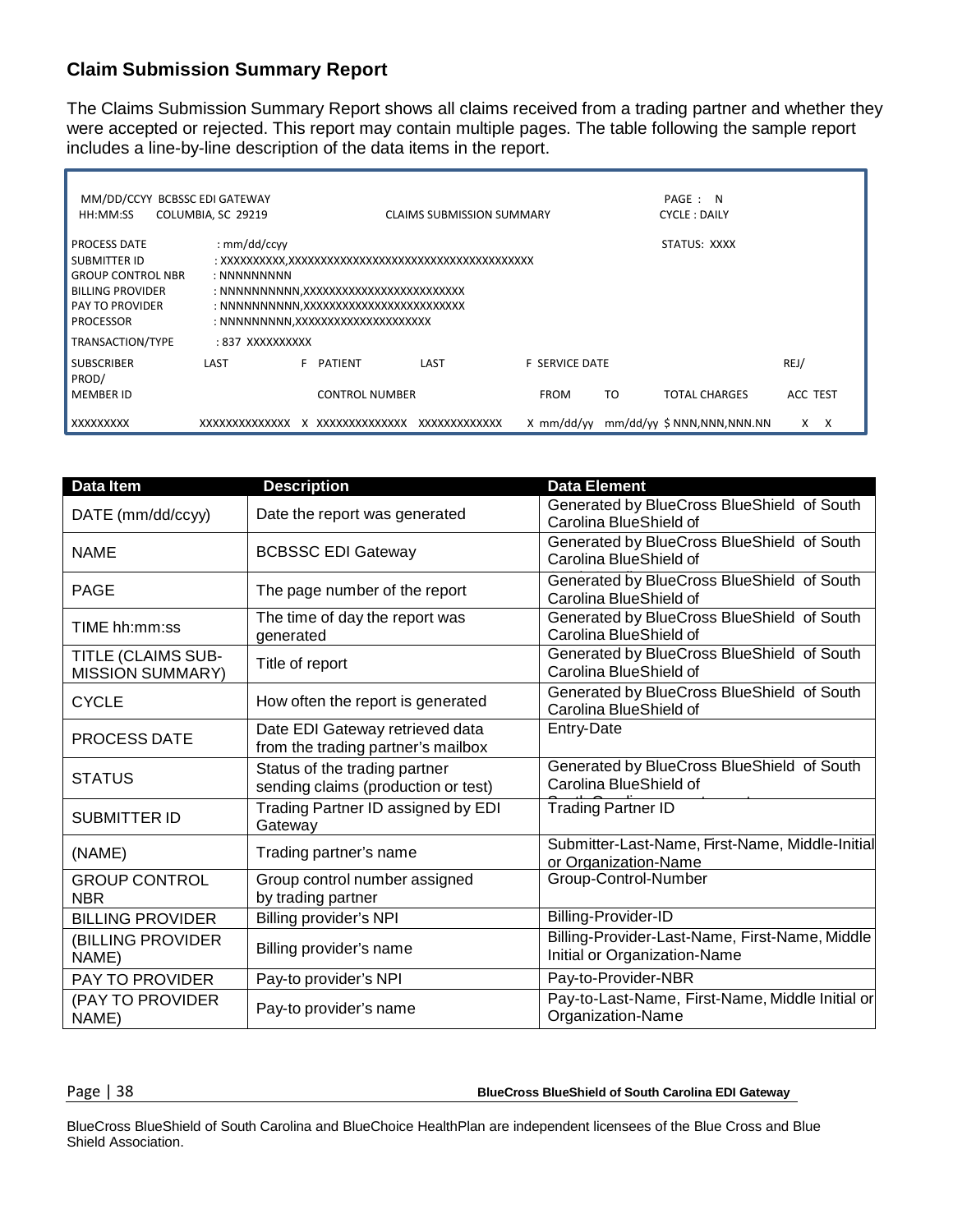| Data Item                    | <b>Description</b>                                                                                                            | <b>Data Element</b>                                                 |
|------------------------------|-------------------------------------------------------------------------------------------------------------------------------|---------------------------------------------------------------------|
| <b>PROCESSOR ID</b>          | Entity to whom EDI Gateway is routing<br>the claim                                                                            | Processor-ID                                                        |
| (PROCESSOR NAME)             | Name of entity to whom EDI Gateway is<br>routing the claim                                                                    |                                                                     |
| <b>TRANSACTION</b>           | <b>Transaction Set</b>                                                                                                        | Always 837                                                          |
| <b>TYPE</b>                  | Claim type                                                                                                                    | Institutional, Professional or Dental                               |
| <b>SUBSCRIBE</b><br>R MEMBER | Subscriber's member<br>identification number                                                                                  | Subscriber-Number                                                   |
| <b>LAST</b>                  | Subscriber's last name                                                                                                        | Subscriber-Last-Name or Subscriber-<br>Organization-Name            |
| F                            | Subscriber's first initial                                                                                                    | Subscriber-First-Initial or Subscriber-<br><b>Organization Name</b> |
| <b>PATIENT</b><br>CONTROL    | Patient's account number                                                                                                      | Patient-Control-Number                                              |
| <b>LAST</b>                  | Patient's last name                                                                                                           | Patient-Last-Name                                                   |
| F                            | Patient's first initial                                                                                                       | Patient-First-Initial                                               |
| <b>SERVICE DATE FROM</b>     | Service from date                                                                                                             | Service-From-Date                                                   |
| <b>SERVICE DATE TO</b>       | Service to date                                                                                                               | Service-To-Date                                                     |
| <b>TOTAL CHARGES</b>         | Total claim charge amount                                                                                                     | <b>Total-Charges</b>                                                |
| REJ/ACC                      | Generated by EDI Gateway to<br>indicate claim forwarded to<br>processor or<br>rejected back to trading partner with<br>errors |                                                                     |
| PROD/TEST                    | Code to indicate production (P) or<br>test (T) claim                                                                          | Test/Prod-Indicator                                                 |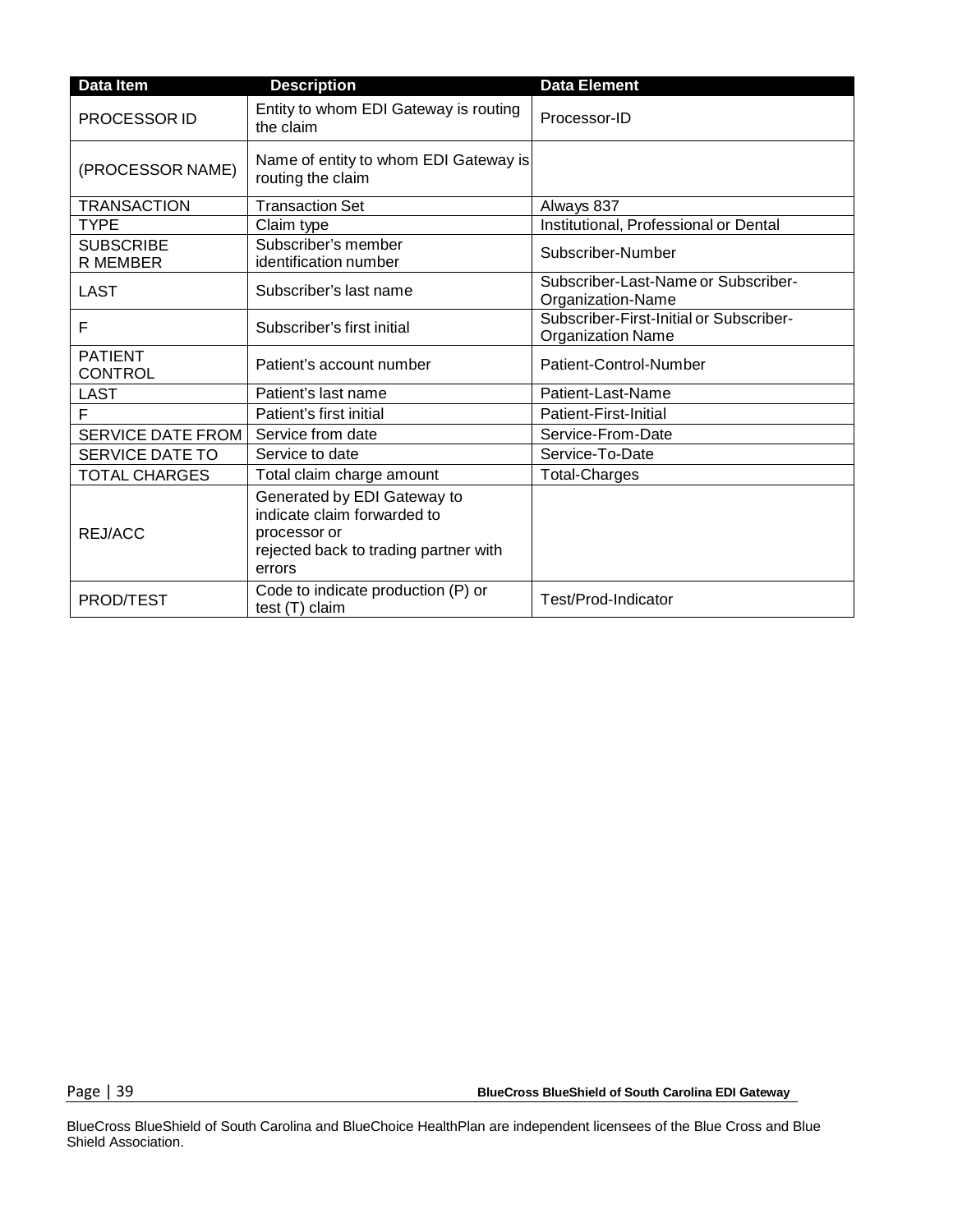#### **Error Claims Summary Report**

The Error Claims Summary Report provides the trading partner results of payer business claim edits. The table following the sample report includes a line-by-line description of the data items in the report.

| HH:MM:SS                                                                                                            | MM/DD/CCYY BCBSSC EDI GATEWAY |             | COLUMBIA, SC 29219<br><b>ERROR CLAIMS SUMMARY</b>                                                                                                                    |            |                       |               |              | PAGE: N<br><b>CYCLE: DAILY</b> |  |                       |     |                            |                 |              |
|---------------------------------------------------------------------------------------------------------------------|-------------------------------|-------------|----------------------------------------------------------------------------------------------------------------------------------------------------------------------|------------|-----------------------|---------------|--------------|--------------------------------|--|-----------------------|-----|----------------------------|-----------------|--------------|
| <b>PROCESS DATE</b><br><b>SUBMITTER ID</b><br><b>BILLING PROVIDER</b><br><b>PAY TO PROVIDER</b><br><b>PROCESSOR</b> | <b>GROUP CONTROL NBR</b>      |             | : $mm/dd/ccyy$<br>STATUS: XXXX<br>: NNNNNNNNN<br>: NNNNNNNNNN, XXXXXXXXXXXXXXXXXXXXXXXX<br>: NNNNNNNNNN,XXXXXXXXXXXXXXXXXXXXXXXX<br>: NNNNNNNNN,XXXXXXXXXXXXXXXXXXXX |            |                       |               |              |                                |  |                       |     |                            |                 |              |
|                                                                                                                     | TRANSACTION/TYPE              |             | : 837 XXXXXXXXXX                                                                                                                                                     |            |                       |               |              |                                |  |                       |     |                            |                 |              |
| <b>SUBSCRIBER</b><br>PROD/                                                                                          |                               | LAST        |                                                                                                                                                                      | F.         | PATIENT               |               | LAST         |                                |  | <b>F SERVICE DATE</b> |     |                            | REJ/            |              |
| <b>MEMBER ID</b>                                                                                                    |                               |             |                                                                                                                                                                      |            | <b>CONTROL NUMBER</b> |               |              |                                |  | <b>FROM</b>           | TO. | <b>TOTAL CHARGES</b>       | <b>ACC TEST</b> |              |
| XXXXXXXXX                                                                                                           |                               |             |                                                                                                                                                                      |            |                       |               |              |                                |  | X mm/dd/vv            |     | mm/dd/yy \$ NNN,NNN,NNN.NN | X               | $\mathsf{X}$ |
| <b>ERROR</b>                                                                                                        | <b>SEGMENT</b>                | LOOP        | <b>REPEAT</b>                                                                                                                                                        | SEG.       | <b>FIELD</b>          | <b>REPEAT</b> | <b>ERROR</b> |                                |  |                       |     |                            |                 |              |
| <b>TYPE</b>                                                                                                         | <b>POSITION</b>               |             |                                                                                                                                                                      |            |                       |               | CODE         |                                |  | <b>DESCRIPTION</b>    |     |                            |                 |              |
| X                                                                                                                   | <b>XXX</b>                    | <b>XXXX</b> | <b>XXX</b>                                                                                                                                                           | <b>XXX</b> | <b>XXXX</b>           | <b>XXX</b>    | <b>XXX</b>   |                                |  |                       |     |                            |                 |              |

| <b>Data Item</b>                   | <b>Description</b>                                                      | <b>Data Element</b>                                                      |
|------------------------------------|-------------------------------------------------------------------------|--------------------------------------------------------------------------|
| DATE (mm/dd/ccyy)                  | Date the report was generated                                           | Generated by BlueCross BlueShield of South<br>Carolinacomputer system    |
| <b>NAME</b>                        | <b>BCBSSC EDI GATEWAY</b>                                               | Generated by BlueCross BlueShield of South<br>Carolinacomputer system    |
| <b>PAGE</b>                        | The page number of the report                                           | Generated by BlueCross BlueShield of South<br>Carolinacomputer system    |
| TIME hh:mm:ss                      | The time of day the report was<br>generated                             | Generated by BlueCross BlueShield of South<br>Carolinacomputer system    |
| TITLE (ERROR CLAIM<br>SUMMARY)     | Title of report                                                         | Generated by BlueCross BlueShield of South<br>Carolinacomputer system    |
| <b>CYCLE</b>                       | How often the report is generated                                       | Generated by BlueCross BlueShield of South<br>Carolinacomputer system    |
| <b>STATUS</b>                      | Status of the trading partner<br>sending claims (production or<br>test) | Generated by BlueCross BlueShield of South<br>Carolinacomputer system    |
| PROCESS DATE                       | Date EDI Gateway retrieved data<br>from the trading partner's mailbox   | Entry-Date                                                               |
| <b>SUBMITTER ID</b>                | Trading Partner ID assigned by<br><b>EDI Gateway</b>                    | <b>Trading Partner ID</b>                                                |
| (NAME)                             | Trading partner's name                                                  | Submitter-Last-Name, First-Name, Middle-<br>Initial or Organization-Name |
| <b>GROUP CONTROL</b><br><b>NBR</b> | Group control number assigned by<br>the trading partner                 | Group-Control-Number                                                     |
| <b>BILLING PROVIDER</b>            | Billing provider's NPI                                                  | <b>Billing-Provider-ID</b>                                               |

Page | 40 **BlueCross BlueShield of South Carolina EDI Gateway**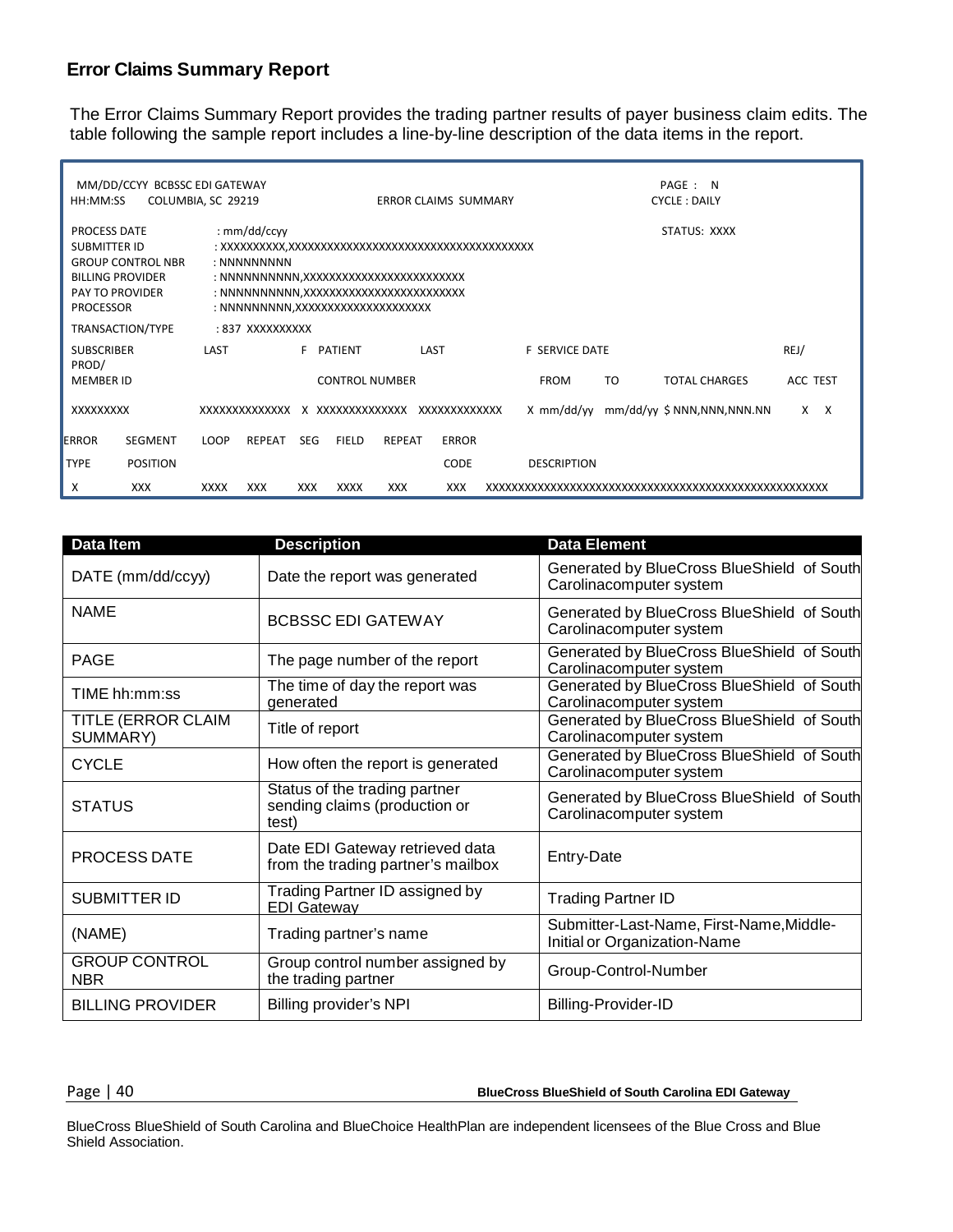| Data Item                | <b>Description</b>                       | <b>Data Element</b>                        |  |  |  |
|--------------------------|------------------------------------------|--------------------------------------------|--|--|--|
| (BILLING PROVIDER        |                                          | Billing-Provider-Last-Name, Billing-       |  |  |  |
| NAME)                    | Billing provider's name                  | Provider-First-Name, Billing-Provider,     |  |  |  |
|                          |                                          | Middle Initial or Billing Provider-        |  |  |  |
| <b>PAY TO PROVIDER</b>   | Pay-to provider's NPI                    | Organization-Name<br>Pay-to-Provider-NBR   |  |  |  |
| (PAY TO PROVIDER         |                                          | Pay-to-Provider-Last-Name, Pay-to-         |  |  |  |
| NAME)                    |                                          | Provider-First-Name, Pay-to-Provider,      |  |  |  |
|                          | Pay-to provider's name                   | Middle Initial or Pay-to-Provider-         |  |  |  |
|                          |                                          | Organization-Name                          |  |  |  |
| PROCESSOR ID             | Entity to whom EDI Gateway is            | Processor-ID                               |  |  |  |
|                          | routing the claim                        |                                            |  |  |  |
| (PROCESSOR NAME)         | Name of entity to whom EDI Gateway       |                                            |  |  |  |
|                          | is routing the claim                     |                                            |  |  |  |
| <b>TRANSACTION</b>       | <b>Transaction Set</b>                   | Always 837                                 |  |  |  |
| <b>TYPE</b>              | Claim type                               | Institutional, Professional or Dental      |  |  |  |
| <b>SUBSCRIBER</b>        | Subscriber's member                      |                                            |  |  |  |
| <b>MEMBER ID</b>         | identification number                    | Subscriber-Number                          |  |  |  |
| <b>LAST</b>              | Subscriber's last name                   | Subscriber-Last-Name or Subscriber-        |  |  |  |
|                          |                                          | Organization-Name                          |  |  |  |
| F                        | Subscriber's first initial               | Subscriber-First-Initial or Subscriber-    |  |  |  |
| <b>PATIENT CONTROL</b>   |                                          | <b>Organization Name</b>                   |  |  |  |
| <b>NUMBER</b>            | Patient's account number                 | Patient-Control-Number                     |  |  |  |
| <b>LAST</b>              | Patient's last name                      | Patient-Last-Name                          |  |  |  |
| $\overline{F}$           | Patient's first initial                  | Patient-First-Initial                      |  |  |  |
| <b>SERVICE DATE FROM</b> | Service from date                        | Service-From-Date                          |  |  |  |
| <b>SERVICE DATE TO</b>   | Service to date                          | Service-To-Date                            |  |  |  |
| <b>TOTAL CHARGES</b>     | Total claim charge amount                | <b>Total-Charges</b>                       |  |  |  |
| <b>REJ/ACC</b>           | Generated by EDI Gateway to              |                                            |  |  |  |
|                          | indicate claim forwarded to              | Generated by BlueCross BlueShield of South |  |  |  |
|                          | processor or rejected back to            | Carolina computer system                   |  |  |  |
|                          | trading partner<br>with errors           |                                            |  |  |  |
| <b>PROD/TEST</b>         | Code to indicate production (P) or test  |                                            |  |  |  |
|                          | (T) claim                                | Test/Prod-Indicator                        |  |  |  |
| <b>ERROR TYPE</b>        | S: SIG Edit Errors, P: Processor         | Error-Code-Source-Identifier               |  |  |  |
|                          | Edit Errors, E: EDI Gateway Edit Errors  |                                            |  |  |  |
| <b>SEGMENT POSITION</b>  | Position of segment in error relative    | Relative segment position from ST          |  |  |  |
|                          | to ST                                    |                                            |  |  |  |
| <b>LOOP</b>              | Loop ID in error                         | Loop-Identifier                            |  |  |  |
| <b>REPEAT</b>            |                                          | Loop-Repeat-Identifier                     |  |  |  |
| <b>SEG</b>               | Segment in error                         | Segment-Identifier                         |  |  |  |
| <b>FIELD</b>             | Field in error                           | Segment-Field-Identifier                   |  |  |  |
| <b>REPEAT</b>            |                                          | Segment-Repeat-Identifier                  |  |  |  |
| <b>ERROR CODE</b>        | Code identifying the error               | Error-Code                                 |  |  |  |
| <b>DESCRIPTION</b>       | Abbreviated error message<br>description | Error-Description-Identifier               |  |  |  |

Page | 41 **BlueCross BlueShield of South Carolina EDI Gateway**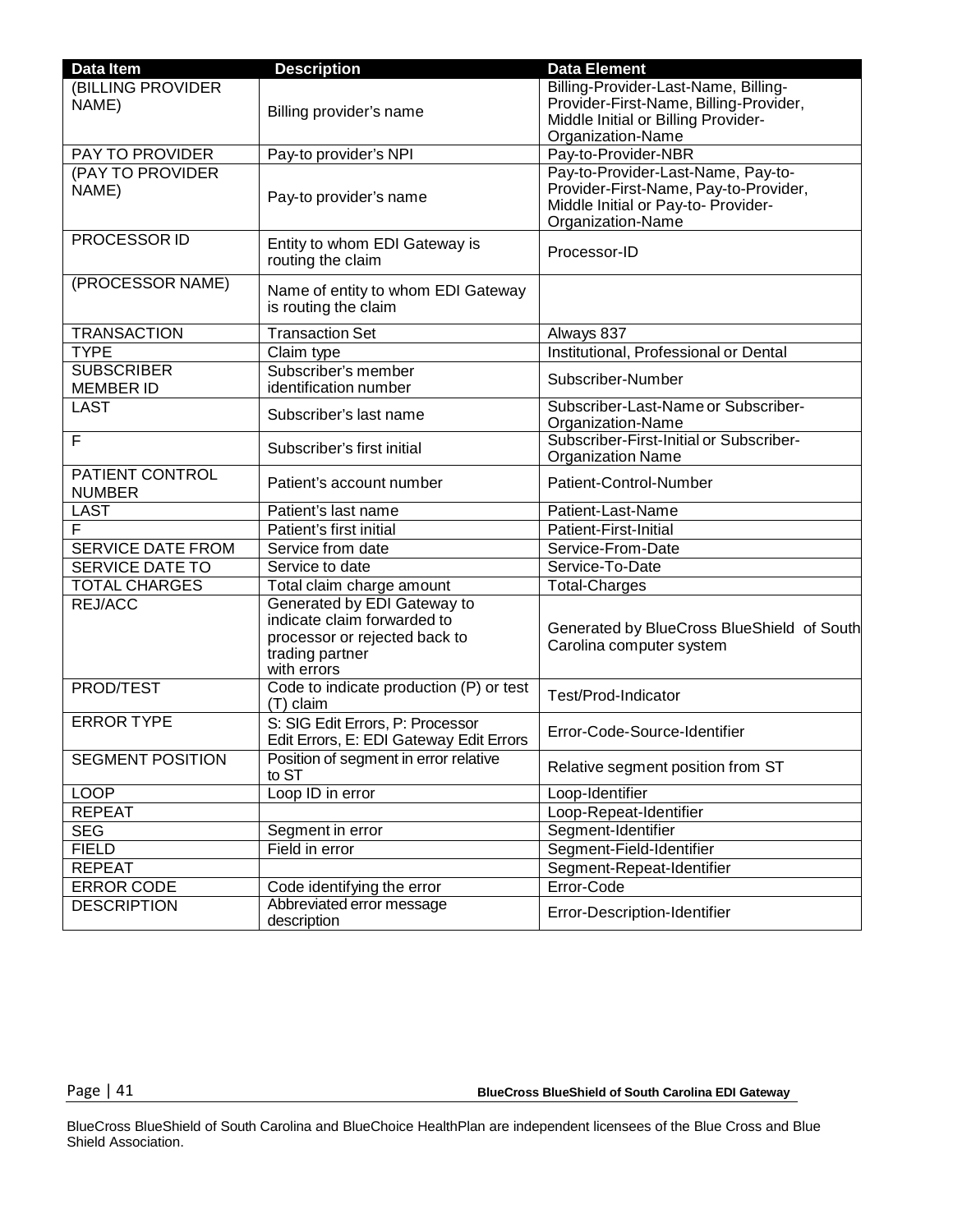## **Additional Information for Trading Partners**

- 1. Trading partners should envelope (ISA-IEA) different transactions separately.
- 2. Zipped files cannot be transmitted when using SFTP and SFTP/VPN protocols.
- 3. Each file should contain only one transaction set type (e.g., 837P, 837I, 270).
- 4. BlueCross BlueShield of South Carolina EDI Gateway's processes will perform a case conversion (to UPPERCASE) on all EDI data.
- 5. ASC X12 transactions submitted to BlueCross BlueShield of South Carolina EDI Gateway cannot include control characters, such as line feed and carriage control.
- 6. ASC X12N 270 files submitted to BlueCross BlueShield of South Carolina EDI Gateway cannot be larger than 40,000 bytes (~39K). If the file is larger than (~39k), it will reject with text message "270 file size too large, please limit to 39K or smaller." (Typically, a 19K size file will accommodate 99 eligibility inquiries.)
- 7. BlueCross BlueShield of South Carolina EDI Gateway and the payer's edits include HIPAA ASC X12 TR3 code set validation.
- 8. ASC X12 834 version 4010 files will reject when the INS segment count exceeds 9,999 within an ISA-IEA.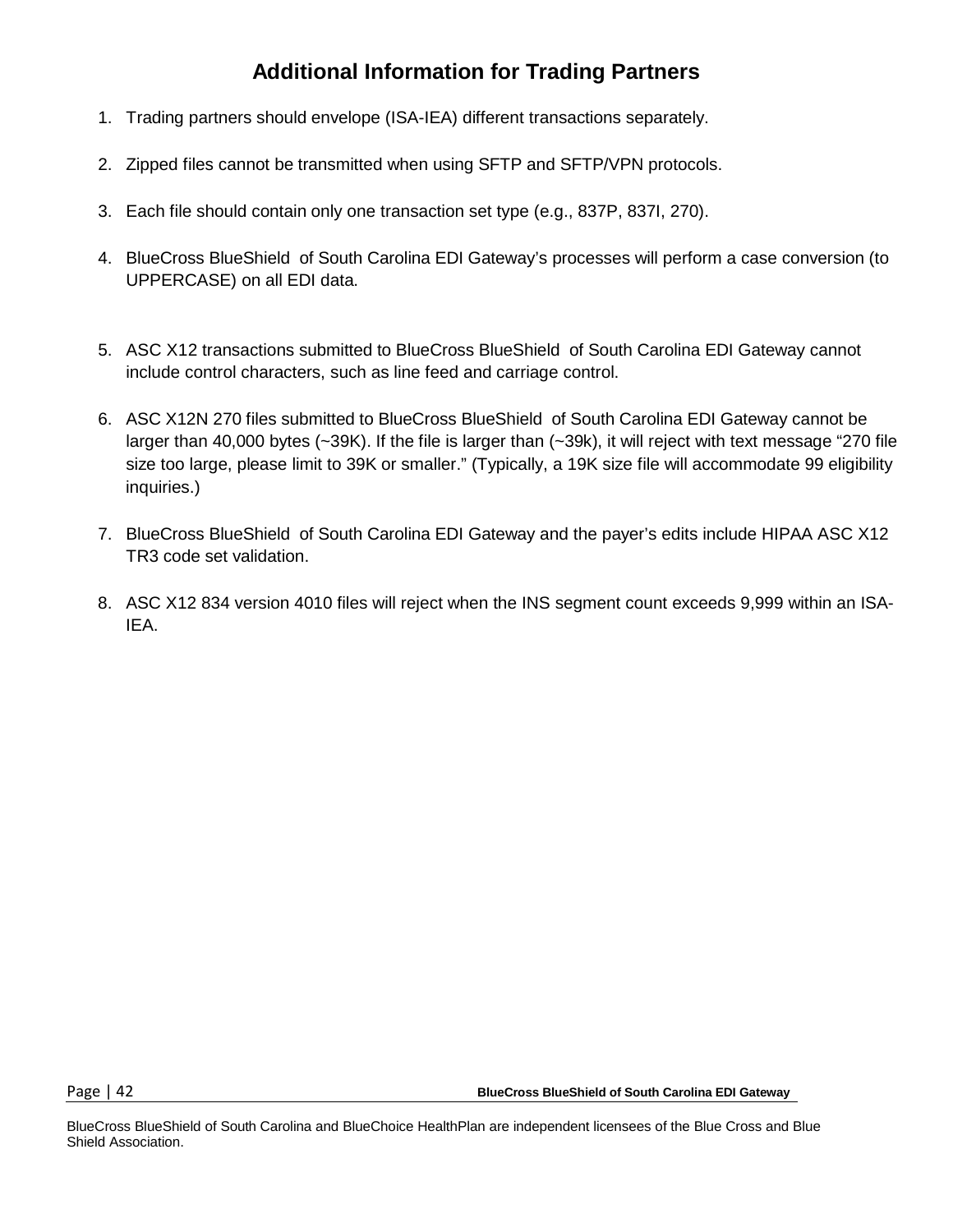### **Glossary of Terms and Abbreviations**

**AGNS** – AT&T Global Network Services

**ASC X12** – ANSI Standards Committee ASC X12 [\(www.ASC X12.org\)](http://www.x12.org/)

**AT&T** – American Telephone & Telegraph, network facilitator

**eServer** – BlueCross BlueShield of South Carolina term for enterprise server or mainframe computer.

**Firewall** – A dedicated gateway computer system or network system with special security precautions on it, used to service outside network, especially Internet, connections. The idea is to protect a cluster of more loosely administered machines hidden behind it from unauthorized access. The typical firewall is an inexpensive microprocessor-based Unix machine with no critical data, with modems and public network ports on it, but just one carefully watched connection back to the rest of the cluster. The special precautions may include threat monitoring, call-back and even a complete iron box keyable to particular incoming IDs or activity patterns. Firewalls often run proxy gateways. [\(www.hyperdictionary.com/dictionary/firewall+machine\)](http://www.hyperdictionary.com/dictionary/firewall%2Bmachine)

**GDG** – Generation Data Group

**HIPAA** – Health Insurance Portability & Accountability Act of 1996, (Public Law 104-191). Also known as the "Kennedy-Kassebaum" Act.

**HTTPS** – Hypertext Transport Protocol Version 1.1 (IETF RFC 2616: [http://www.ietf.org/rfc/rfc2616.txt\).](http://www.ietf.org/rfc/rfc2616.txt))

**IG** – ASC X12 Implementation guide. See TR3.

**MIME Multipart** – Multipurpose Internet Message Extensions (IETF RFCs 2045 to RFC 2049) [\[http://www.ietf.org/rfc/rfc2045.txt\].](http://www.ietf.org/rfc/rfc2045.txt)

**MS-DOS** – Acronym for Disk Operating System. The term DOS can refer to any operating system, but it is most often used as a shorthand for MS-DOS (**M**icro**s**oft **D**isk **O**perating **S**ystem). Originally developed by Microsoft for IBM, MS-DOS was the standard operating system for IBM-compatible personal computers. [\(www.webopedia.com/TERM/D/DOS.html\)](http://www.webopedia.com/TERM/D/DOS.html)

**NDM** – Network Data Mover, also known as (Sterling Commerce) Connect: Direct.

**NT** – A version of the Windows operating system. Windows NT (New Technology) is a 32-bit operating system that supports preemptive multitasking. [\(www.webopedia.com/TERM/W/Windows\\_NT.html\)](http://www.webopedia.com/TERM/W/Windows_NT.html)

**PGBA, LLC** – Celerian Group division for TRICARE, Federal Bureau of Prisons, North Carolina Department of Public Safety lines of business.

**PHI** – Protected Health Information is a typical type of personally identifiable information such as name, Health Insurance Claim (HIC) number, diagnosis of a person's condition, etc. that can be linked back to a particular individual/member.

Page | 43 **BlueCross BlueShield of South Carolina EDI Gateway**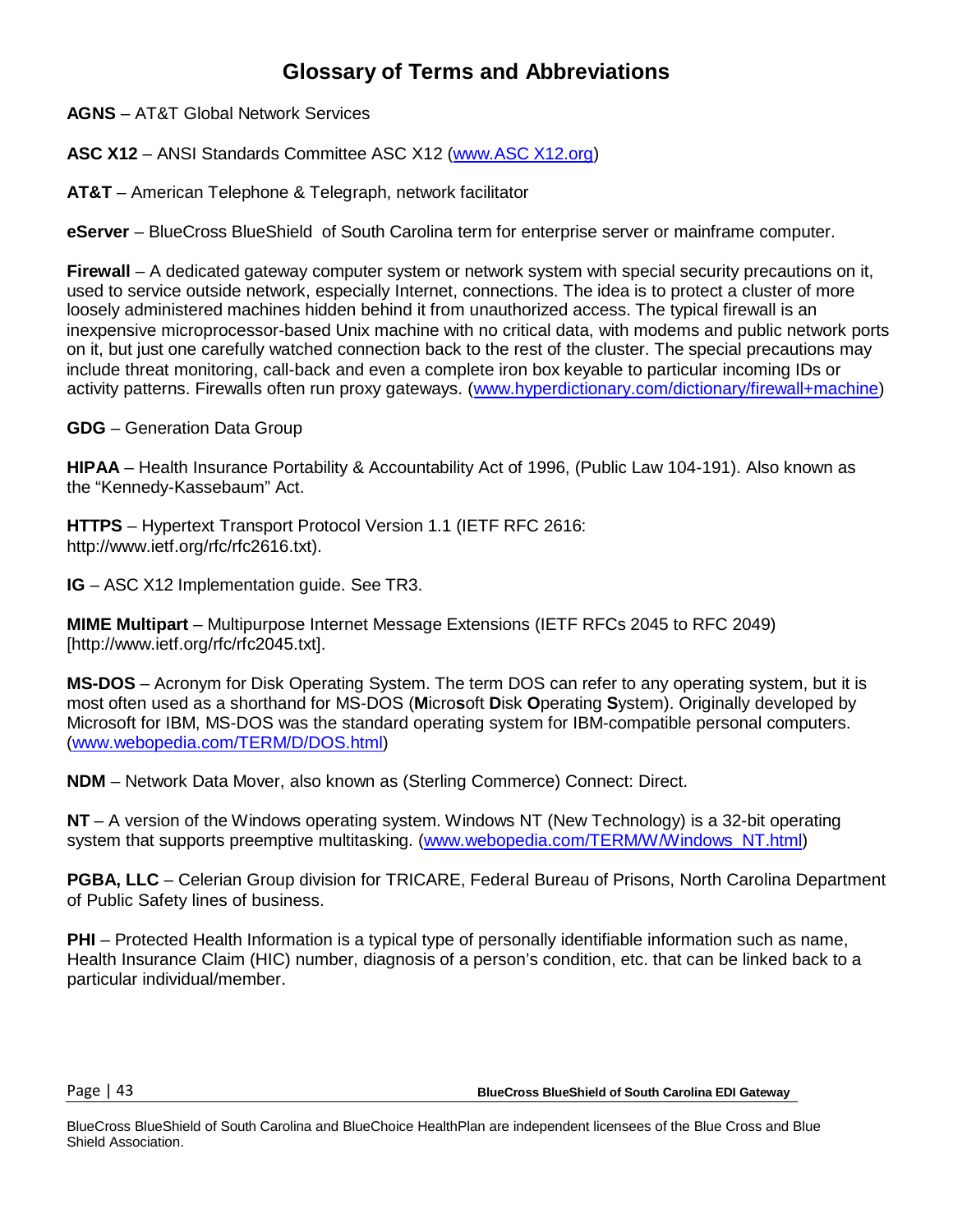**PII** – Personally Identifiable Information- PII includes information that can be used to identify a person, such as the person's name or address.

**SOAP+WSDL** – W3C Simple Object Access Protocol Version 1.2. [\(http://www.w3.org/TR/soap12-part1/\) +](http://www.w3.org/TR/soap12-part1/)) W3C Web Services Definition Language Version 1.1 [\(http://www.w3.org/TR/2001/NOTE-wsdl-20010315\).](http://www.w3.org/TR/2001/NOTE-wsdl-20010315))

**TCP/IP** – TCP/IP is composed of two parts: TCP (Transmission Control Protocol) and IP (Internet Protocol). TCP is a connection-oriented protocol that passes its data to IP, which is connectionless. TCP sets up a connection at both ends and guarantees reliable delivery of the full message sent. TCP tests for errors and requests retransmission if necessary, because IP does not. [\(www.techweb.com/encyclopedia\)](http://www.techweb.com/encyclopedia)

**TPA** – Trading Partner Agreement, a contract between entities exchanging electronic transactions.

**TR3** – A Type 3 Technical Report (TR3), also known as implementation guide, addresses one specific business purpose through the implementation of one or more ASC X12 transaction sets. Several TR3s have been mandated under HIPAA.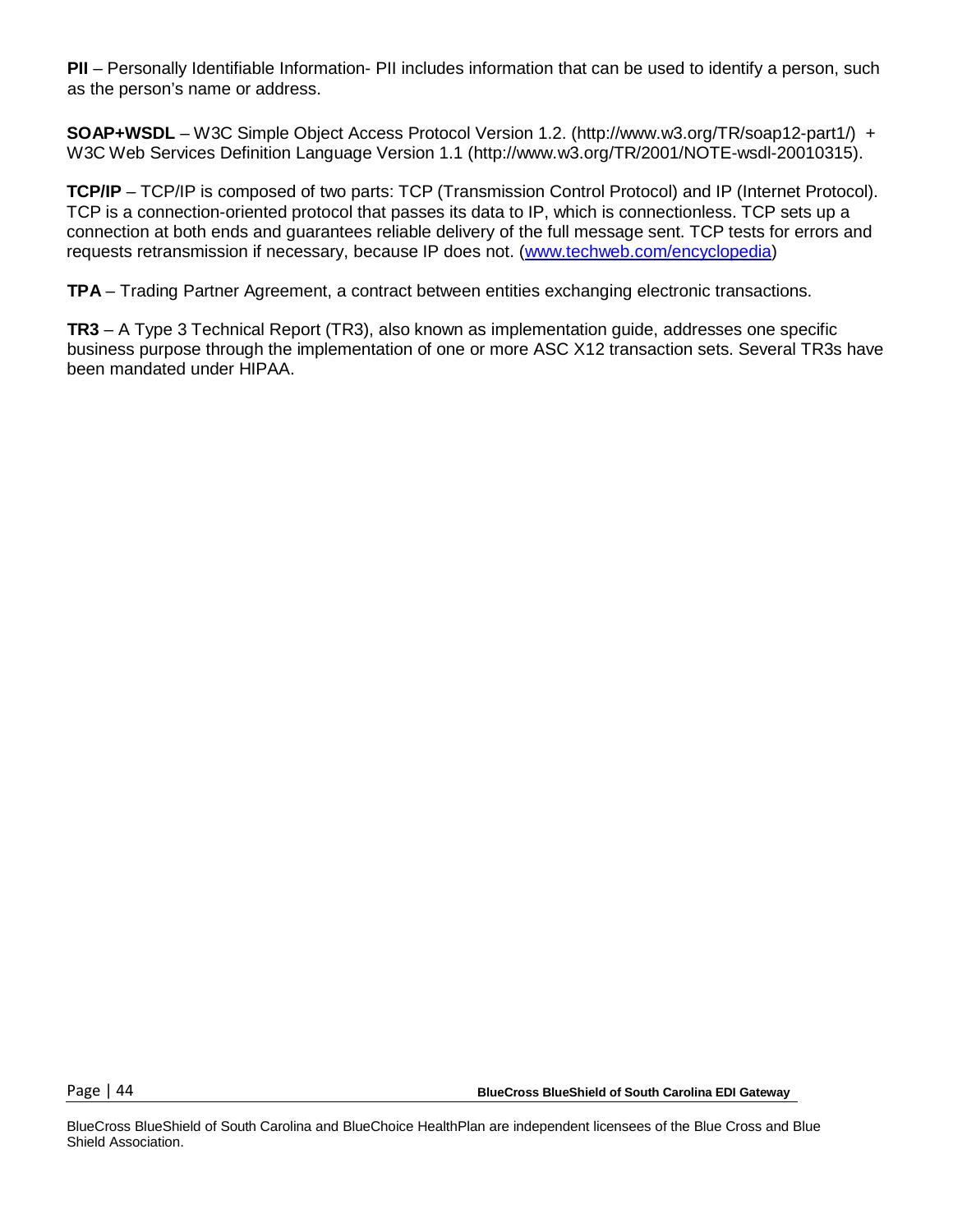## **Appendix**

Page | 45 **BlueCross BlueShield of South Carolina EDI Gateway**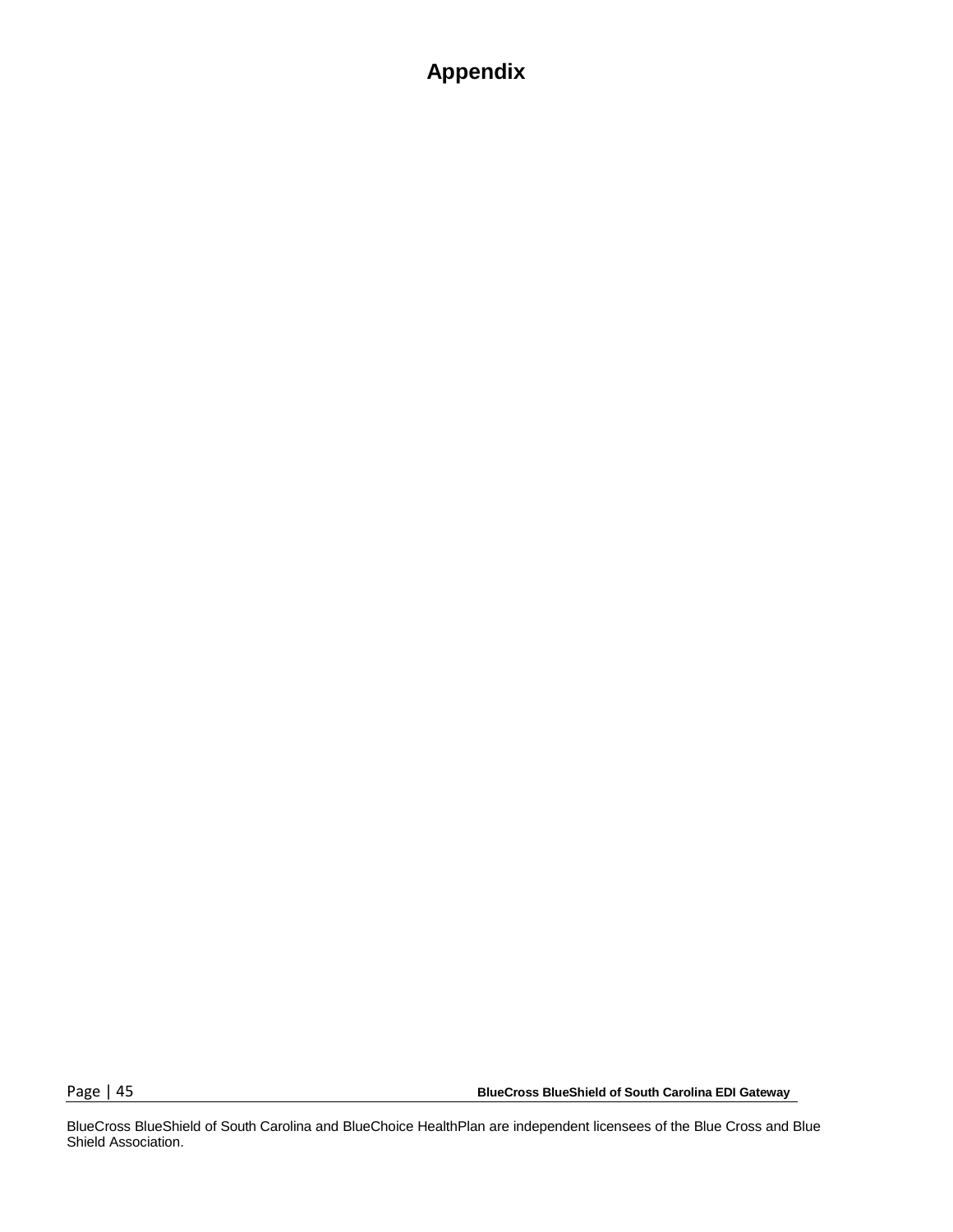| BlueCross BlueShield of South Carolina and<br><b>BlueChoice HealthPlan of South Carolina</b><br>Independent licensees of the Blue Cross and Blue Shield Association                                                           | <b>BlueCross BlueShield of South Carolina EDI</b><br><b>Trading Partner Enrollment Form ASC X12N</b><br><b>Transactions</b>                                                                                                                                                                                                                                                                                                                                                                                                                                           |
|-------------------------------------------------------------------------------------------------------------------------------------------------------------------------------------------------------------------------------|-----------------------------------------------------------------------------------------------------------------------------------------------------------------------------------------------------------------------------------------------------------------------------------------------------------------------------------------------------------------------------------------------------------------------------------------------------------------------------------------------------------------------------------------------------------------------|
| <b>Action Requested:</b><br>(Check One) □ Change                                                                                                                                                                              | $\Box$ New Trading Partner ID<br>$\Box$ Cancel                                                                                                                                                                                                                                                                                                                                                                                                                                                                                                                        |
|                                                                                                                                                                                                                               |                                                                                                                                                                                                                                                                                                                                                                                                                                                                                                                                                                       |
|                                                                                                                                                                                                                               | Type of Business: □ Institutional Health Care Provider □ Clearinghouse □ Billing Service<br>(Check One) <sub>D</sub> Professional Health Care Provider <sub>D</sub> Health Care Plan<br>Retail Pharmacy<br>□ Pharmacy Benefit Manager<br>□ Software Vendor<br>Other (indicate): Demonstrated by the control of the control of the control of the control of the control of the control of the control of the control of the control of the control of the control of the control of the cont<br>Line of Business: □ BlueCross BlueShield of South Carolina Commercial |
| (Check One) □ PGBA, LLC<br>Start Date: ______________________(mm/dd/ccyy)                                                                                                                                                     | (mm/dd/ccyy)<br><b>End Date:</b>                                                                                                                                                                                                                                                                                                                                                                                                                                                                                                                                      |
| <b>Protocol: (Check One)</b>                                                                                                                                                                                                  | (Required when canceling an account)<br>$\Box$ NDM $\Box$ Secure FTP<br>$\Box$ SFTP/VPN                                                                                                                                                                                                                                                                                                                                                                                                                                                                               |
|                                                                                                                                                                                                                               | $\Box$ TCP/IP via VPN<br>□ TCP/IP via AGNS                                                                                                                                                                                                                                                                                                                                                                                                                                                                                                                            |
|                                                                                                                                                                                                                               | HTTPS MIME Multipart<br>$\Box$ HTTPS SOAP+WSDL                                                                                                                                                                                                                                                                                                                                                                                                                                                                                                                        |
|                                                                                                                                                                                                                               |                                                                                                                                                                                                                                                                                                                                                                                                                                                                                                                                                                       |
|                                                                                                                                                                                                                               |                                                                                                                                                                                                                                                                                                                                                                                                                                                                                                                                                                       |
|                                                                                                                                                                                                                               |                                                                                                                                                                                                                                                                                                                                                                                                                                                                                                                                                                       |
| First/Last Name: The Contract of the Contract of the Contract of the Contract of the Contract of the Contract of the Contract of the Contract of the Contract of the Contract of the Contract of the Contract of the Contract | Email: $\_\_$                                                                                                                                                                                                                                                                                                                                                                                                                                                                                                                                                         |
| Telephone: $($ $)$ $  )$ $   ext.$                                                                                                                                                                                            |                                                                                                                                                                                                                                                                                                                                                                                                                                                                                                                                                                       |
| Telephone: ( ) __-_____ext. ______                                                                                                                                                                                            |                                                                                                                                                                                                                                                                                                                                                                                                                                                                                                                                                                       |
| First/Last Name: Name: Name and Separate and Separate Assembly and Separate Assembly<br>Telephone: $($ ) $_{\_}$ - $_{\_}$ ext.                                                                                               | Email: University of the University of the University of the University of the University of the University of the University of the University of the University of the University of the University of the University of the                                                                                                                                                                                                                                                                                                                                        |
|                                                                                                                                                                                                                               |                                                                                                                                                                                                                                                                                                                                                                                                                                                                                                                                                                       |
| Telephone: ( ) ___________ext. ______                                                                                                                                                                                         |                                                                                                                                                                                                                                                                                                                                                                                                                                                                                                                                                                       |
|                                                                                                                                                                                                                               |                                                                                                                                                                                                                                                                                                                                                                                                                                                                                                                                                                       |

Page | 46 **BlueCross BlueShield of South Carolina EDI Gateway**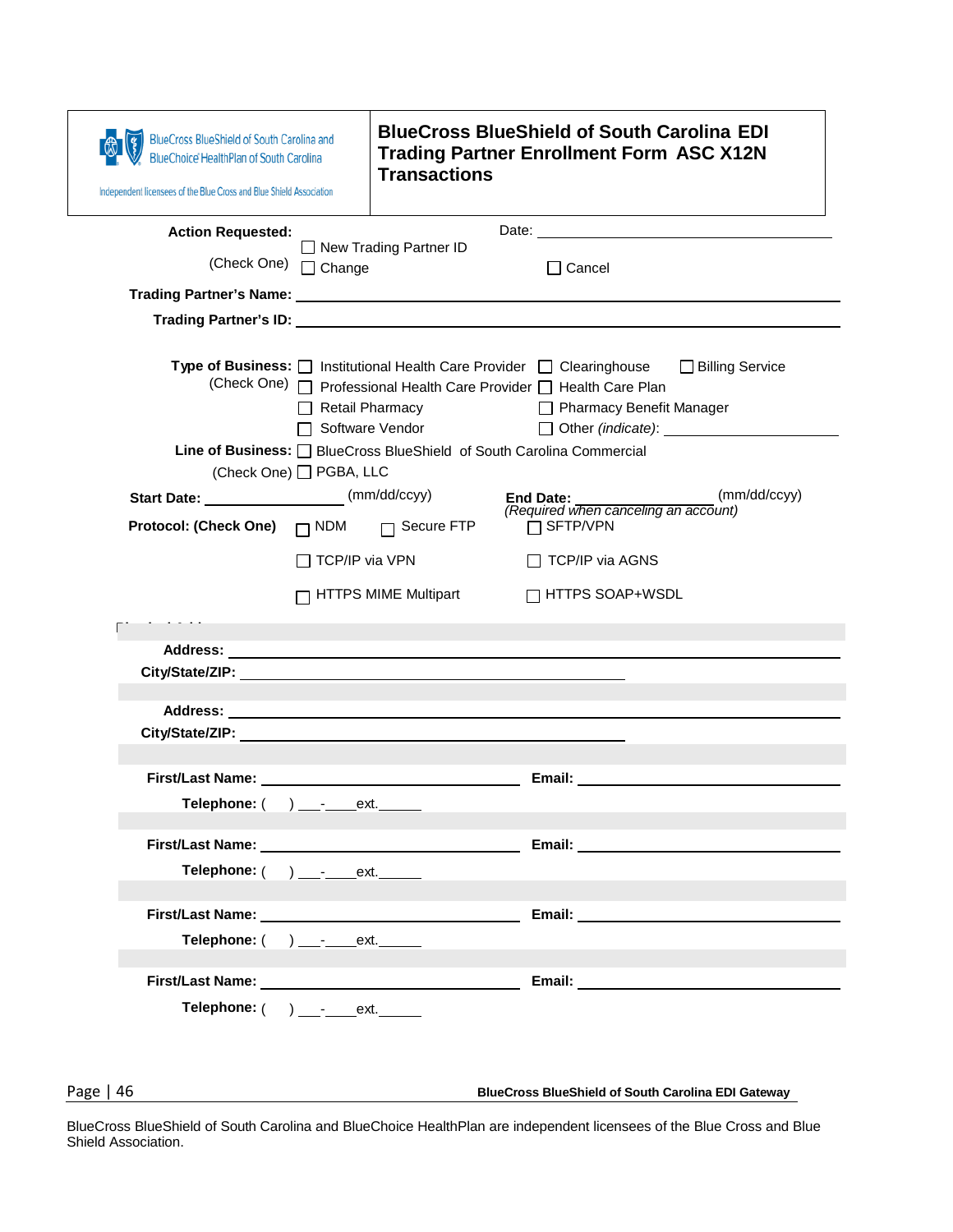| <b>Transaction(s) Requested</b> |                  |                              |                  |  |
|---------------------------------|------------------|------------------------------|------------------|--|
| <b>Transaction*</b>             | <b>Check Box</b> | Transaction*                 | <b>Check Box</b> |  |
| ASC X12N 270 (005010X279A1)     |                  | ASC X12N 837I (005010X223A2) |                  |  |
| ASC X12N 271 (005010X279A1)     |                  | ASC X12N 837P (005010X222A1) |                  |  |
| ASC X12N 276 (005010X212)       |                  | ASC X12N 837D (005010X224A2) |                  |  |
| ASC X12N 277 (005010X212)       |                  | ASC X12N 835 (005010X221A1)  |                  |  |
| ASC X12N 278 (005010X217)       |                  | ASC X12N 834 (005010X220)    |                  |  |
| ASC X12N 820 (005010X218)       |                  |                              |                  |  |

Page | 47 **BlueCross BlueShield of South Carolina EDI Gateway**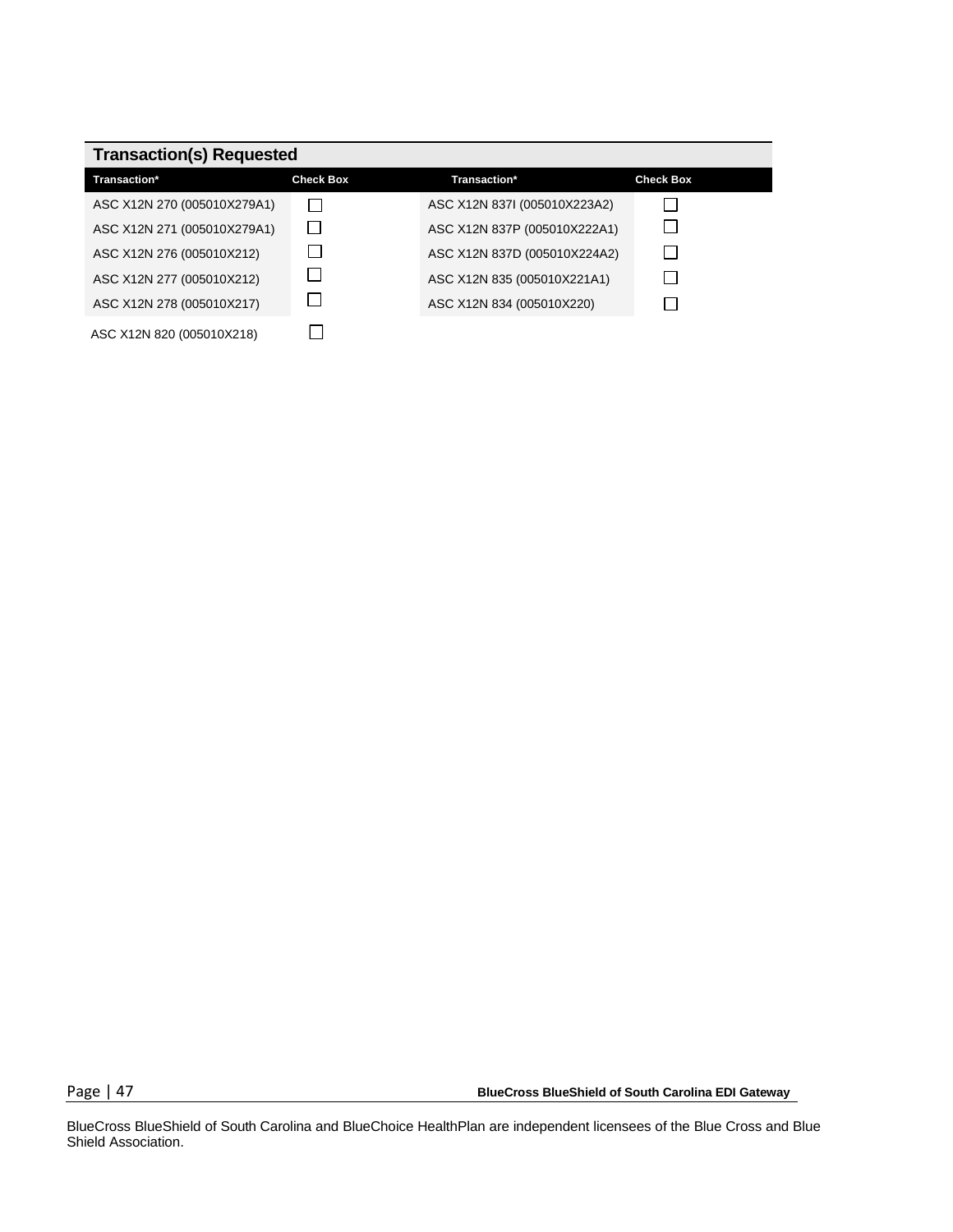

**BlueCross BlueShield of South Carolina and BlueChoice HealthPlan of South Carolina** 

**Independent licensees of the Blue Cross and Blue Shield Association** 

**BlueCross BlueShield of South Carolina Commercial SFTP, SFTP/VPN Customer Connectivity Parameter Survey**

This document is for third parties who want to establish Secure File Transfer (SFTP) or VPN over SFTP (SFTP/VPN) connectivity to the BlueCross BlueShield of South Carolina EDI Gateway. Complete this form and return it to the BlueCross BlueShield of South Carolina EDI Gateway. All the information you enter on this survey is confidential..

| <b>Customer Business Contact Name</b>  | <b>Phone</b> | <b>Email</b>         |
|----------------------------------------|--------------|----------------------|
|                                        |              |                      |
| <b>Customer Technical Contact Name</b> | <b>Phone</b> | Email                |
|                                        |              |                      |
| <b>Customer Company Name</b>           | <b>Phone</b> | <b>Address</b>       |
|                                        |              | Addr1:               |
|                                        |              | Addr2:               |
|                                        |              | City:<br>ZIP:<br>St: |

#### **SFTP/VPN Information SFTP Information**

| <b>Encryption Type (Select One):</b><br>AES-256 or $\Box$ 3DES | <b>BlueCross BlueShield of South Carolina</b><br><b>Public IP:</b> |
|----------------------------------------------------------------|--------------------------------------------------------------------|
|                                                                | 208.60.144.253 PORT 22                                             |
| Hash Method (Select One):<br>$\square$ MD5 or $\square$ SHA-1  | <b>Customer Static Public IP:</b>                                  |
| <b>BlueCross BlueShield of South Carolina</b>                  | <b>Customer FTP Client Software Used:</b>                          |
| <b>VPN Concentrator Public IP:</b>                             |                                                                    |
| 208.60.145.68                                                  |                                                                    |
| <b>BlueCross BlueShield of South Carolina</b>                  |                                                                    |
| Host(s) IP(s) (Protected):                                     |                                                                    |
| 208.60.145.51 PORT 21                                          |                                                                    |
| <b>Customer VPN Concentrator Public IP:</b>                    |                                                                    |
| Customer Host(s) IP(s) (Protected):                            |                                                                    |
| <b>Customer IPSEC Device &amp; Version:</b>                    |                                                                    |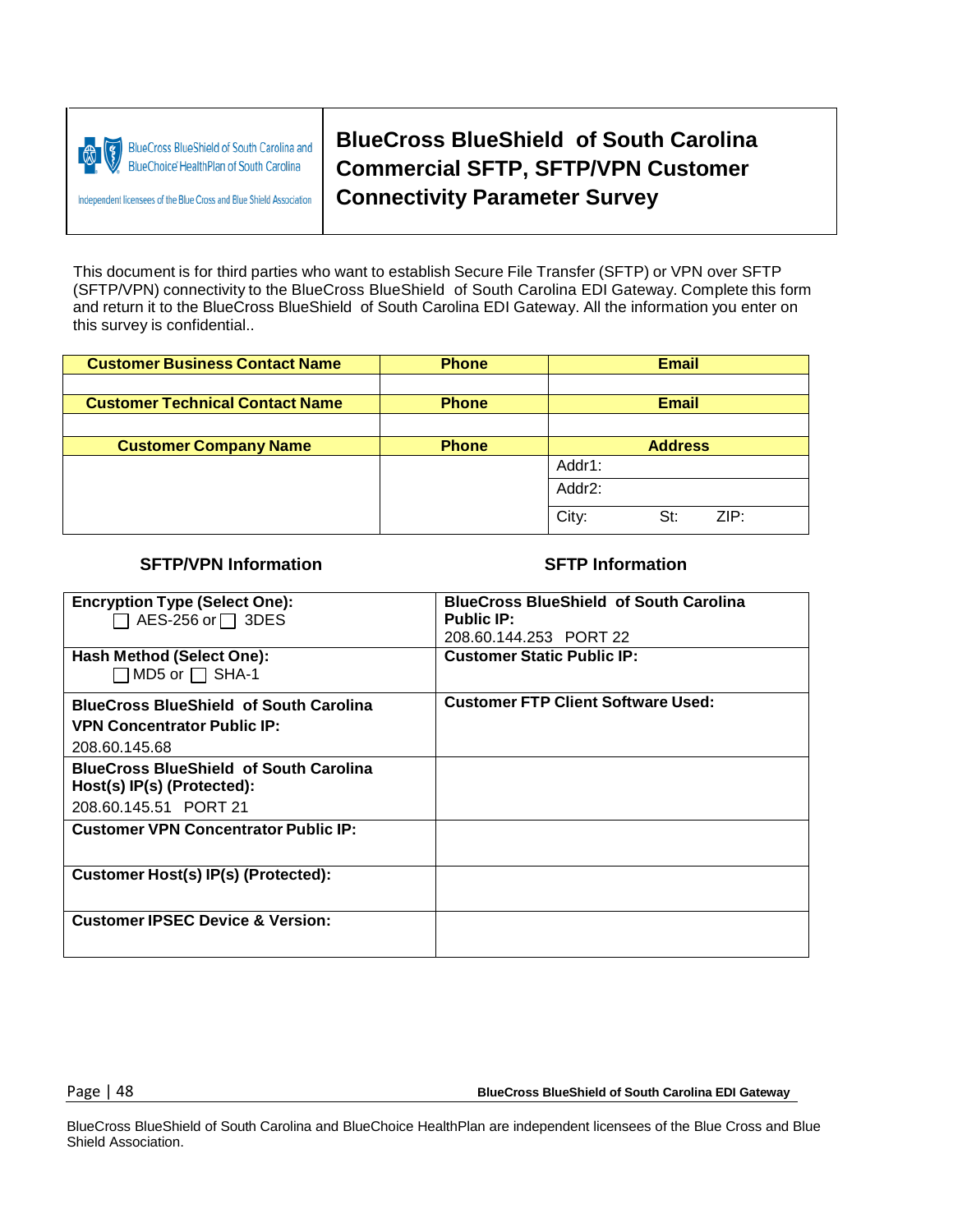

### **PGBA, LLC SFTP, SFTP/VPN Customer Connectivity Parameter Survey**

This document is for third parties who want to establish Secure File Transfer (SFTP) or VPN over SFTP (SFTP/VPN) connectivity to the BlueCross BlueShield of South Carolina EDI Gateway. Complete this form and return it to the BlueCross BlueShield of South Carolina EDI Gateway. All the information you enter on this survey is confidential.

| <b>Customer Business Contact Name</b>  | <b>Phone</b> | <b>Email</b>      |
|----------------------------------------|--------------|-------------------|
|                                        |              |                   |
| <b>Customer Technical Contact Name</b> | <b>Phone</b> | <b>Email</b>      |
|                                        |              |                   |
| <b>Customer Company Name</b>           | <b>Phone</b> | <b>Address</b>    |
|                                        |              | Addr1:            |
|                                        |              | Addr2:            |
|                                        |              | City:<br>St: ZIP: |

#### **SFTP/VPN Information SFTP Information**

| <b>Encryption Type (Select One):</b><br>AES-256 or $\Box$ 3DES | PGBA, LLC<br><b>Public IP:</b>            |
|----------------------------------------------------------------|-------------------------------------------|
|                                                                | 208.60.144.253 PORT 22                    |
| Hash Method (Select One):<br>$\Box$ MD5 or $\Box$ SHA-1        | <b>Customer Static Public IP:</b>         |
| <b>PGBA, LLC</b>                                               | <b>Customer FTP Client Software Used:</b> |
| <b>VPN Concentrator Public IP:</b>                             |                                           |
| 208.60.145.68                                                  |                                           |
| <b>PGBA, LLC</b>                                               |                                           |
| Host(s) IP(s) (Protected):                                     |                                           |
| 208.60.145.51 PORT 21                                          |                                           |
| <b>Customer VPN Concentrator Public IP:</b>                    |                                           |
| Customer Host(s) IP(s) (Protected):                            |                                           |
| <b>Customer IPSEC Device &amp; Version:</b>                    |                                           |

Page | 49 **BlueCross BlueShield of South Carolina EDI Gateway**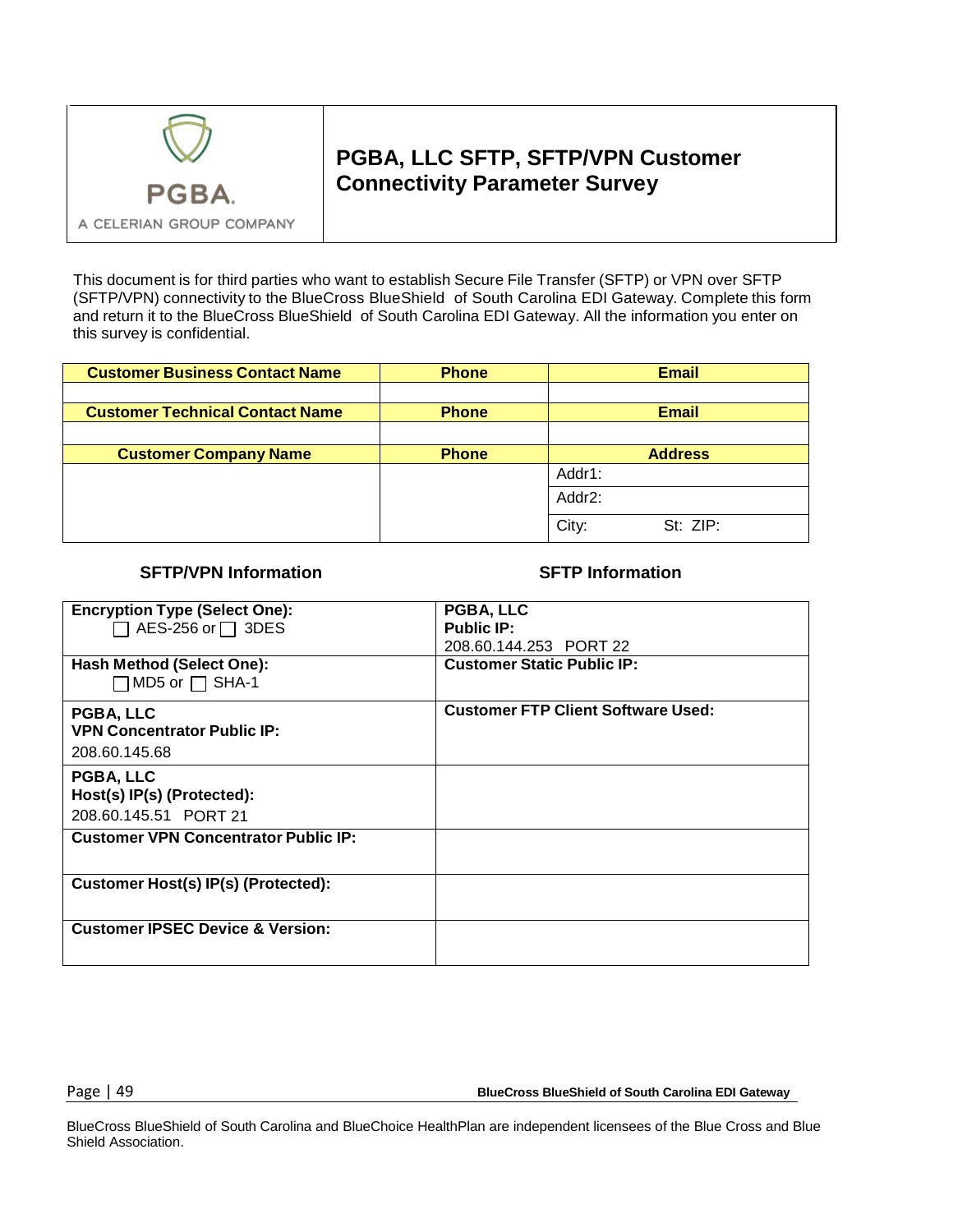|  | BlueCross BlueShield of South Carolina and<br>BlueChoice HealthPlan of South Carolina |
|--|---------------------------------------------------------------------------------------|
|--|---------------------------------------------------------------------------------------|

Independent licensees of the Blue Cross and Blue Shield Association

**BlueCross BlueShield of South Carolina Commercial TCP/IP via VPN Customer Connectivity Parameter Survey**

This document is for third parties who want to establish Real Time Virtual Private Connection (VPN) connectivity to the BlueCross BlueShield of South Carolina EDI Gateway for BlueCross BlueShield of South Carolina commercial transactions. Complete this form and return it to the BlueCross BlueShield of South Carolina EDI Gateway. All the information you enter on this survey is confidential.

| <b>Customer Business Contact Name</b>  | <b>Phone</b> | <b>Email</b>         |
|----------------------------------------|--------------|----------------------|
|                                        |              |                      |
| <b>Customer Technical Contact Name</b> | <b>Phone</b> | <b>Email</b>         |
|                                        |              |                      |
| <b>Customer Company Name</b>           | <b>Phone</b> | <b>Address</b>       |
|                                        |              | Addr1:               |
|                                        |              | Addr2:               |
|                                        |              | City:<br>ZIP:<br>St: |
|                                        |              |                      |

#### **TCP/IP via VPN Information**

| Encryption type (check one box):                                          |  |  |
|---------------------------------------------------------------------------|--|--|
| AES-256 or $\Box$ 3DES                                                    |  |  |
| Hash method (check one box):                                              |  |  |
| SHA-1 or $\Box$ MD5                                                       |  |  |
| <b>BlueCross BlueShield of South Carolina VPN Concentrator Public IP:</b> |  |  |
| 208.60.145.68                                                             |  |  |
| BlueCross BlueShield of South Carolina Host(s) IP(s) (Protected):         |  |  |
| PROD - 208.60.145.49 PORT 3045                                            |  |  |
| BlueCross BlueShield of South Carolina Host(s) IP(s) (Protected):         |  |  |
| TEST-208.60.145.52 PORT 3076                                              |  |  |
| <b>Customer VPN Concentrator Public IP:</b>                               |  |  |
|                                                                           |  |  |
| Customer Host(s) IP(s) (Protected) for PROD:                              |  |  |
| Customer Host(s) IP(s) (Protected) for TEST:                              |  |  |
|                                                                           |  |  |
| <b>Customer IPSEC Device and Version:</b>                                 |  |  |
|                                                                           |  |  |

Page | 50 **BlueCross BlueShield of South Carolina EDI Gateway**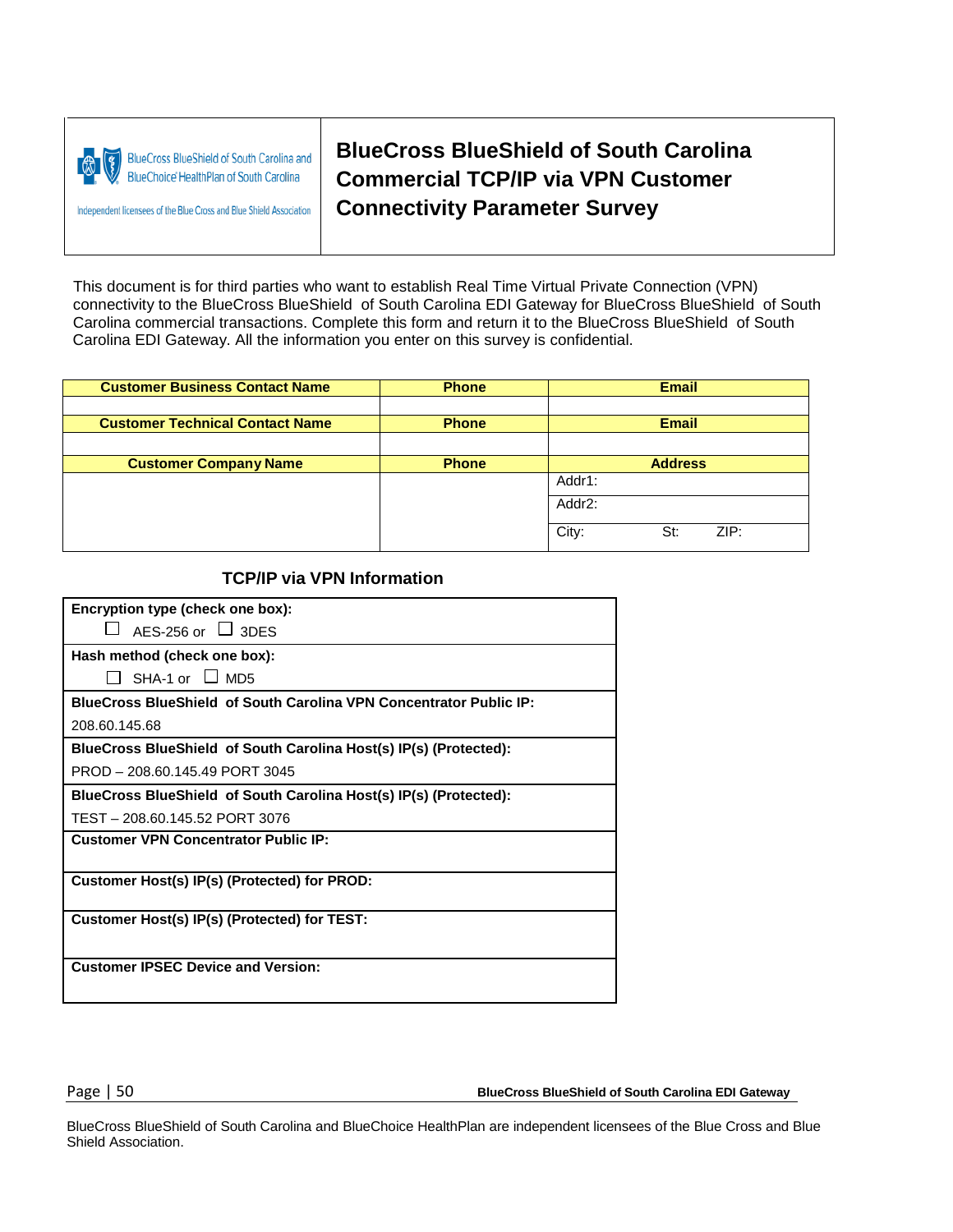

### **PGBA, LLC TCP/IP via VPN Customer Connectivity Parameter Survey**

A CELERIAN GROUP COMPANY

This document is used to gather information from third parties wishing to establish Real Time Virtual Private Connection (VPN) connectivity to the BlueCross BlueShield of South Carolina EDI Gateway for PGBA, LLC transactions. This form is to be completed in its entirety by the customer and returned to BlueCross BlueShield of South Carolina EDI Gateway. All information gathered on this survey is confidential.

| <b>Customer Business Contact Name</b>  | <b>Phone</b> | <b>Email</b>         |
|----------------------------------------|--------------|----------------------|
|                                        |              |                      |
| <b>Customer Technical Contact Name</b> | <b>Phone</b> | <b>Email</b>         |
|                                        |              |                      |
| <b>Customer Company Name</b>           | <b>Phone</b> | <b>Address</b>       |
|                                        |              | Addr1:               |
|                                        |              | Addr2:               |
|                                        |              | City:<br>ZIP:<br>St: |

#### **TCP/IP via VPN Information**

| Encryption type (check one box):                 |
|--------------------------------------------------|
| $AES-256$ or $  \cdot  $<br>3DES                 |
| Hash method (check one box):<br>$SHA-1$ of $MDS$ |
| <b>PGBA, LLC VPN Concentrator Public IP:</b>     |
| 208.60.147.49                                    |
| PGBA, LLC Host(s) IP(s) (Protected):             |
| PROD - 208.83.150.65 PORT 3045                   |
| PGBA, LLC Host(s) IP(s) (Protected):             |
| TEST-208.83.150.65 PORT 3076                     |
| <b>Customer VPN Concentrator Public IP:</b>      |
| Customer Host(s) IP(s) (Protected) for PROD:     |
| Customer Host(s) IP(s) (Protected) for TEST:     |
| <b>Customer IPSEC Device and Version:</b>        |

Page | 51 **BlueCross BlueShield of South Carolina EDI Gateway**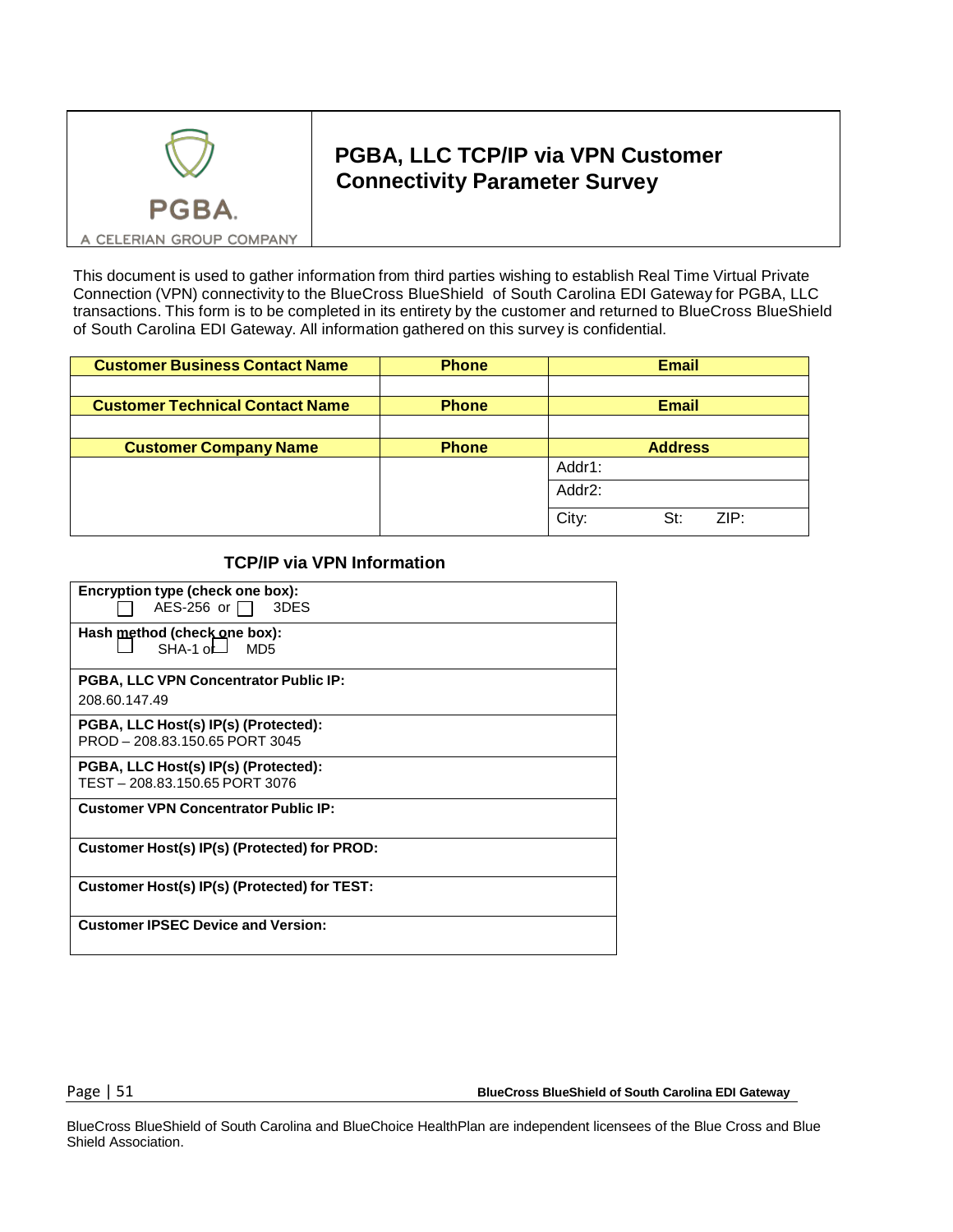

Independent licensees of the Blue Cross and Blue Shield Association

**BlueCross BlueShield of South Carolina Commercial NDM Customer Connectivity Parameter Survey**

This document is for third parties who want to establish NDM connectivity to the BlueCross BlueShield of South Carolina EDI Gateway for BlueCross BlueShield of South Carolina commercial transactions. Complete this form and return it to the BlueCross BlueShield of South Carolina EDI Gateway. All the information you enter on this survey is confidential.

| <b>Customer Business Contact Name</b>  | <b>Phone</b> | <b>Email</b>         |
|----------------------------------------|--------------|----------------------|
|                                        |              |                      |
| <b>Customer Technical Contact Name</b> | <b>Phone</b> | <b>Email</b>         |
|                                        |              |                      |
| <b>Customer Company Name</b>           | <b>Phone</b> | <b>Address</b>       |
|                                        |              | Addr1:               |
|                                        |              | Addr2:               |
|                                        |              | City:<br>ZIP:<br>St: |

#### **BlueCross BlueShield of South Carolina Information Customer Information**

| <b>NODE Name:</b>                         | <b>NODE Name:</b>                          |
|-------------------------------------------|--------------------------------------------|
| SCA.A70NDM.BLUE                           |                                            |
| <b>Environment:</b>                       | <b>Environment:</b>                        |
| ZOS.                                      |                                            |
| <b>IP Address:</b>                        | <b>IP Address:</b>                         |
| 206.201.111.180                           |                                            |
| Port:                                     | Port:                                      |
| Port 1366                                 |                                            |
| <b>Max Parses:</b>                        | <b>Max Parses:</b>                         |
| 4,2                                       |                                            |
| User ID/PW:                               | <b>Destination File Name for Receiving</b> |
| EDI Gateway Operations will provide this  | <b>Production Responses:</b>               |
| <b>Input DSN Production ASC X12 Data:</b> |                                            |
| BC.HEDI.NDM.INP.CXXXXXX#                  |                                            |
| Input DSN Test ASC X12 Data:              | <b>Test Responses:</b>                     |
| BC.HEDI.NDM.INP.CXXXXXXQ                  |                                            |
| Record Length: 1000                       |                                            |
| <b>Record Format: FB (fixed block)</b>    |                                            |
| <b>ASC X12 Format: Segmented</b>          |                                            |

Page | 52 **BlueCross BlueShield of South Carolina EDI Gateway**